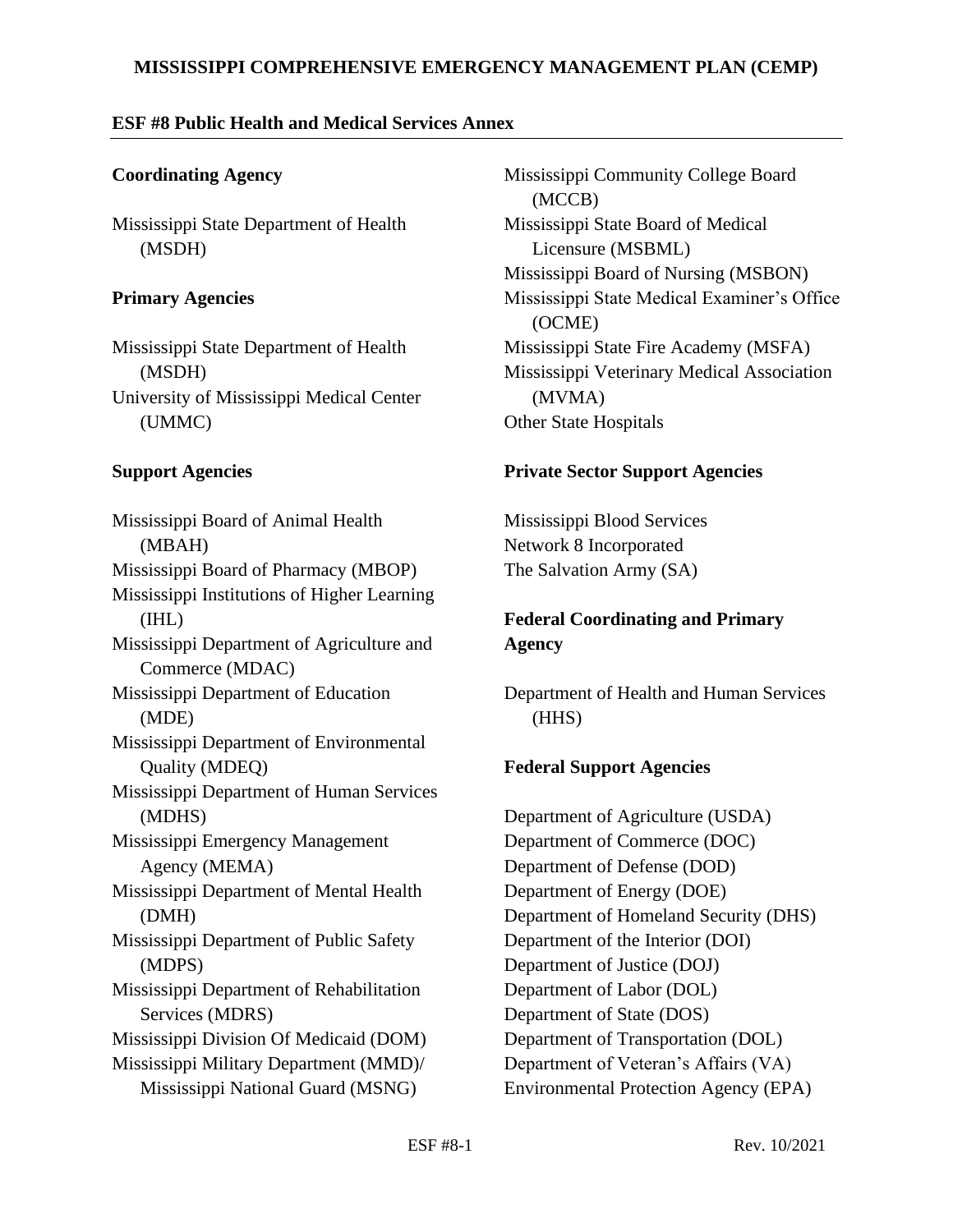General Service Administration (GSA) US Agency for International Development (USAID) United States Postal Service (USPS) American Red Cross (ARC)

**1. INTRODUCTION.** Emergency Support Function (ESF) #8 Public Health and Medical Services Annex supports local, state, and tribal entities, voluntary organizations, nongovernmental organizations, and the private sector in managing public health and medical systems and infrastructure during domestic threats or in response to actual or potential incidents.

**a. Purpose.** The purpose of this ESF #8 Annex is to provide and maintain public health and medical services for the support of response and recovery missions following an emergency or a major disaster.

ESF #8 provides state assistance and coordinates local resources in response to public health and disaster medical care needs. State agencies and health organizations will provide and coordinate services and resources including, but not limited to, emergency medical treatment and prevention, inspection of food, potable water, and onsite wastewater disposal, emergency mortuary service and mass fatality management, patient rehabilitation, vector and disease control, disease surveillance, and the restoration of health and medical infrastructure.

The success of this effort requires the coordination, pooling, and networking of both available and obtainable public health and medical services resources provided by federal and state agencies, local government entities, voluntary organizations, or other providers.

The term "obtainable" means other necessary resources that must be acquired through contract, lease, purchase, mutual aid agreements, or otherwise from outside the inventory or control of participating agencies. These resources may be in such forms as facilities, personnel, equipment, materials, supplies, consulting services, technical assistance, or others.

**b. Scope.** This Annex is used to respond to incidents where a threatened or actual incident exceeds local response capabilities. It is also to be used when Mississippi's capabilities are exceeded and federal government response is requested.

The following activities are within the scope of ESF #8:

**(1)** Support local assessment and identification of public health and medical services needs.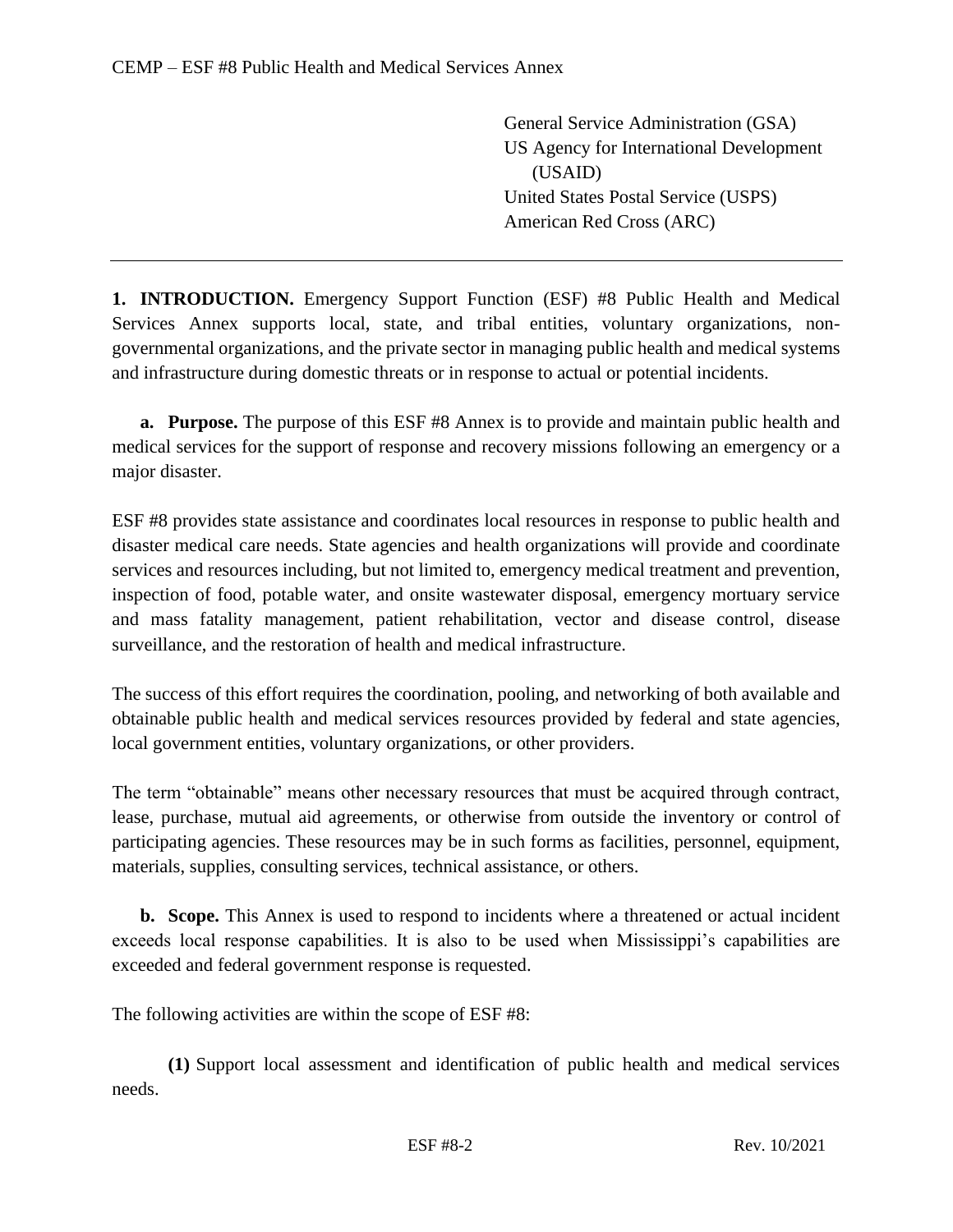**(2)** Coordinate, support stabilization, and re-establishment of the public health and medical system.

**(3)** Support sheltering of persons with medical needs.

**(4)** Monitor and coordinate resources to support the care and movement of persons with medical needs.

**(5)** Support monitoring, investigating, and controlling potential or known threats and impacts to human health through surveillance, delivery of medical countermeasures, and nonmedical interventions.

**(6)** Support monitoring, investigating, and controlling potential or known threats to human health of environmental origin. Develop, disseminate, and coordinate accurate and timely public health and medical information.

**(7)** Monitor the need for and coordinate resources to support fatality management services.

**(8)** Monitor the need for and coordinate resources to support disaster behavioral health services.

**(9)** Support responder safety and health needs.

**(10)** Provide public health and medical technical assistance and support.

- **(11)** Emergency Medical Services.
- **(12)** Environmental health monitoring and response.
- **(13)** Veterinary medical support.

If local public health and medical systems capabilities or resources become overwhelmed and unable to meet emergency or major disaster needs, ESF #8 will be activated to support those affected. This support will be provided in accordance with the State Comprehensive Emergency Management Plan (CEMP) and the National Response Framework (NRF).

If federal ESF #8 is activated to assist local, state, tribal governments, the primary agency for overall coordination of federal resources is the Department of Health and Human Services (HHS).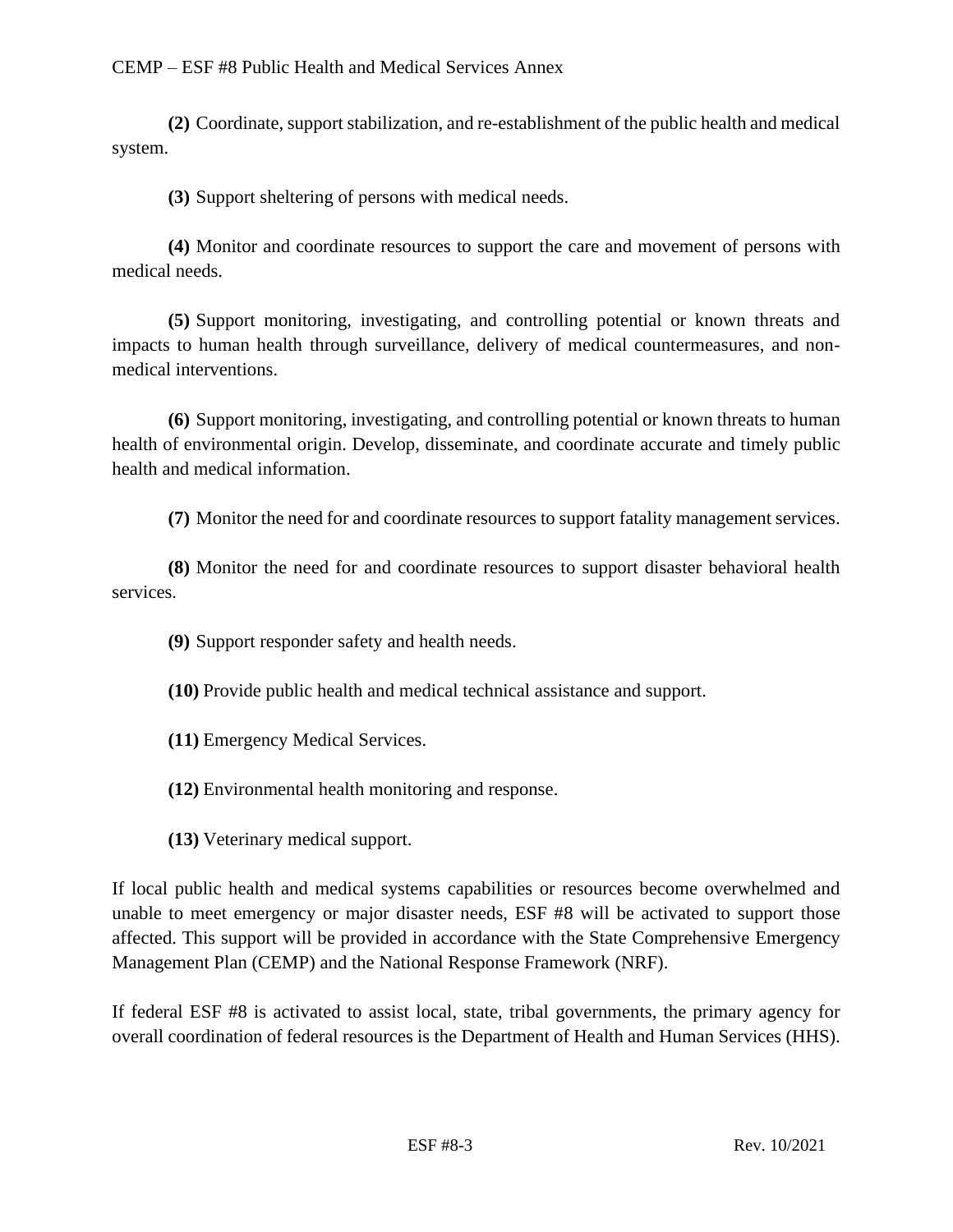**2. RELATIONSHIP TO THE WHOLE COMMUNITY.** This section describes how ESF #8 relates to other elements of the whole community.

**a. Local, State, and Tribal Governments**. Primary responsibility for managing incidents involving public health and medical systems usually rests with local, state, and tribal authorities and the private sector, which own and operate most public health and medical systems resources. As such, a federal response must acknowledge local, state, tribal public health and medical systems policies, authorities, and plans that manage and prioritize the movement of relief personnel, patients, and supplies during emergencies. ESF #8 can deploy public health and medical assets to assist as needed.

In a major public health or medical emergency, demand for public health and medical resources may exceed local, state, and tribal capability. State and tribal jurisdictions may request assistance through the Emergency Management Assistance Compact (EMAC) or request federal assistance, which may be executed with or without a Stafford Act declaration. When possible, a recognized spokesperson from the affected public health and medical community (local, state, and tribal) delivers relevant health messages.

**b. Private Sector/Non-Governmental Organizations.** The private sector owns or operates a large proportion of public health and medical systems resources and is a partner or lead for rapidly restoring health and medical-related services. Private-sector mutual aid and assistance networks facilitate the sharing of resources to support response. ESF #8 augments the support provided by the private healthcare sector when requested by local and tribal governments.

ESF #8 organizations work closely with the private sector (e.g., regulated industries, academic institutions, trade organizations, advocacy groups), volunteer organizations (e.g., faith-based and neighborhood partnerships), and local and state agencies to coordinate ESF #8 response resources. ESF #8 organizations recognize that leveraging resources from these organizations and individuals with shared interests allows ESF #8 to accomplish its mission in the least burdensome ways and most beneficial to the American public. This concept enhances the resilience of healthcare systems to deliver coordinated and effective care during public health emergencies and mass casualty events.

Non-governmental organizations, including community-based organizations, are essential partners in recruiting and supporting health professional volunteers and providing medical and counseling services to victims and their families.

**3. CORE CAPABILITIES AND ACTIONS.** This section outlines the ESF roles aligned to core capabilities. The following table lists the Response core capability that ESF #8 most directly supports, along with the related ESF #8 action. Though not listed in the table, all ESFs, including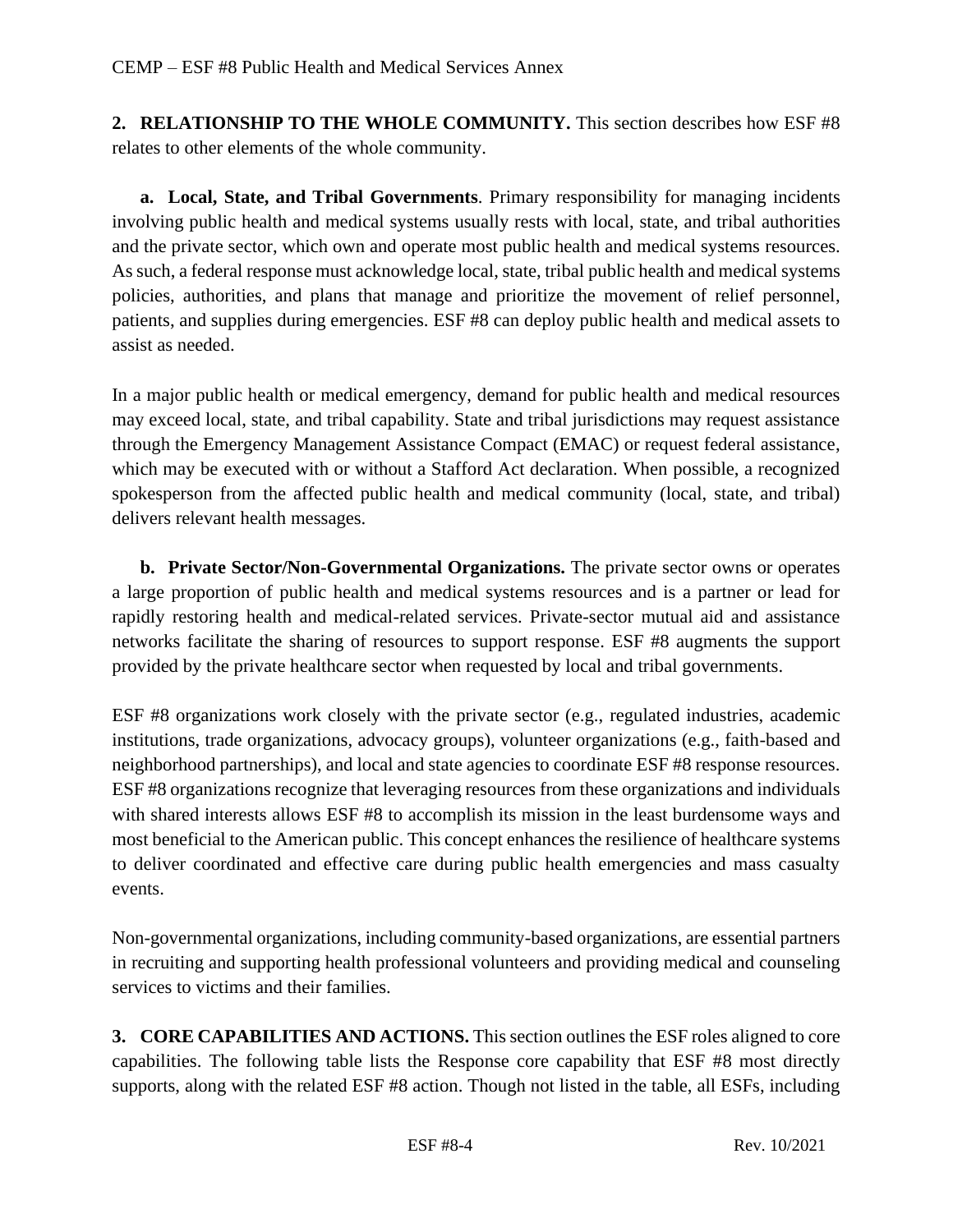ESF #8, support the Core Capabilities of Planning, Operational Coordination, and Public Information and Warning:

| <b>Core Capability</b>         | <b>ESF #8 - Public Health and Medical Systems</b>                           |
|--------------------------------|-----------------------------------------------------------------------------|
| <b>Public Information and</b>  | Coordinates the federal public health and medical messaging<br>$\bullet$    |
| <b>Warning</b>                 | with jurisdictional officials.                                              |
|                                | Continuously acquires and assesses information on the incident.<br>٠        |
|                                | Sources of information may include state incident response                  |
|                                | authorities, officials of the responsible jurisdiction in charge of         |
|                                | the disaster scene, and ESF #8 support departments, agencies,               |
|                                | and organizations.                                                          |
|                                | Provides public health, behavioral health, disease, and injury              |
|                                | prevention information that can be transmitted to the public and            |
|                                | responders in or near affected areas in languages and formats               |
|                                | that are understandable to individuals with limited English                 |
|                                | proficiency and individuals with disabilities and others with               |
|                                | access functional needs.                                                    |
|                                | Supports a Joint Information Center in releasing general                    |
|                                | medical and public health response information to the public.               |
|                                |                                                                             |
| <b>Critical Transportation</b> | Transports seriously ill or injured patients and medical needs<br>$\bullet$ |
| (Patient Movement)             | populations from casualty collection points in the impacted area            |
|                                | to designated reception facilities.                                         |
|                                | Coordinates the Federal response in support of emergency triage             |
|                                | and pre-hospital treatment, patient tracking, distribution, and             |
|                                | patient return. This effort is coordinated with Federal and local,          |
|                                | state, and tribal emergency medical services officials.                     |
|                                | Provides support for evacuating seriously ill or injured patients<br>٠      |
|                                | through the National Disaster Medical System (NDMS), an                     |
|                                | interagency partnership between HHS, the Department of                      |
|                                | Homeland Security (DHS), the Department of Defense (DOD),                   |
|                                | and the Federal Emergency Management Agency (FEMA), via                     |
|                                | the National Ambulance Contract. Support may include                        |
|                                | providing transportation assets, operating and staffing NDMS                |
|                                | patient collection points (e.g., aerial ports of embarkation), and          |
|                                | the Department of Veterans Affairs (VA) establishing Federal                |
|                                | Coordinating Centers that conduct patient reception at ports of             |
|                                | debarkation (e.g., aerial ports of debarkation). Federal support            |
|                                | may also include processing and tracking patient movement                   |
|                                | from collection points to reception facilities.                             |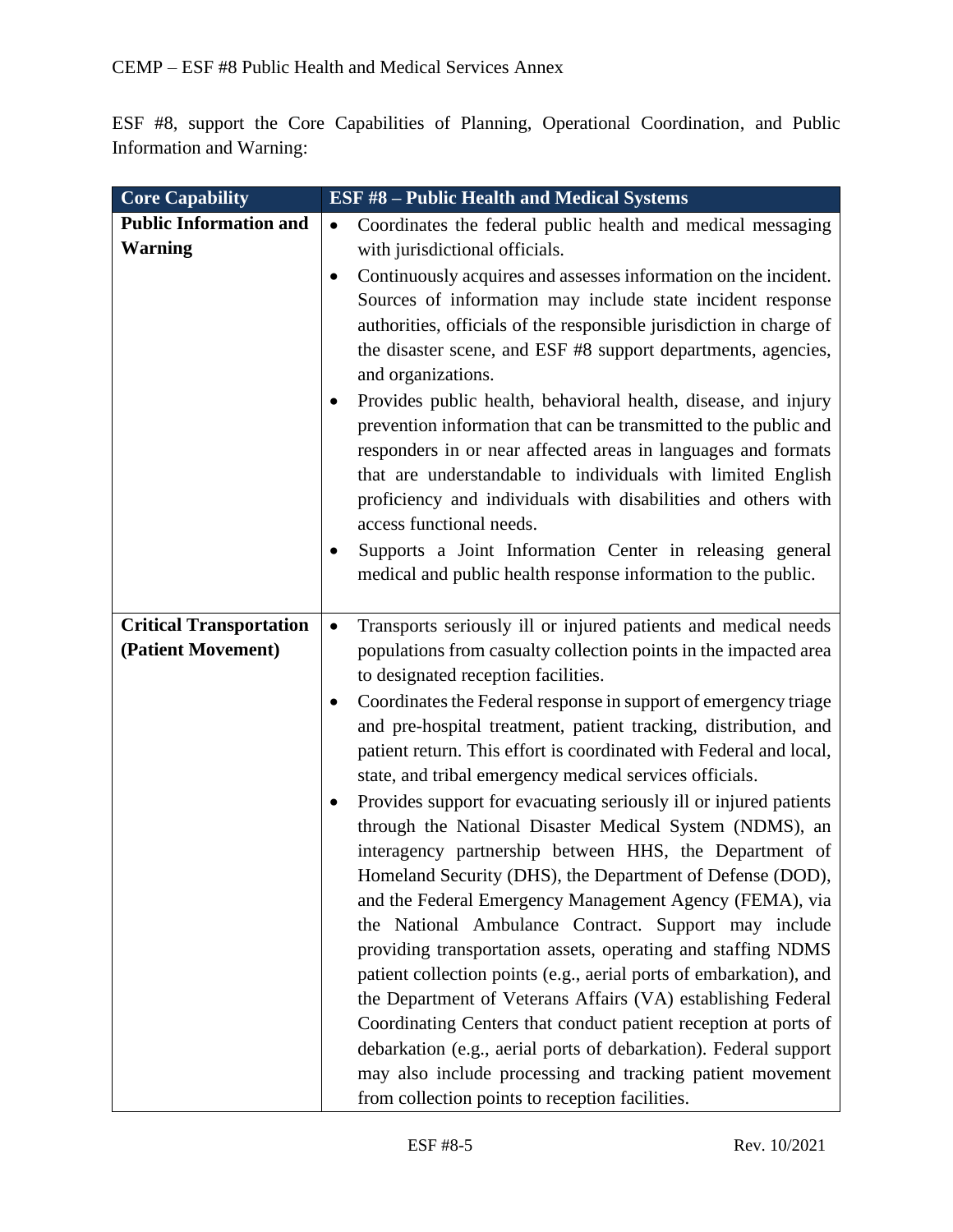| <b>Core Capability</b>         | <b>ESF #8 - Public Health and Medical Systems</b>                                                                               |
|--------------------------------|---------------------------------------------------------------------------------------------------------------------------------|
| <b>Critical Transportation</b> | Note: DOD is responsible for regulating and tracking patients                                                                   |
| (Patient Movement)             | transported on DOD assets to appropriate treatment facilities (e.g.,                                                            |
| cont.                          | NDMS hospitals).                                                                                                                |
|                                |                                                                                                                                 |
| <b>Environmental</b>           | Supports the Worker Safety and Health Support Annex,<br>$\bullet$                                                               |
| <b>Response/Health and</b>     | technical<br>assistance<br>provides<br>and<br>conducts<br>exposure                                                              |
| <b>Safety</b>                  | assessments and risk management to control hazards for                                                                          |
|                                | response workers and the public.                                                                                                |
|                                |                                                                                                                                 |
| <b>Fatality Management</b>     | Assists jurisdictional medico-legal authorities<br>and<br>law<br>$\bullet$                                                      |
| <b>Services</b>                | enforcement agencies in the tracking and documenting of                                                                         |
|                                | human remains and associated personal effects, reducing the                                                                     |
|                                | hazard presented by chemically, biologically, or radiologically                                                                 |
|                                | contaminated human remains (when indicated and possible).                                                                       |
|                                | Establish temporary morgue facilities determining the cause and                                                                 |
|                                | manner of death.                                                                                                                |
|                                | Collect ante mortem data in a compassionate and culturally                                                                      |
|                                | competent fashion from authorized individuals.                                                                                  |
|                                | Perform postmortem data collection and documentation.<br>$\bullet$                                                              |
|                                | Identify human remains using scientific means (e.g., dental,                                                                    |
|                                | pathology, anthropology, fingerprints, and, as indicated,                                                                       |
|                                | Deoxyribonucleic Acid (DNA) samples).                                                                                           |
|                                | Prepare, process, and return human remains and personal effects<br>$\bullet$                                                    |
|                                | to the authorized person(s) when possible.                                                                                      |
|                                | Provide technical assistance and consultation on fatality                                                                       |
|                                | management and mortuary affairs. If caskets are displaced, ESF                                                                  |
|                                | #8 assists in identifying the human remains, recasketing, and                                                                   |
|                                | reburial in public cemeteries.                                                                                                  |
|                                | May provide support to families of victims during the victim                                                                    |
|                                | identification mortuary process.                                                                                                |
| <b>Mass Care Services</b>      |                                                                                                                                 |
|                                | Provide technical expertise and guidance on the public health<br>٠                                                              |
|                                | issues of the medical need's population.                                                                                        |
|                                | Assist with applications for Federal benefits sponsored by the<br>٠<br>Department of Health and Human Services (HHS) and ensure |
|                                | continuity of assistance services in affected states and states                                                                 |
|                                | hosting relocated populations.                                                                                                  |
|                                | Provide support for the provision of case management and                                                                        |
|                                | advocacy services.                                                                                                              |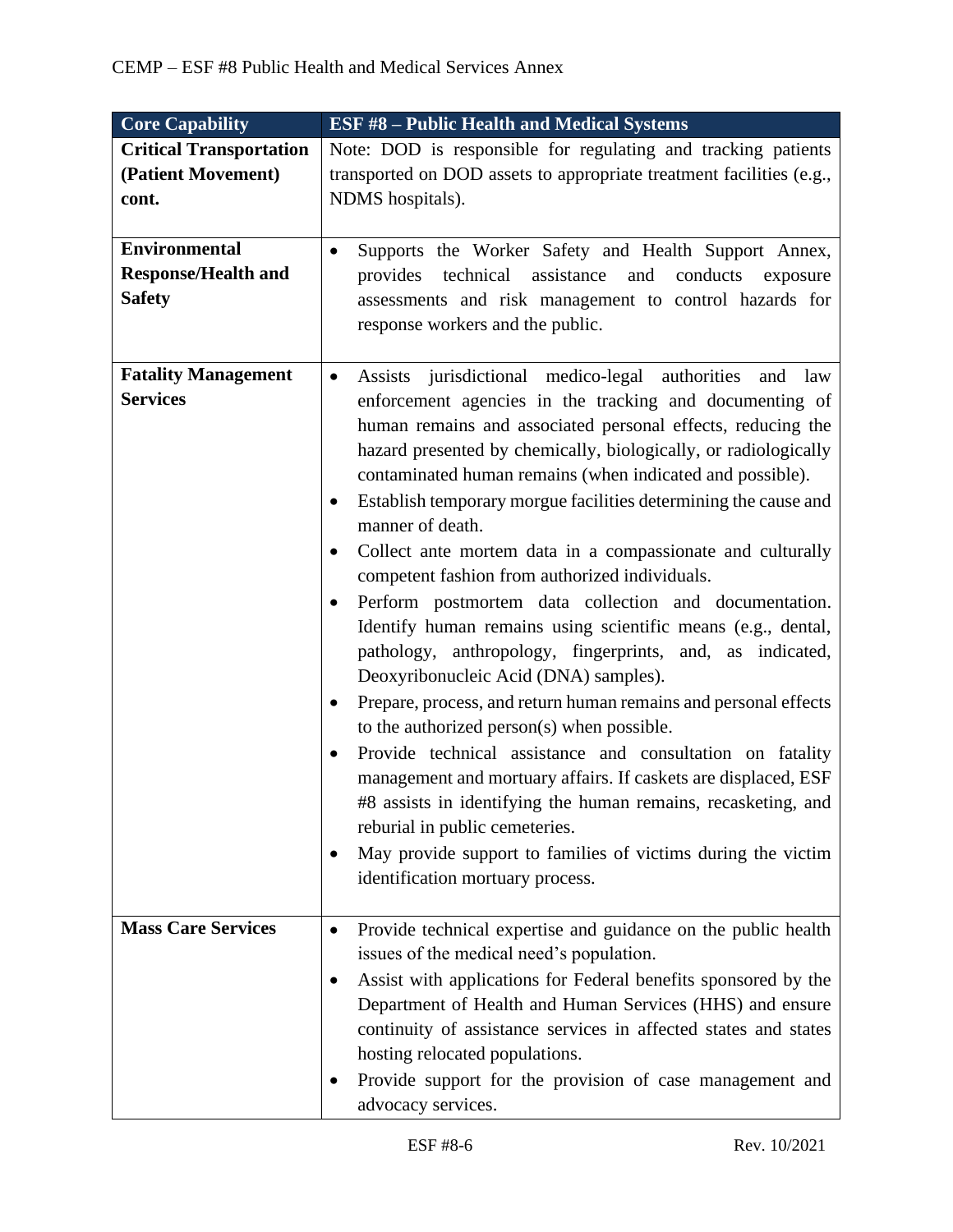| <b>Core Capability</b>        | <b>ESF #8 - Public Health and Medical Systems</b>                          |
|-------------------------------|----------------------------------------------------------------------------|
| <b>Mass Care Services</b>     | Provide support for human and/or veterinary mass care<br>٠                 |
| cont.                         | sheltering as resources are available.                                     |
|                               |                                                                            |
| <b>Public and Private</b>     | <b>Blood and Tissues:</b>                                                  |
| <b>Services and Resources</b> | Monitors and ensures the safety, availability, and logistical<br>$\bullet$ |
|                               | requirements of blood and tissues. This includes the ability of            |
|                               | the existing supply chain resources to meet the manufacturing,             |
|                               | testing, storage, and distribution of these products.                      |
|                               |                                                                            |
|                               | Food Safety, Security, and Defense:                                        |
|                               | In coordination with ESF #11 (Agriculture and Natural                      |
|                               | Resources), may task HHS components and request assistance                 |
|                               | from other ESF #8 partner organizations to ensure the safety,              |
|                               | security, and defense of federally regulated foods.                        |
|                               | <b>Agriculture Safety and Security:</b>                                    |
|                               | In coordination with ESF $#11$ , may task ESF $#8$ components to           |
|                               | ensure the health, safety, and security of food-producing                  |
|                               | animals, animal feed, and therapeutics. ESF #8 may also provide            |
|                               | federal veterinary assistance to ESF #11. Support will include             |
|                               | addressing zoonotic diseases and caring for research animals as            |
|                               | needed and able to do so.                                                  |
|                               |                                                                            |
| <b>Public Health and</b>      | Health, Medical, and Veterinary Equipment and Supplies:                    |
| <b>Medical Services</b>       | Arranges for the procurement and transportation of equipment,<br>٠         |
|                               | supplies, diagnostic supplies, radiation detecting devices, and            |
|                               | countermeasures, including assets from the Strategic National              |
|                               | Stockpile, in support of immediate public health, medical and              |
|                               | veterinary response operations.                                            |
|                               | Health Surveillance:                                                       |
|                               | Use existing all-hazards surveillance systems to monitor the               |
|                               | health of the general and medical needs population and that of             |
|                               | response workers and identify emerging trends related to the               |
|                               | disaster.                                                                  |
|                               | Carry out field studies and investigations.                                |
|                               | Monitor injury and disease patterns and potential disease                  |
|                               | outbreaks, behavioral health concerns, and blood and tissue                |
|                               | supply levels.                                                             |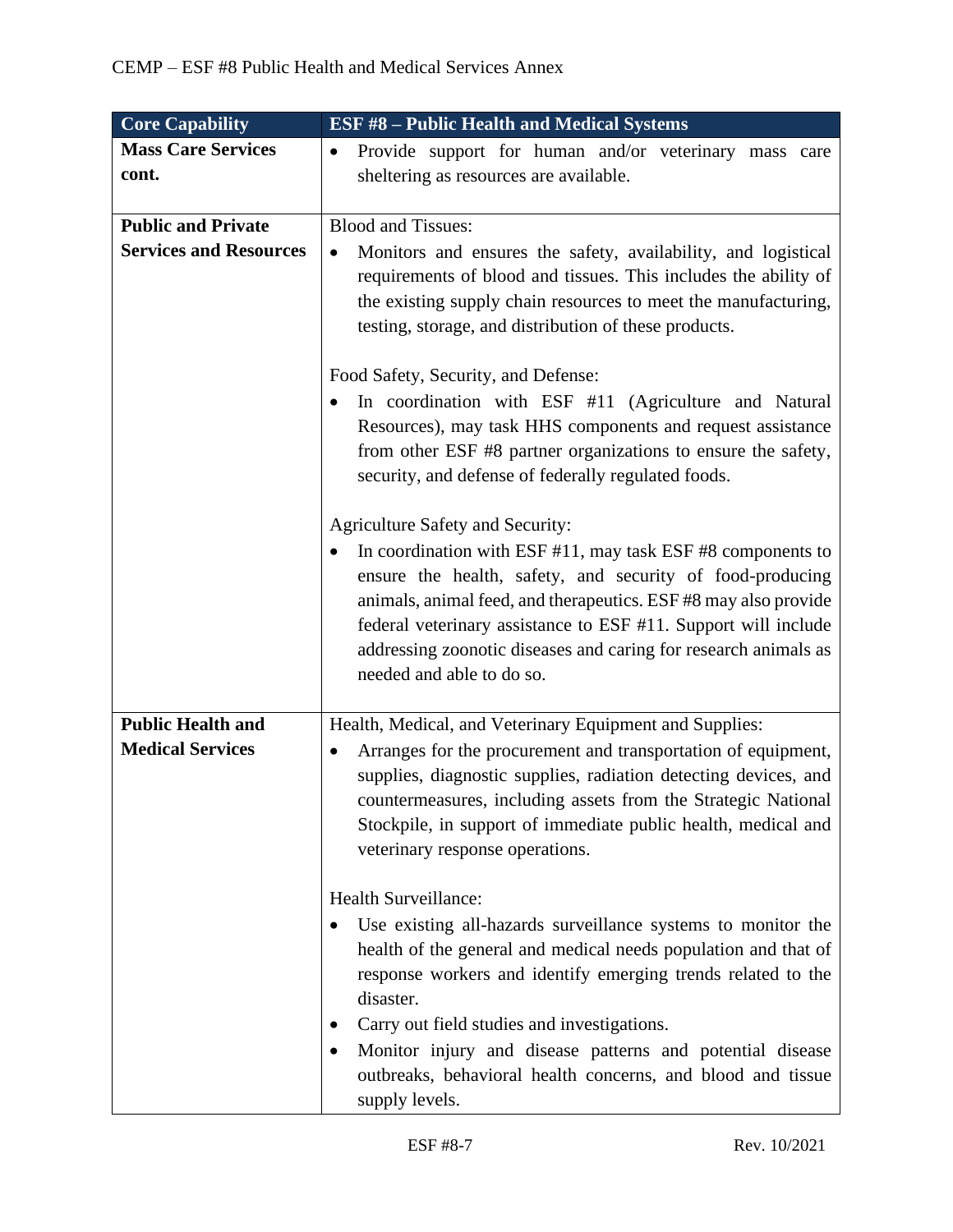| <b>Core Capability</b>        | <b>ESF #8 - Public Health and Medical Systems</b>                                                                                  |
|-------------------------------|------------------------------------------------------------------------------------------------------------------------------------|
| <b>Public Health and</b>      | Provide technical assistance and consultations on disease and<br>$\bullet$                                                         |
| <b>Medical Services cont.</b> | injury prevention and precautions.                                                                                                 |
|                               | Provides support to laboratory diagnostics.                                                                                        |
|                               |                                                                                                                                    |
|                               | <b>Medical Surge:</b>                                                                                                              |
|                               | Provides support for triage, patient treatment, and patient                                                                        |
|                               | movement.                                                                                                                          |
|                               | Provides clinical public health and medical care specialists from                                                                  |
|                               | the NDMS, U.S. Public Health Service (PHS), VA, and DOD to                                                                         |
|                               | fill local, state, and tribal health professional needs.                                                                           |
|                               | Engages civilian volunteers through the Emergency System for<br>$\bullet$                                                          |
|                               | Advance Registration of Volunteer Health Professionals,                                                                            |
|                               | volunteer Federal employees, and the Medical Reserve Corps to                                                                      |
|                               | fill local, state, and tribal health professional needs.                                                                           |
|                               |                                                                                                                                    |
|                               | <b>Patient Care:</b>                                                                                                               |
|                               | Provides resources to support pre-hospital triage and treatment,                                                                   |
|                               | inpatient hospital care, outpatient services, behavioral                                                                           |
|                               | healthcare, medical-needs sheltering, pharmacy services, and<br>dental care to victims or those who suffer from chronic illnesses. |
|                               |                                                                                                                                    |
|                               | Assists with isolation and quarantine measures and with point<br>of distribution operations (mass prophylaxis and vaccination).    |
|                               |                                                                                                                                    |
|                               | Ensures appropriate patient confidentiality is maintained,<br>including Health Insurance Portability and Accountability Act        |
|                               | (HIPAA) privacy and security standards, where applicable.                                                                          |
|                               |                                                                                                                                    |
|                               | Assessment of Public Health/Medical Needs:                                                                                         |
|                               | Supports national or regional teams to assess public health and                                                                    |
|                               | medical needs. This function includes the assessment of the                                                                        |
|                               | healthcare system/facility infrastructure.                                                                                         |
|                               |                                                                                                                                    |
|                               | Safety and Security of Drugs, Biologics, and Medical Devices:                                                                      |
|                               | During the response, provides advice to private industry                                                                           |
|                               | regarding the safety and efficacy of drugs, biologics (including                                                                   |
|                               | blood, tissues, and vaccines), medical devices (including                                                                          |
|                               | radiation emitting and screening devices), and other products                                                                      |
|                               | that may have been compromised during an incident and are                                                                          |
|                               | HHS regulated products.                                                                                                            |
|                               |                                                                                                                                    |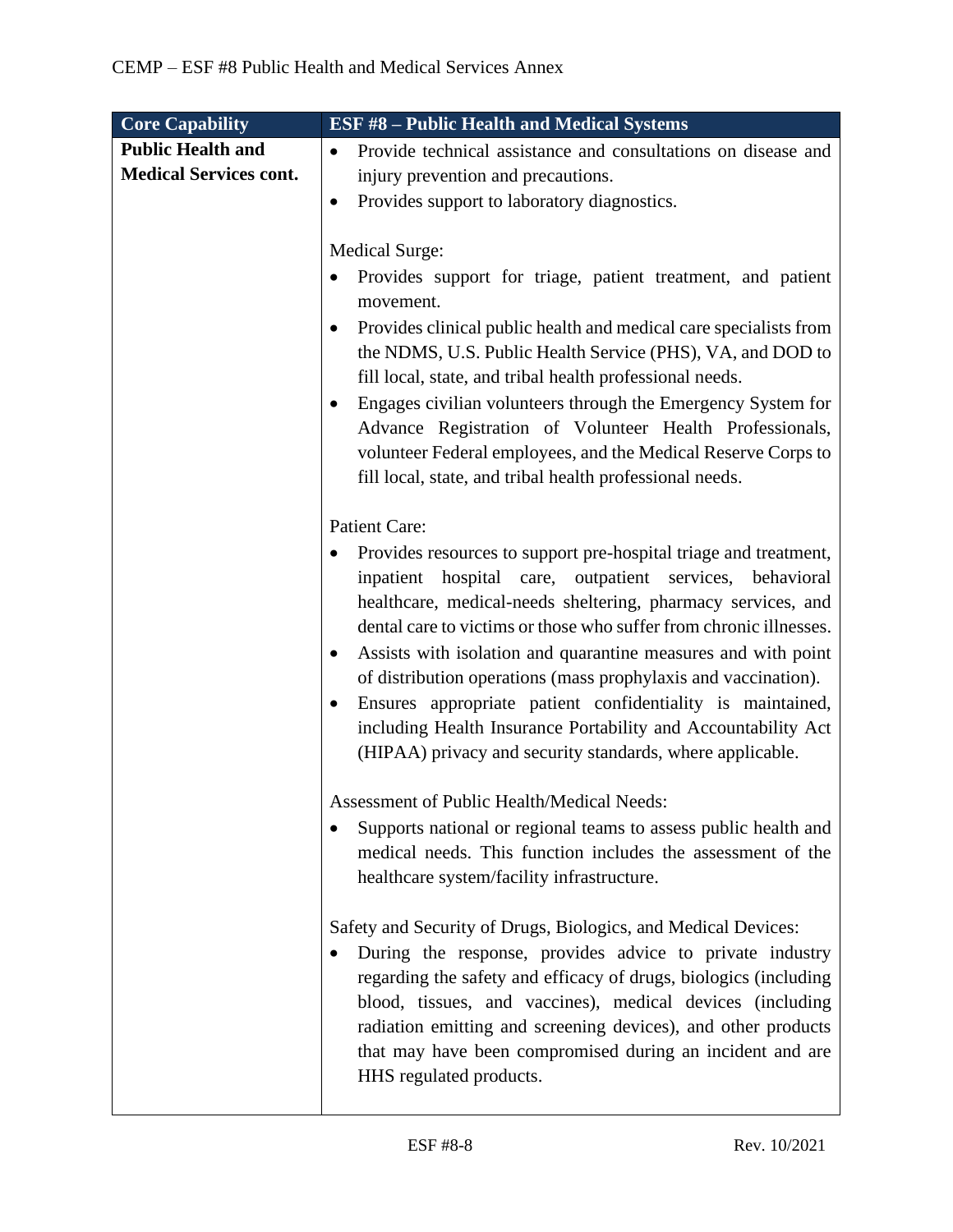| <b>Core Capability</b>        | <b>ESF #8 - Public Health and Medical Systems</b>                                                                                                                                                                                                                                                                                                                      |
|-------------------------------|------------------------------------------------------------------------------------------------------------------------------------------------------------------------------------------------------------------------------------------------------------------------------------------------------------------------------------------------------------------------|
| <b>Public Health and</b>      | All-Hazard Public Health and Medical Consultation, Technical                                                                                                                                                                                                                                                                                                           |
| <b>Medical Services cont.</b> | Assistance, and Support:                                                                                                                                                                                                                                                                                                                                               |
|                               | Assesses public health and medical effects resulting from all<br>$\bullet$<br>hazards. Such tasks may include assessing the general<br>population, children, disabilities, and others with access and<br>functional needs.<br>Conduct field investigations, including collection and analysis                                                                          |
|                               | of relevant samples.<br>Provide advice on protective actions related to direct human and<br>animal exposure and indirect exposure through contaminated<br>food, drugs, water supply, and other media.<br>Provide technical assistance and consultation on medical<br>$\bullet$<br>treatment, screening, and decontamination of injured or<br>contaminated individuals. |
|                               | Provide for disaster-related health and behavior health needs<br>through direct services and/or referrals as necessary.                                                                                                                                                                                                                                                |
|                               | Vector Control:                                                                                                                                                                                                                                                                                                                                                        |
|                               | Assesses the threat of vector-borne diseases.                                                                                                                                                                                                                                                                                                                          |
|                               | Conduct field investigations, including the collection and<br>$\bullet$<br>laboratory analysis of relevant samples.                                                                                                                                                                                                                                                    |
|                               | Provide vector control equipment and supplies.<br>$\bullet$                                                                                                                                                                                                                                                                                                            |
|                               | Provide technical assistance and consultation on protective<br>$\bullet$<br>actions regarding vector-borne diseases.                                                                                                                                                                                                                                                   |
|                               | Provide technical assistance and consultation on medical<br>treatment of victims of vector-borne diseases.                                                                                                                                                                                                                                                             |
|                               | Public Health Aspects of Potable Water/Wastewater and Solid<br>Waste:                                                                                                                                                                                                                                                                                                  |
|                               | Assists in assessing potable water, wastewater, solid waste<br>disposal, and other environmental health issues related to public<br>health in establishments holding, preparing, and/or serving<br>food, drugs, or medical devices at retail and medical facilities,<br>as well as examining and responding to public health effects<br>from contaminated water.       |
|                               | Conduct field investigations, including<br>collection<br>and<br>laboratory analysis of relevant samples.<br>Provide equipment and supplies as needed.                                                                                                                                                                                                                  |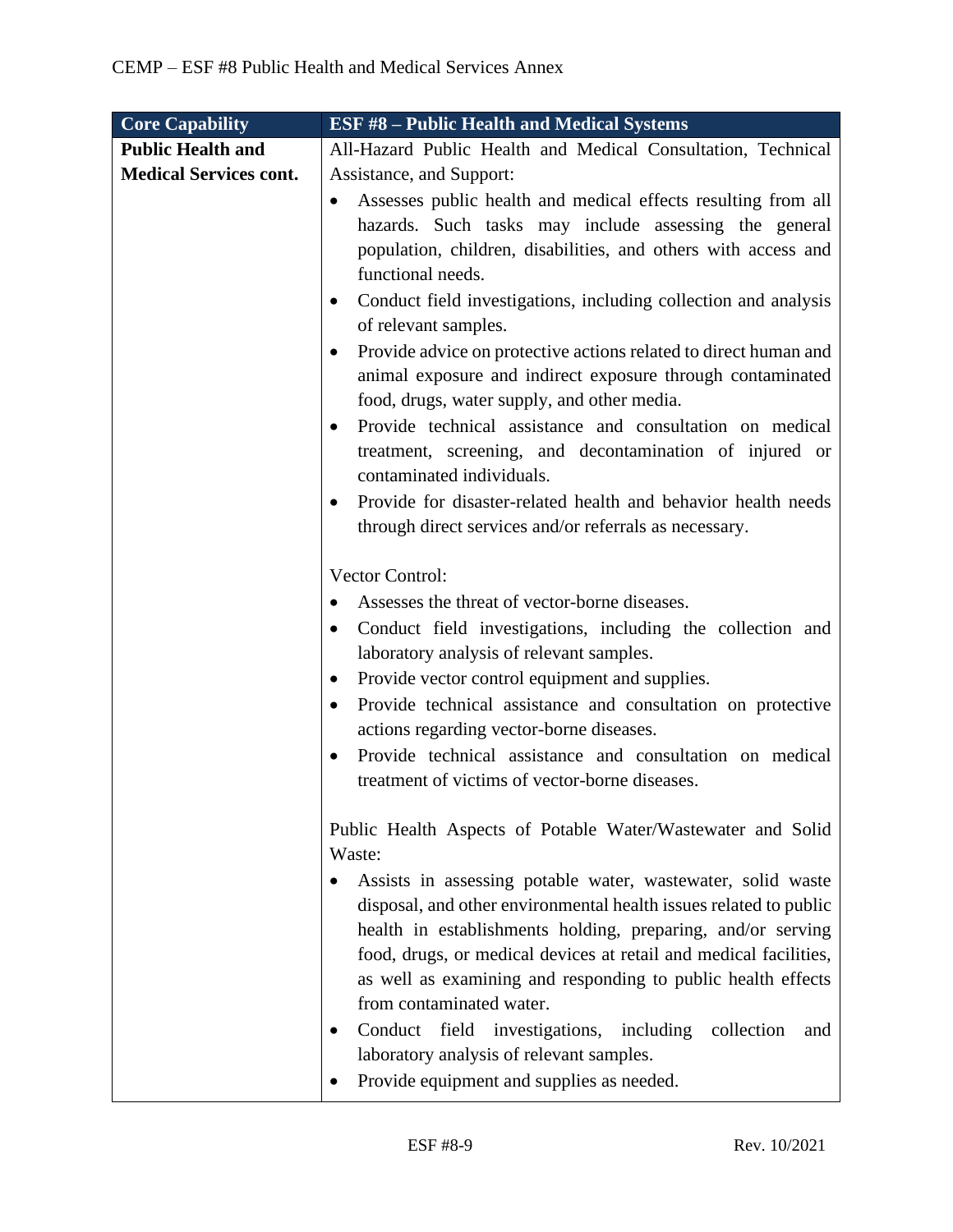| <b>Core Capability</b>                                    | <b>ESF #8 - Public Health and Medical Systems</b>                                                                                                                                                                                                                                                                                                                                                                                                                                                                                                                                                                                                                                                                                                                            |
|-----------------------------------------------------------|------------------------------------------------------------------------------------------------------------------------------------------------------------------------------------------------------------------------------------------------------------------------------------------------------------------------------------------------------------------------------------------------------------------------------------------------------------------------------------------------------------------------------------------------------------------------------------------------------------------------------------------------------------------------------------------------------------------------------------------------------------------------------|
| <b>Public Health and</b><br><b>Medical Services cont.</b> | Provide technical assistance and consultation.                                                                                                                                                                                                                                                                                                                                                                                                                                                                                                                                                                                                                                                                                                                               |
| <b>Other (Veterinary</b><br><b>Medical Support)</b>       | Provide veterinary public health technical support through HHS<br>$\bullet$<br>National Veterinary Response Teams, veterinary officers of the<br>PHS. The National Veterinary Response Teams are the primary<br>federal resource for treating ill or injured pets, service animals,<br>working animals, laboratory animals, and livestock. Under its<br>statutory authority, HHS can manage and conduct animal<br>responses to zoonotic diseases to protect human health.<br>For livestock or poultry diseases exotic to the United States that<br>are either not or only mildly zoonotic, supports the Mississippi<br>Board of Animal Health (MBAH) and United States<br>Department of Agriculture (USDA) and its authority to manage<br>a foreign animal disease response. |

# **4. POLICIES.**

**a.** Through the State Emergency Operations Center (SEOC), the Mississippi Emergency Management Agency (MEMA) will maintain overall direction, control, and coordination of the response and recovery efforts through coordination with all participating agencies to include federal agencies tasked by FEMA.

**b.** The Mississippi State Department of Health (MSDH) is the coordinating agency for ESF #8. MSDH will appoint an Emergency Coordinating Officer (ECO) to work with MEMA, other local, state, tribal, and federal agencies in an emergency public health and medical services capacity through the SEOC.

**c.** ESF #8 Coordinator will coordinate with all appropriate agencies/departments and organizations to ensure operational readiness in time of emergency.

**d.** The MSDH coordinates the state ESF #8 preparedness, response, and recovery actions in accordance with the MSDH Concept of Operations and the Mississippi Health Response Team (MHRT) plans. These actions do not alter or impede the existing authorities of any department or agency supporting ESF #8.

**e.** The MSDH will establish the Public Health Command/Coordination Center (PHCC) as needed to support SEOC operations and/or forward support cells.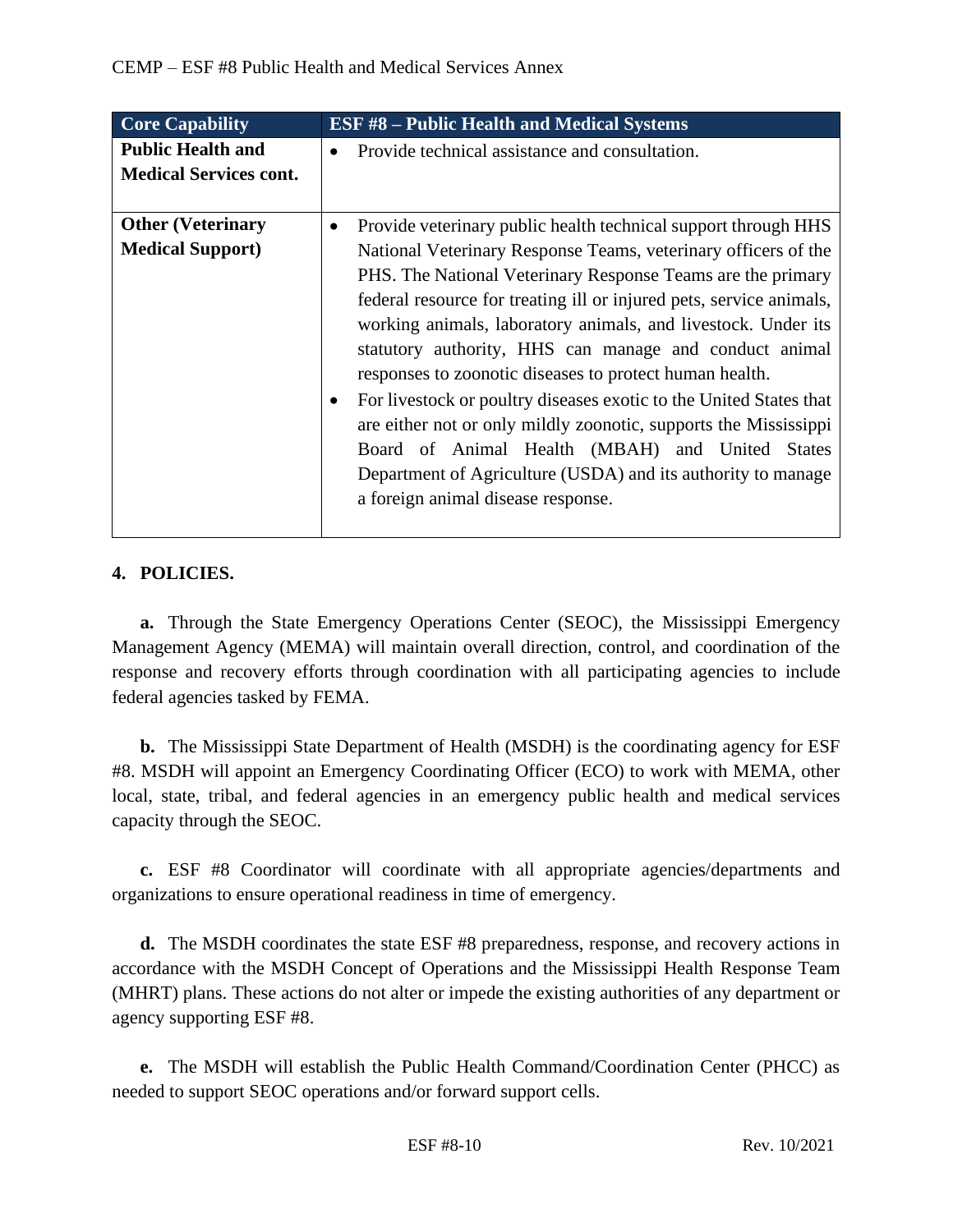**f.** The PHCC facilitates the overall Mississippi ESF #8 response. As necessary during activations, the PHCC will liaise with other agencies.

**g.** All local and state organizations and other ESFs participating in response operations report public health and medical requirements to their functional counterpart in ESF #8.

**h.** General medical and public health response information will be released to the public through ESF #15 (External Affairs) after consultation with the MSDH Public Information Officer (PIO) at the PHCC. When possible, a recognized spokesperson from the public health and medical community will deliver relevant community messages.

**i.** To ensure necessary patient confidentiality, the release of medical information by ESF #8 will be made in accordance with applicable laws. When established, inquiries about patients are managed by the MSDH in coordination with the Joint Information Center (JIC). (See the ESF #15 Annex for more details.)

**j.** Individuals in all counties of the state can receive mental health services (i.e., crisis counseling) through the Regional Mental Health Center system. In a disaster, the center serving the region where the disaster occurred will have the primary role in providing services.

**k.** In the event of a zoonotic or animal disease outbreak in coordination with ESF #11, public information may be released after consultation with the Mississippi Department of Agriculture and Commerce (MDAC), MBAH, and the MSDH.

**l.** As the coordinating agency for ESF #8, MSDH determines the appropriateness of all requests for public health, medical, and death information.

**m.** All state licensing boards will verify the official credentials of out-of-state practitioners. The PHCC will oversee this activity through the Mississippi Responder Management System.

**n.** MSDH, as the coordinating agency for ESF #8, is responsible for consulting with and organizing state public health and medical subject-matter experts, as needed.

**o.** All MSDH deployed field personnel or units are subordinate to the PHCC and will maintain contact with the PHCC.

**p.** MSDH will coordinate and manage the deployment of State Medical Response System (SMRS) assets as directed by mission tasks.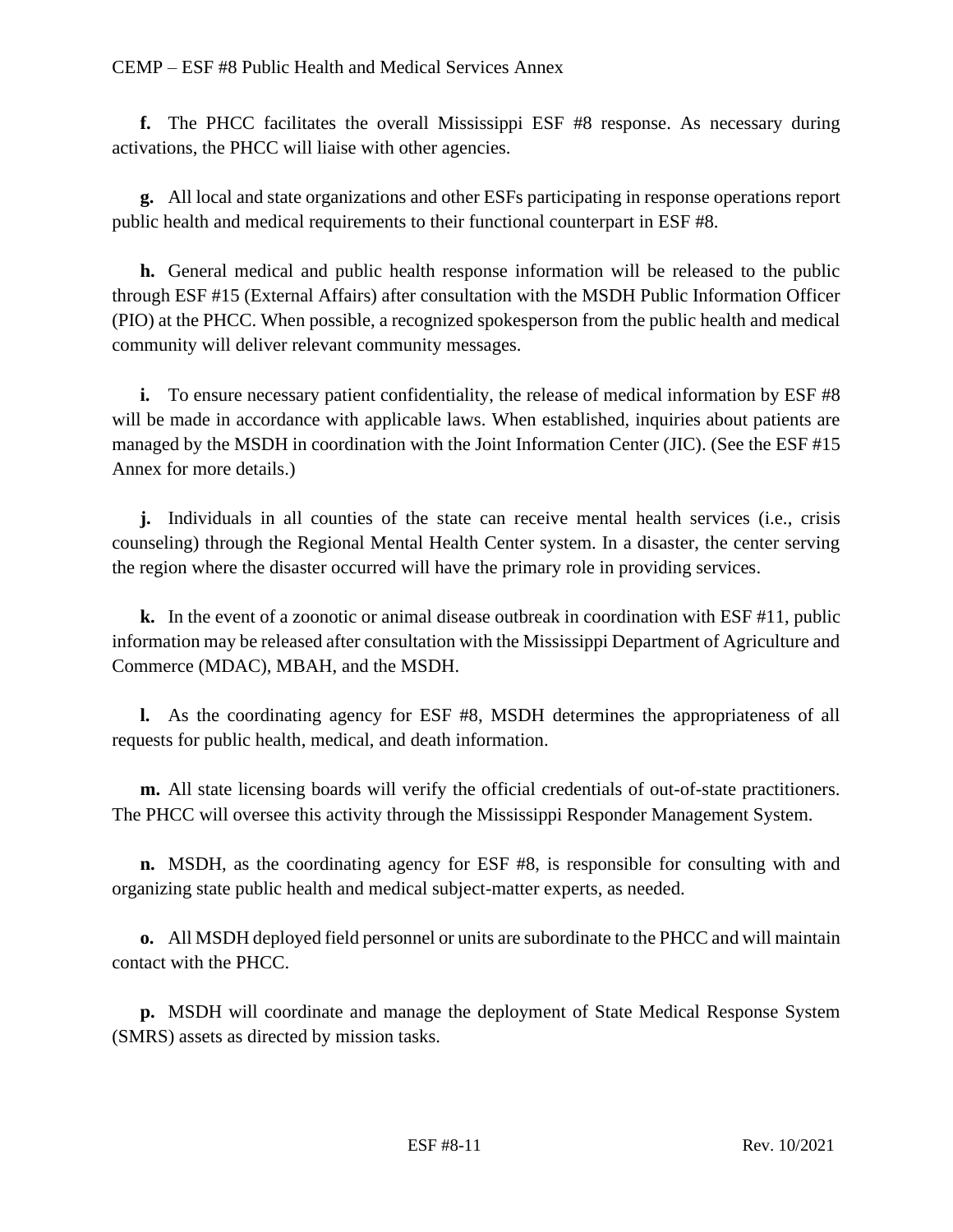**q.** Responsible parties at all healthcare facilities must keep the PHCC advised of unmet needs, and the PHCC will advise the SEOC through its liaison.

# **r. Mutual Aid Agreements**.

**(1) Statewide Mutual Aid Compact.** If an emergency incapacitates local emergency medical and/or health and medical services, or if the magnitude of the emergency exceeds local medical resources, requests can be made through the Statewide Mutual Aid Compact (SMAC) to other participants for resources.

**(2) Emergency Management Assistance Compact.** Requests for emergency medical and/or health and medical service resources obtained from EMAC or SMAC will be directed to the MEMA SEOC Operations Section for execution. The EMAC states that persons holding licenses, certificates, or other permits issued by a party state for professional, mechanical, or other skills, shall be deemed licensed, certified, or permitted by the requesting state to render aid involving such skills.

**(3)** In accordance with Section 33-15-14(2)(a)(viii), MS Code of 1972, annotated, all agencies with ESF # 8 responsibilities will ensure that they have standard operating procedures in place to enable them to perform appropriate levels of health and medical mitigation, preparedness, response, and recovery.

**s.** The MSDH ECO will coordinate from the SEOC or virtually, incident-dependent. However, a catastrophic event may require establishing an additional forward coordination element at a facility near the impacted area.

**t.** State public health and medical services planning will consider county, and municipal public health and medical services policies and plans used to control the movement of relief personnel, equipment, and supplies, as well as locally established priorities for determining precedence of movement.

**u.** State agencies should coordinate all transportation movements with ESF #1 (Transportation) and ESF #5 (Emergency Management) to ensure the orderly flow of resources.

# **5. CONCEPT OF OPERATIONS.**

## **a. Assumptions.**

**(1)** Existing state telecommunications infrastructure will provide the primary means for state government communications.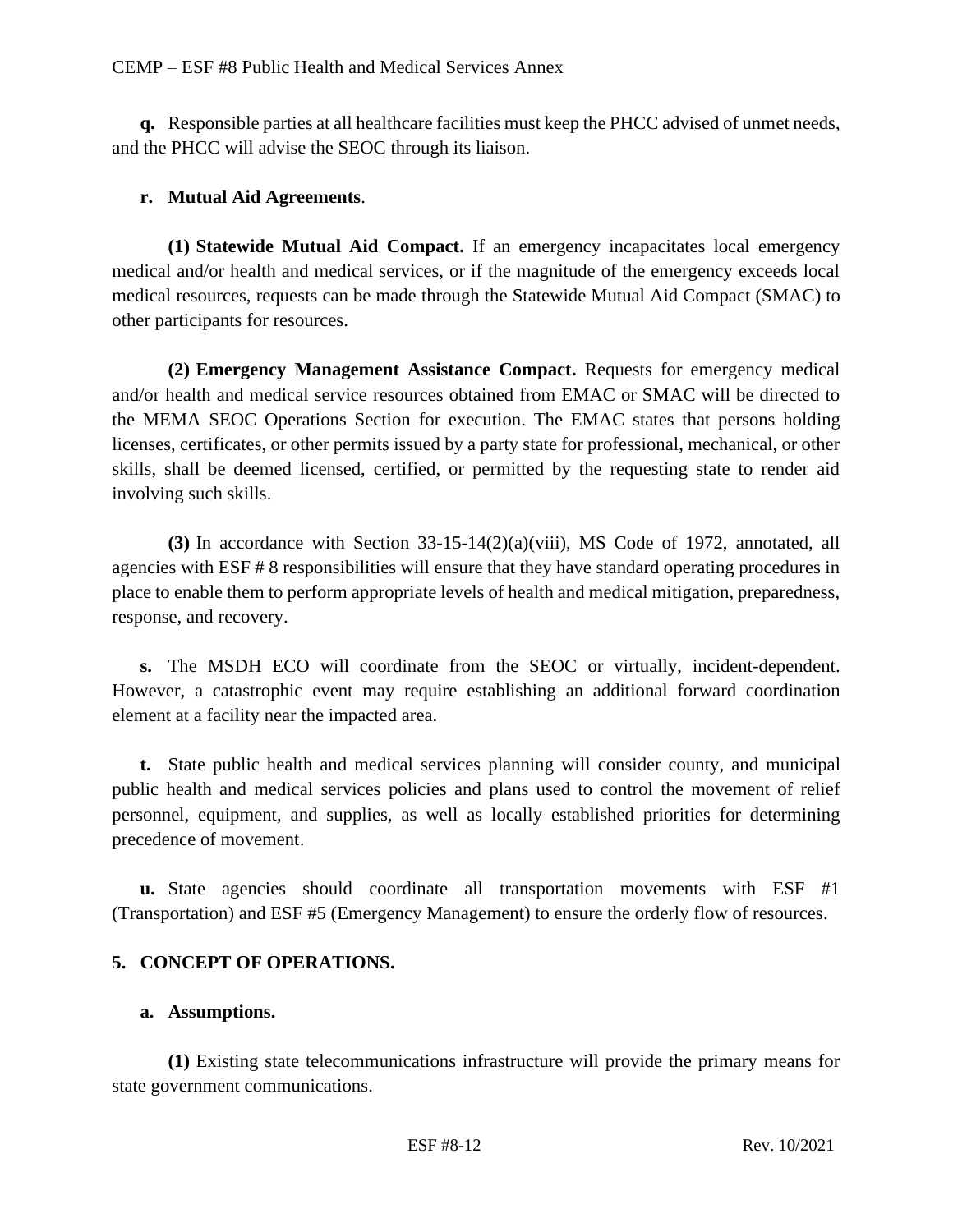**(2)** Communication systems post-event will most likely be limited or inoperable.

**(3)** Primary agencies and support agencies will perform tasks under their authority, as applicable, in addition to missions received under the authority of MEMA.

**(4)** Medical resources and services may be overwhelmed or unavailable during a disaster or emergency.

**(5)** Some disasters may generate casualty loads beyond the treatment capabilities of local emergency medical services and healthcare systems.

**(6)** Damage to chemical and industrial plants, sewer lines, and water systems, combined with secondary hazards such as fires, will result in toxic environmental and public health hazards to the surviving population and response personnel.

**(7)** Disruption of sanitation services and facilities, loss of power, and the massing of people in shelters may increase the potential for disease and injuries.

**(8)** The damage and destruction of a catastrophic event will produce urgent needs for mental health crisis counseling for disaster victims and response personnel.

**(9)** In a catastrophic event, the need for emergency mortuary services and victim identification will be paramount.

**(10)** Decisions to evacuate and whom to evacuate are local/state decisions.

**(11)** All patient movements on the ground will be coordinated with general population evacuation processes.

**(12)** During a catastrophic event, healthcare facilities may lose significant operational capacity. The facilities may be at or above capacity before the event.

**(13)** Hospitals and other healthcare facilities may receive a surge in citizens with medical needs, long-term care patient transfers, and citizens with other medical concerns prior to an event (if there is pre-event notice).

**(14)** Hospitals and other healthcare facilities may receive a surge in citizens who have medical injuries, who are experiencing an exacerbation of medical conditions or have other medical concerns post-event.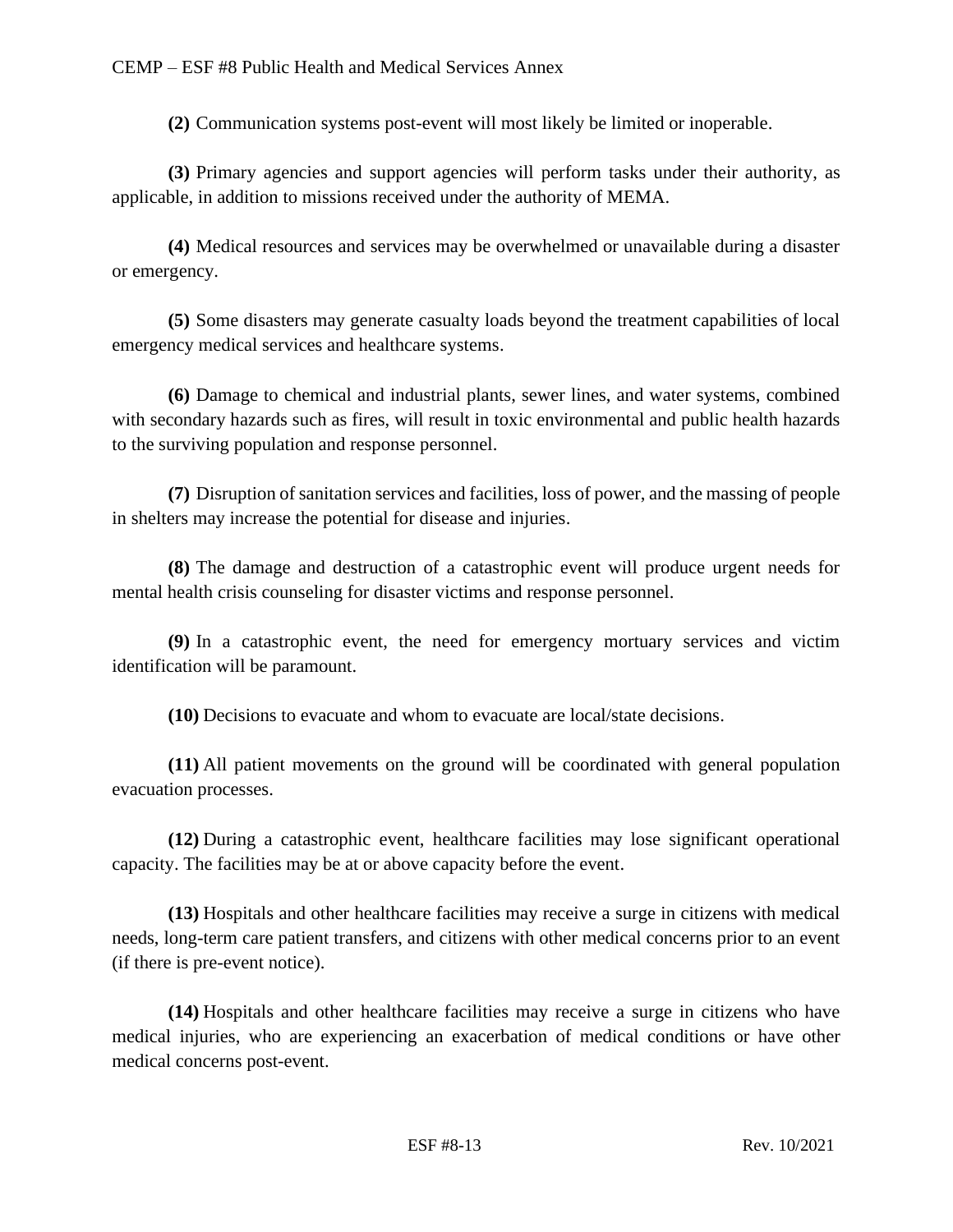**(15)** During events that provide no notice, all pre-event actions (i.e., warnings or evacuations) will begin immediately post-event.

**(16)** A major disaster could have detrimental effects on the animal population. This, in turn, could seriously harm the economy and the environment.

**(17)** Most emergencies and disasters involve damage to property to some extent. Roads, bridges, public utility systems, public and private buildings, homes, and other facilities will have to be inspected, either cleared for use, reinforced, quarantined, or demolished to ensure safety.

**(18)** Before requesting EMAC or federal assets, all available local, private, semi-private, and state resources will be deployed through SMAC to the maximum extent possible.

**(19)** State or federal assistance may be required to identify and deploy resources from outside the affected area to ensure a timely, efficient, and effective response and recovery.

**(20)** Numerous volunteering entities, both governmental and non-governmental, may mobilize personnel, supplies, and equipment to affected areas with neither coordination nor communication with the SEOC or deployed elements.

## **b. General Operations.**

**(1)** MEMA will keep all responsible agencies informed of impending conditions (incident developments, weather, hazardous materials, or other events) that would cause them to assume a readiness posture for activating the SEOC for possible deployment to a forward area of operation or other activity.

**(2)** When ESF #8 is activated, ESF #5 and other appropriate support ESFs will be activated to support the event. ESF #8 will continually assess and develop action plans for ESF #5 to ensure all supporting agencies function appropriately and in a coordinated manner.

**(3)** ESF #8 is organized similar to the Incident Command System (ICS) to provide incident assessment, planning, procurement, deployment, and support operations to the SEOC, MEMA Area Coordinators (ACs), and local emergency management to assure a timely and appropriate response to an emergency/disaster situation.

**(4)** Procedural protocols and plans for disaster response activities are developed to govern staff operation at the SEOC, PHCC, and in the field. Periodic training is also conducted to enhance effectiveness.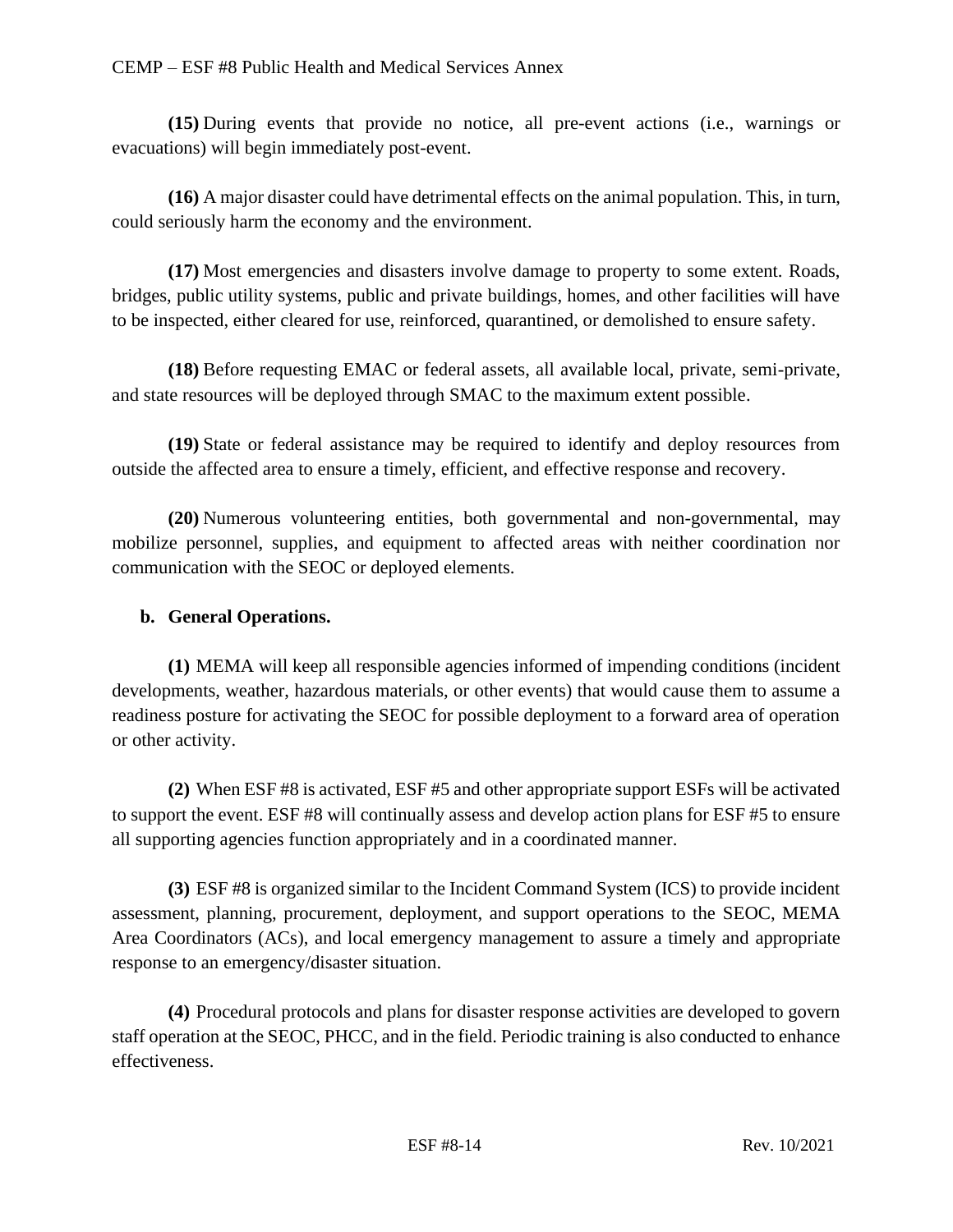**(5)** MSDH will maintain liaison and coordinate/manage reporting of local, state, tribal, and federal stakeholders related to public health and medical facilities.

**(6)** Throughout the response and recovery periods, ESF #8 will evaluate and analyze information regarding medical, health, and public health assistance requests for a response, develop and update assessments of medical and public health status in the impact area, and do contingency planning to meet anticipated demands.

**(7)** When activated, ESF #8 will manage and coordinate state health and medical resources from the PHCC and coordinate their response with the SEOC.

**(8)** When an event is focused on a specific type of response mode (e.g., hospital evacuation, radiological problem), the position and functions of the PHCC Operations Section Chief (OSC) will be assumed by an appropriate person with expertise pertinent to the event.

**(9)** Upon request by the local government, ESF #8 will be operational by acquiring state health and medical resources in support of local hospitals. In addition, local ESF #8 representatives will request through their local Emergency Management Agency (EMA) Director for state resources, if needed, who will, in turn, contact the SEOC for assistance.

**(10)** Members representing ESF #8, primary or support agencies, are expected to have extensive knowledge of the resources and capabilities of their respective organizations and have access to the appropriate authority for committing such resources during the activation.

**(11)** Public health and medical experts from regional and federal ESF #8 organizations are consulted for risk analysis, evaluation, and support.

**(12)** In the early stages of an incident, it may not be possible to fully assess the situation and verify the level of assistance required. In such circumstances, MSDH may assist under its statutory authorities. In these cases, every reasonable attempt is made to verify the need before assisting.

**(13)** All agencies with ESF #8 responsibility will receive administrative support from their respective organization with additional support from MEMA personnel.

**(14)** Through their county Emergency Operations Centers (EOCs), local officials should be encouraged to be self-sufficient during the first 2–3 days of a disaster.

**(15)** MEMA will provide public information to evacuees through the SEOC JIC, Mississippi Public Broadcasting (MPB), and commercial broadcast media.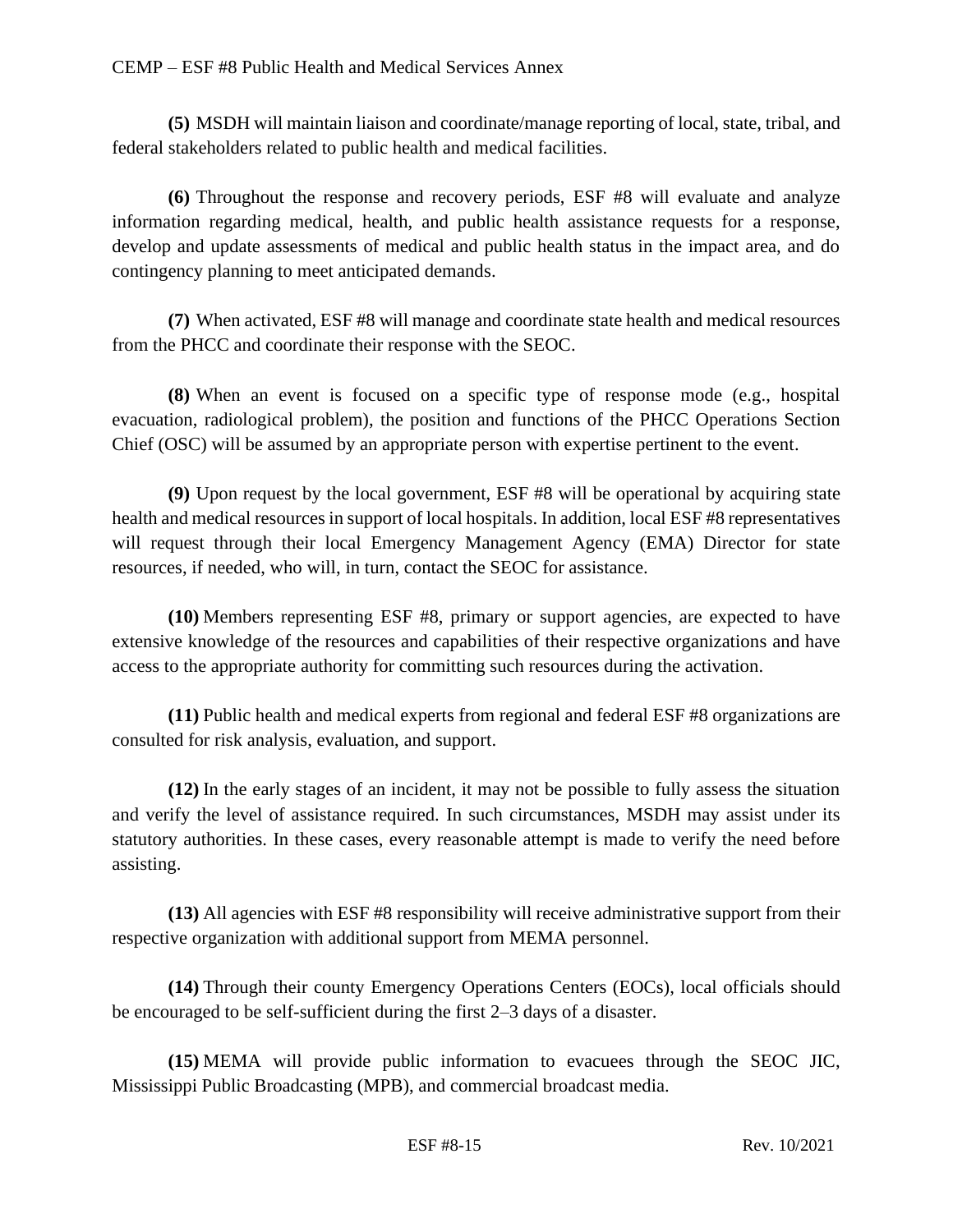**(16)** Working in coordination with ESF #5 and ESF #15, MEMA will release special weather statements and warnings provided by the National Weather Service (NWS) for emergency workers and the general population, who plan to use public roads and public transportation, public health, and medical services. These releases will be made through the normal ESF #15 release networks and additionally provided to forward command posts, emergency work sites, staging areas, and other sites as needed.

**(17)** MEMA coordinates EMAC with other states for the augmentation of resources.

## **c. Animal Health.**

**(1)** Animals are an important asset to the state and are also an integral part of the ecology of Mississippi. Animals contribute to the economic stability of the state and the health and wellbeing of its residents. ESF #8 will collaborate with and provide support to ESF #11 as requested to ensure the health and well-being of the public. This includes surveillance for zoonotic disease, administering vaccinations or prophylactic medication for responders and/or the public, and distributing public information messages.

**(2)** MBAH is the primary organization coordinating veterinary-related services in emergencies. The MBAH acts as a liaison with state agencies, humane societies, and animal control agencies and deploys the Mississippi Animal Response Team (MART). Private veterinarians and humane society personnel participate voluntarily in emergency operations.

**(3)** The MBAH will support the PHCC to coordinate veterinary-related services needed in emergencies. ESF #8 will also offer support to the ESF #11 command support cell.

# **6. ORGANIZATION.**

**a. State Emergency Operations Center.** In an incident or a major declared state emergency, the MSDH ECO or the MSDH emergency coordination staff will support the SEOC virtually or take up positions at the SEOC, situationally dependent. A current list of agency emergency notifications is maintained at the SEOC. ESF #8 is a part of the Emergency Services Branch.

**b. SEOC Emergency Point of Contact.** The MEMA State Warning Point (SWP) within the SEOC operates 24/7/365. The SWP is manned by Emergency Telecommunicators and an Operations Section Watch Officer. Emergency contact info is as follows:

# **(1) SWP Emergency Telecommunicator(s):**

**(a) Phone:** (601) 933-6876, 6877, 6878 or (800) 222-6362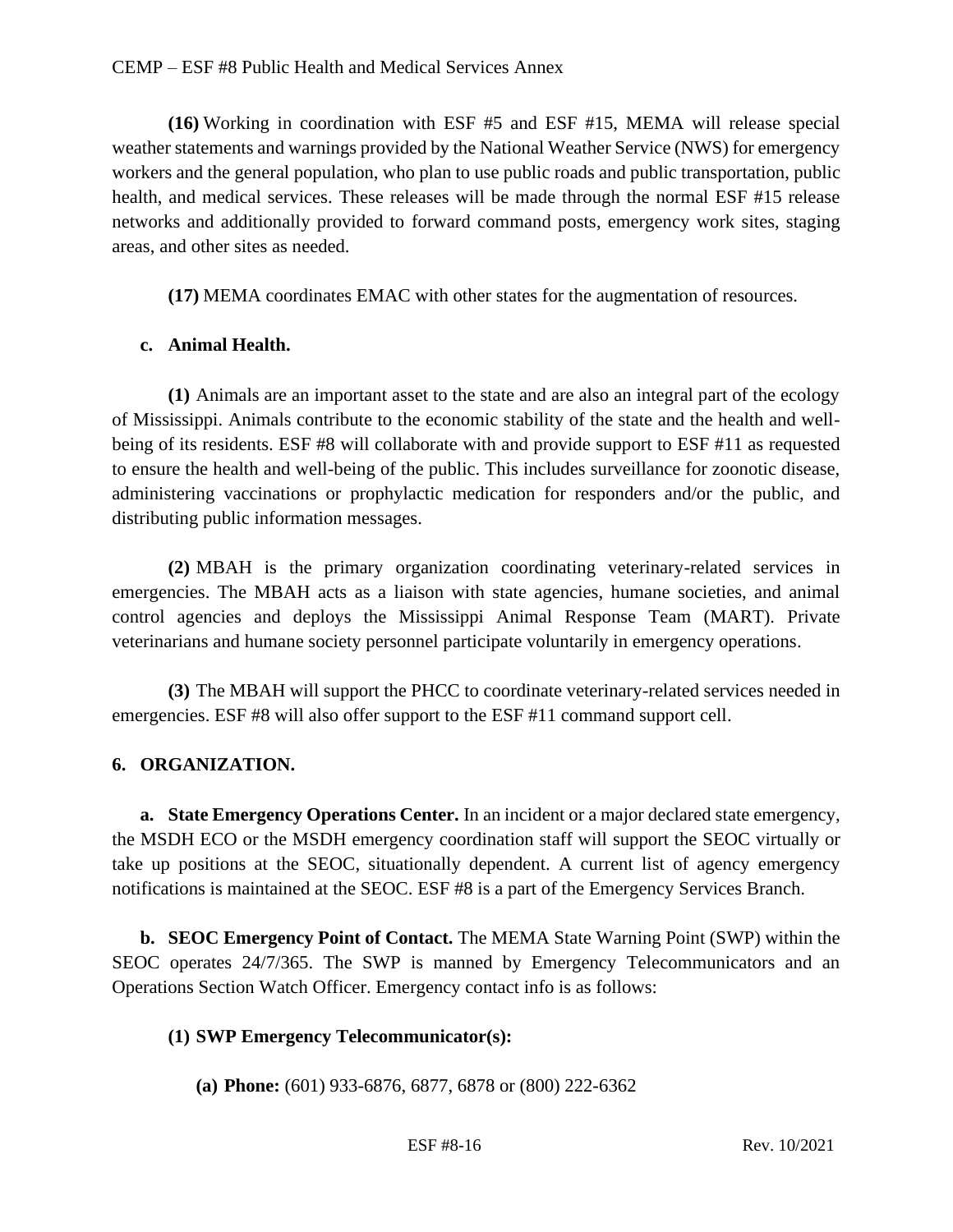**(b) E-mail:** [commo1@mema.ms.gov,](mailto:commo1@mema.ms.gov) [commo2@mema.ms.gov,](mailto:commo2@mema.ms.gov) or [commo3@mema.ms.gov](mailto:commo3@mema.ms.gov) 

## **(2) Operations Section Watch Officer:**

- **(a) Phone:** (601) 933-6671 or (800) 222-6362
- **(b) E-mail:** [watchdesk@mema.ms.gov](mailto:watchdesk@mema.ms.gov)

**c. SEOC Sections.** The SEOC maintains the standard four ICS sections:

**(1) Operations Section.** The Operations Section establishes strategy (approach methodology, etc.) and specific tactics/actions to accomplish the goals and objectives set by Command. Operations coordinates strategies and implements tactics to achieve response objectives.

**(2) Planning Section.** The Planning Section coordinates support activities for incident planning and contingency, long-range, and demobilization planning. Planning supports Command and Operations in processing incident information and coordinating information activities across the response system.

**(3) Logistics Section.** The Logistics Section **s**upports Command and Operations in their personnel, supplies, and equipment and performs technical activities required to maintain the function of operational facilities and processes.

**(4) Finance and Administration Section.** The Finance and Administration Section **s**upports Command and Operations with administrative actions and tracks and processes incident expenses. This includes licensure requirements, regulatory compliance, and financial accounting.

The SEOC OSC, Watch Officer, or a SEOC Branch Director maintains a roster of incidentassigned Section Chiefs.

**d. SEOC Emergency Services Branch Director.** The SEOC maintains three branches within the Operations Section, Infrastructure, Emergency Services, and Human Services, each led by a Branch Director. The Emergency Services Branch Director position is a full-time MEMA Emergency Management Specialist. The Branch Director coordinates the activities of ESF #4 (Firefighting), ESF #8, ESF #9 (Search and Rescue), ESF #10 (Oil and Hazardous Material Response), ESF #13 (Public Safety and Security), and ESF #16 (Military Support to Civil Authorities) and is the first line of support for assigned ECOs. The Emergency Services Branch Director monitors and oversees branch administrative and incident activities, WebEOC actions,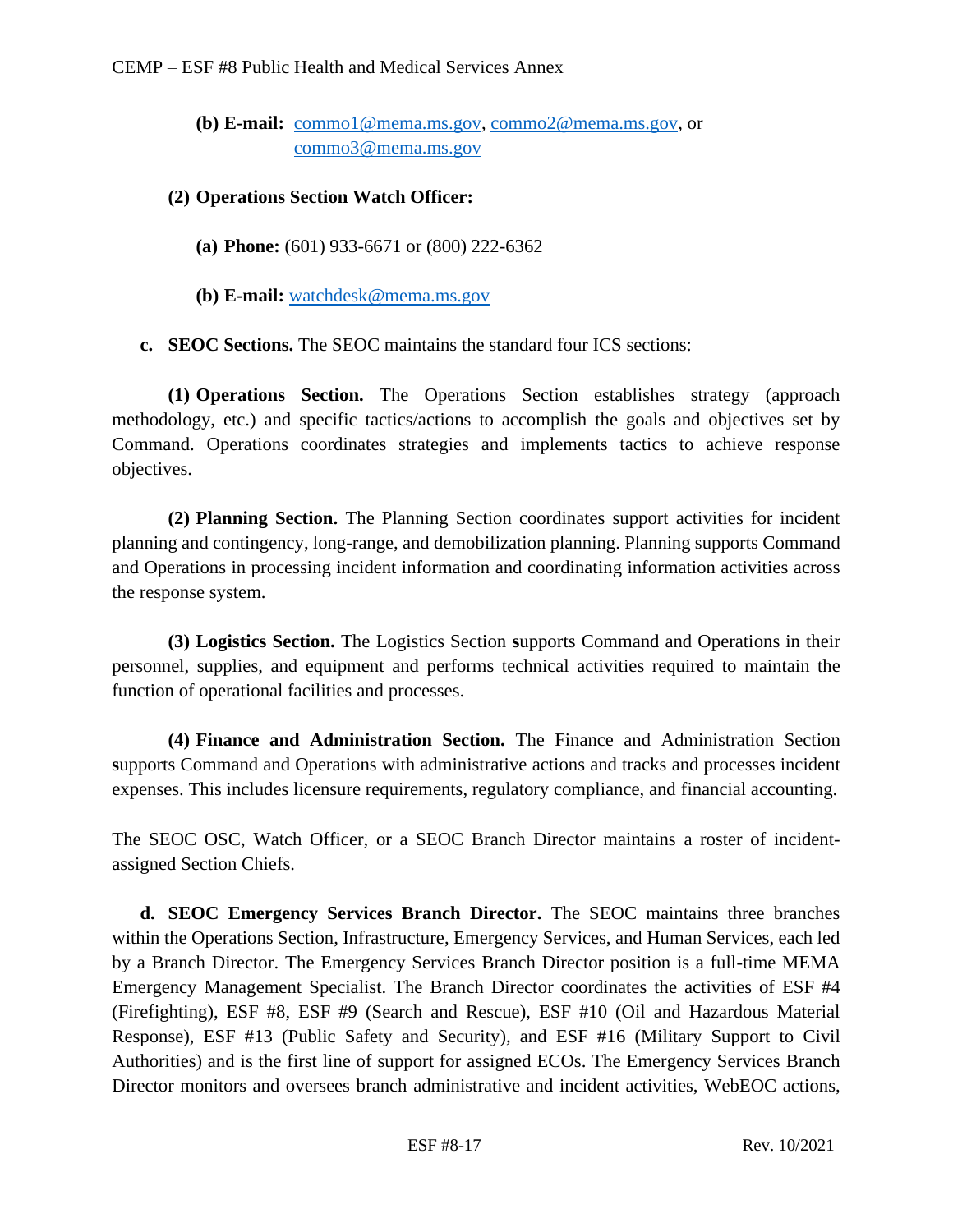Situation Room (SITRoom) updates, branch adherence to timelines and requirements, supports ECOs with incident coordinations, and conducts SEOC staff briefings, as needed.

Emergency Services Branch Director desk contact information: Phone (601) 933-6754, e-mail: [emergencyservices@mema.ms.gov.](mailto:emergencyservices@mema.ms.gov)

## **e. Field Medical Units.**

**(1) State Medical Response System.** The SMRS is a collaboration between the MSDH and the University of Mississippi Medical Center (UMMC). The SMRS has tiered components designed to provide and coordinate emergency medical care to patients. These assets include, but are not limited to:

- **(a)** Field Assessment and Scene Triage (FAST) Teams.
- **(b)** Mississippi Medical Communication and Coordination Center (MED-COM).
- **(c)** Mobile field hospitals (transported by tractor-trailers).
- **(d)** Air and ground ambulances.
- **(e)** A roster of pre-vetted and credentialed medical volunteers.
- **(f)** Special Care Unit (SCU) for emerging infectious diseases.

**(2) Mississippi Health Response Teams.** The MHRT and/or its advance element acts as the State Health Officer's (SHO) agent on scene at emergency sites under the direction of the Director of Health Protection (DHP). The DHP, on behalf of the SHO, directs and coordinates the department's efforts to prevent, prepare for, respond to, and recover from the public health and medical consequences of a disaster or emergency. The MHRT will serve as the ESF #8 field command.

**(3) Mississippi Mortuary Response Team.** The Mississippi Mortuary Response Team (MMRT) manages fatalities during an emergency when local mortuary resources are overwhelmed.

**(4) Rapid Needs Assessment Team.** A Rapid Needs Assessment Team is comprised of technical experts from participating agencies. The team functions to support operations providing situation assessments to determine immediate victim needs (food, water, medical, shelter, etc.) and impact to infrastructure (utilities, communications, transportation, etc.). Assessment data are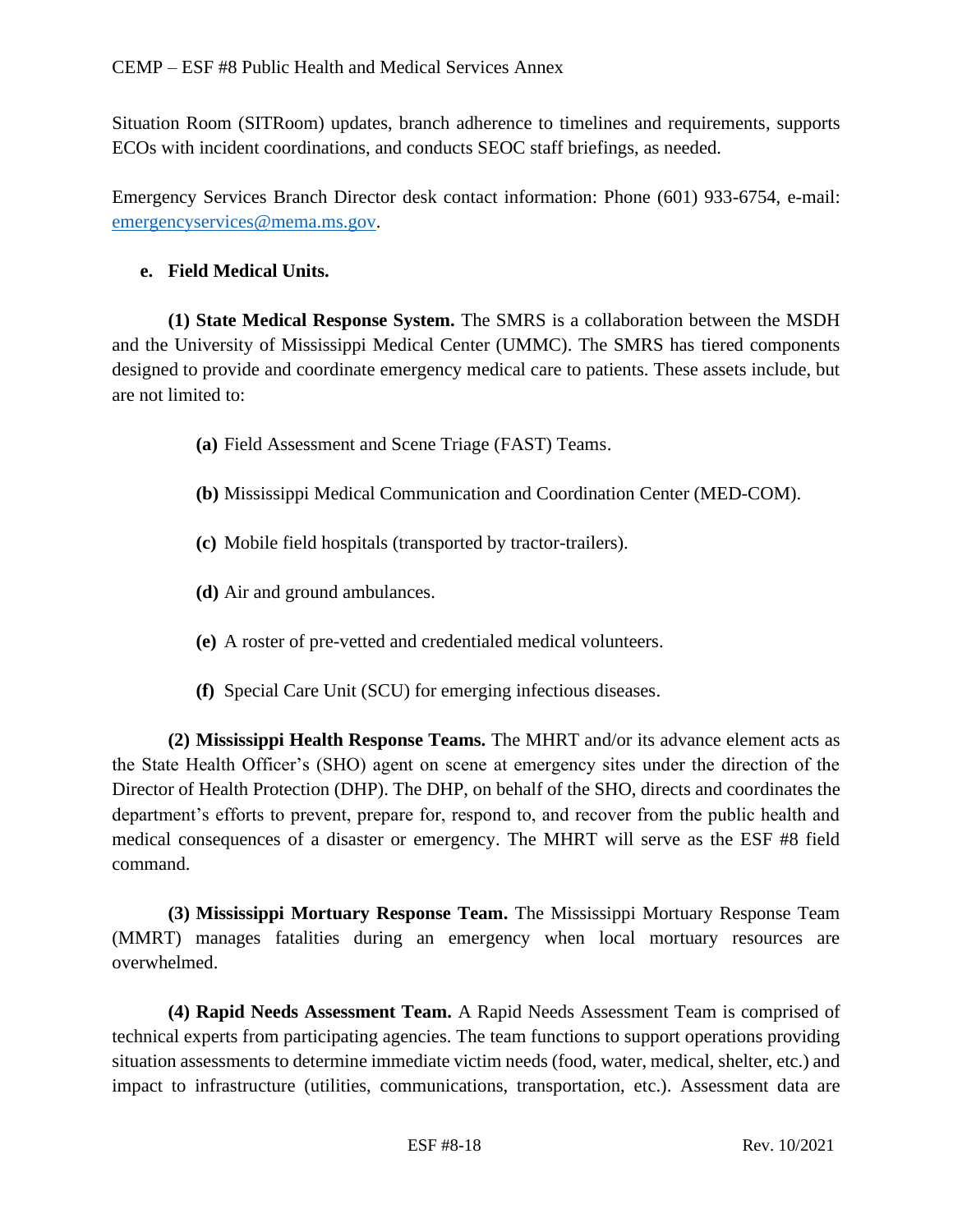reported, and State and Federal managers then use the assessment data in making response decisions. It enables resources to be pro-actively recommended to support response efforts and rapidly provide resources to meet identified needs.

**(5) Mississippi Incident Management Assistance Team.** The mission of an Incident Management Assistance Team (IMAT) is to rapidly deploy an experienced, cohesive team to an incident or potential incident-threatened venue to lead or support a prompt, effective, and coordinated response in support of tribal, state, and local officials. The team deployed will be appropriate to the size, scope, and complexity of the situation. The size of the disaster and the stated needs of the local emergency management agency will determine the size of the IMAT deployed to any event.

**(6) Emergency Response Coordinators.** MSDH has Emergency Response Coordinators (ERC) in each of the public health regions of the state. These coordinators have been trained to carry out responsibilities under ESF #8 and function as coordinators, assessors, and operational personnel in support of regional or field activities.

ERCs are involved with ESF #8 by providing technical assistance whenever an event is of such size that a county emergency operations center is not activated. If one or more county EOCs are activated, then additional liaisons will be activated, and ERCs will assume a more active role in coordinating regional resources or requests from the PHCC.

**f. SEOC Situation Rooms.** MEMA developed the Homeland Security Information Network (HSIN) SITRooms to provide stakeholders with a virtual EOC platform to utilize during normal operations or an incident. The SITRooms provide excellent situational awareness for both SEOC and non-SEOC participants. The SITRooms have individual pods with attendee lists, chat capability, current incident priorities and objectives, current operational schedule and meeting times (battle rhythm), downloadable documents and maps, useful links, and video capability.

The event SITRooms utilized by the SEOC for a given event will use one of the following URLs:

<https://share.dhs.gov/msema> (Daily SITRoom: Level IV Normal Operations)

<https://share.dhs.gov/mema-incident> (General Incident SITRoom)

<https://share.dhs.gov/mema-incident1> (Severe Weather/Flooding SITRoom)

<https://share.dhs.gov/mema-incident2> (Hurricane/Tropical Storm SITRoom)

<https://share.dhs.gov/mema-incident3> (Other Emergency/Earthquake SITRoom)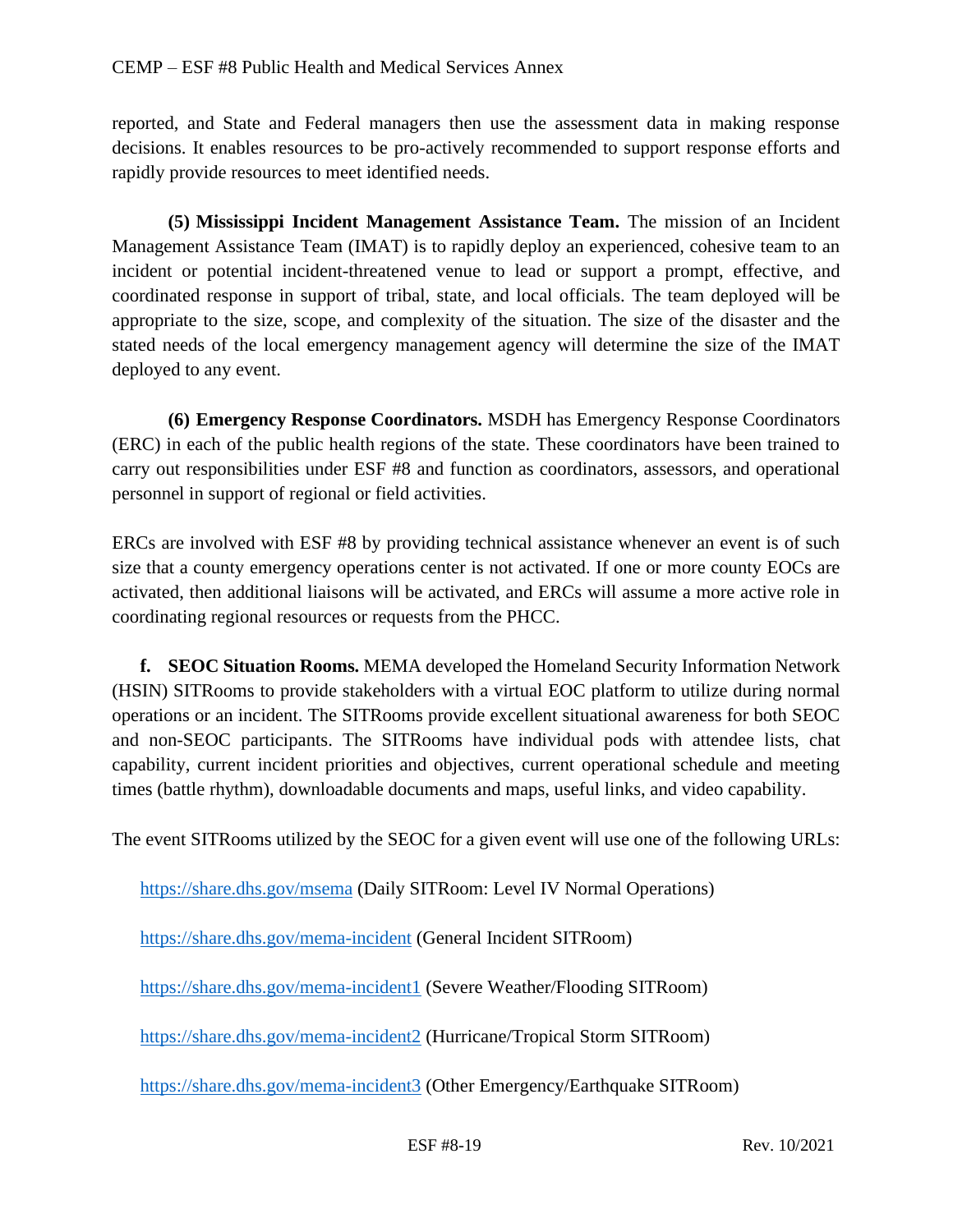<https://share.dhs.gov/mema-uas> (Unmanned Aerial Systems [UAS] SITRoom)

<https://share.dhs.gov/mrp> (Radiological SITRoom)

<https://share.dhs.gov/jicroom> (JIC SITRoom)

<https://share.dhs.gov/ms-emac> (EMAC SITRoom)

<https://share.dhs.gov/msbeoc/> (MS Business EOC SITRoom)

Many of the above-listed SITRoom may not be active during "blue-sky" or non-event periods. The active SITRooms will be published via mass notification before or during an event/incident.

**g. Administrative and Logistical Support.** All participating ESF #8 agencies are expected to:

**(1)** Coordinate their support activities with the ESF #8 ECO.

**(2)** The ESF #8 ECO will coordinate efforts with the SEOC through the Emergency Services Branch Director.

**(3)** Locate, identify, and set up their operational work areas and maintain logistical support for them.

**(4)** Maintain active accounts and have a working knowledge of WebEOC, SEOC HSIN SITRoom(s), and Crisis Track.

**(5)** Attend and support briefings and other coordination meetings, whether at the SEOC, via telecommunications (HSIN SIT Room, ZOOM, or Microsoft Teams), or elsewhere.

**(6)** Maintain operational logs, messages, requests, and other appropriate documentation for future reference.

**(7)** Maintain maps, displays, status reports, and other information not included in the ESF #5 operations.

**(8)** Update the SEOC Emergency Services Branch Director on changes to the ESF #8 ECO Roster.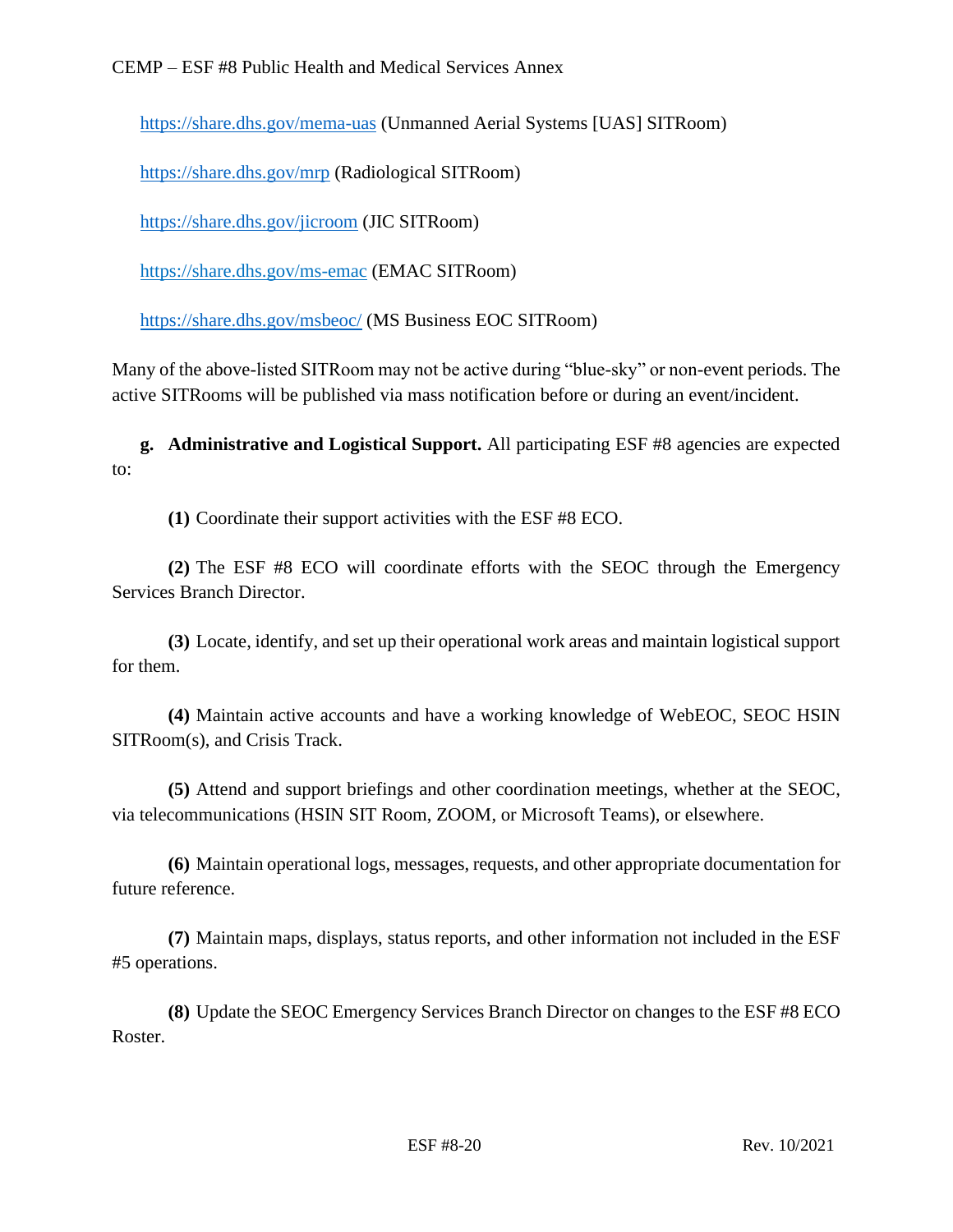**(9)** Each ESF #8 supporting agency with an automated financial management system will utilize the system to capture the incurred costs of all available, acquired, and contracted resources used during the support activities related to emergency or major disaster operations. Those agencies not having access to an automated system will utilize their existing system to capture all associated costs for reporting and potential reimbursement.

**(10)** All ESF #8 agencies understand their financial management system (automated or otherwise) used to capture their incurred costs during an emergency, major disaster, or exercise must comply with the applicable agency, state, and federal guidelines, rules, standards, and laws. This understanding is based on the knowledge that any reimbursement of incurred costs is subject to audit.

## **7. ACTIONS AND RESPONSIBILITIES.**

**a. Actions.** Actions carried out by ESF #8 are grouped into the four phases of emergency management: preparedness, response, recovery, and mitigation. Each phase requires specific skills and knowledge and requires significant cooperation and collaboration between all primary, supporting agencies, non-governmental organizations (NGOs), and the intended recipient of service. This ESF encompasses a full range of activities, from training to the provision of field services. It also functions as a coordinator and, at times, assumes direct operational control of provided services. The following services provide the framework upon which actions will occur:

**(1) Agriculture Safety and Security.** The PHCC, in coordination with ESF #11, may task its components to ensure the safety and security of food-producing animals, animal feed, and therapeutics.

**(2) All-Hazard Public Health and Medical Consultation, Technical Assistance, and Support.** MSDH and ESF #8 may task its components to assess public health and medical effects resulting from all hazards. Such tasks may include assessing exposures on the general population and high-risk population groups, coordinating the collection and identification of human remains associated with mass fatalities, conducting field investigations, including collection and analysis of relevant samples, providing advice on protective actions related to direct human and animal exposures, and on indirect exposure through contaminated food, drugs, water supply, and other media, and providing technical assistance and consultation on medical treatment, screening, and decontamination of injured or contaminated individuals.

**(3) Assessment of Health and Medical Needs.** MSDH mobilizes and deploys ESF #8 personnel to support MEMA in assessing public health and medical needs. This function includes the assessment of the public healthcare system/facility infrastructure and morgue capability.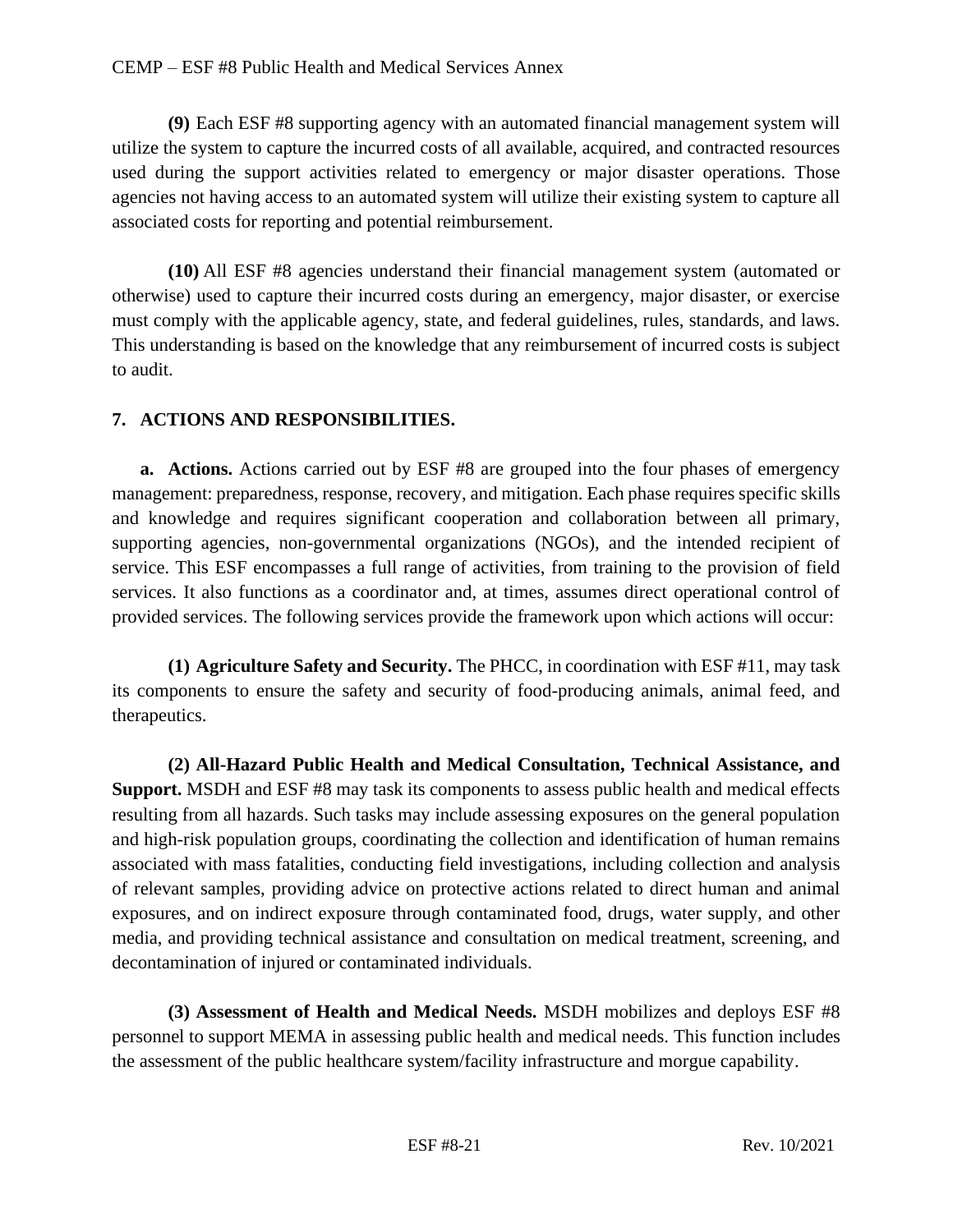**(4) Behavioral Healthcare.** The PHCC may task its support agencies, primarily the Mississippi Department of Mental Health (MDMH), to:

**(a)** Assist in assessing mental health and substance abuse needs.

**(b)** Provide disaster mental health training materials for workers.

**(c)** Provide liaison with assessment, training, and program development activities undertaken by state, local, and tribal mental health and substance abuse officials.

**(d)** Provide additional consultation as needed.

**(5) Blood and Blood Products.** The PHCC will track Mississippi blood availability through the American Red Cross (ARC), Mississippi Blood Services, DOD, and other related organizations.

**(6) Disease Control/Epidemiology.** ESF #8 support agencies enhance existing surveillance systems to monitor the general population's health and high-risk populations, carry out field studies and investigations, monitor injury, disease patterns, and potential disease outbreaks, and provide technical assistance and consultations on disease and injury prevention and precautions.

**(7) Emergency Medical Services (pre-hospital).** MSDH will maintain memoranda of understanding with Mississippi licensed emergency medical services agencies and other medical transport units. Request for medical transportation from a local or county government should be sent through the county emergency management agency to the State Emergency Operations Center. MSDH will coordinate resource deployments. Mississippi MED-COM, operated by the UMMC, may coordinate resources once deployed. MSDH may coordinate medical transportation assistance with ESF #1.

**(8) Emergency Responder Health and Safety.** The MSDH will maintain first responder health and safety plans. Primary and support agencies will provide technical assistance to local government and other responders as requested.

**(9) Food Safety and Security.** MSDH, in cooperation with ESF #11, may task its components to ensure the safety and security of regulated foods. (Note: MSDH has statutory authority for all domestic and imported foods).

**(10) Terrorism Threats/Events.** MSDH will respond and provide health and medical activities related to terrorism threats and/or events.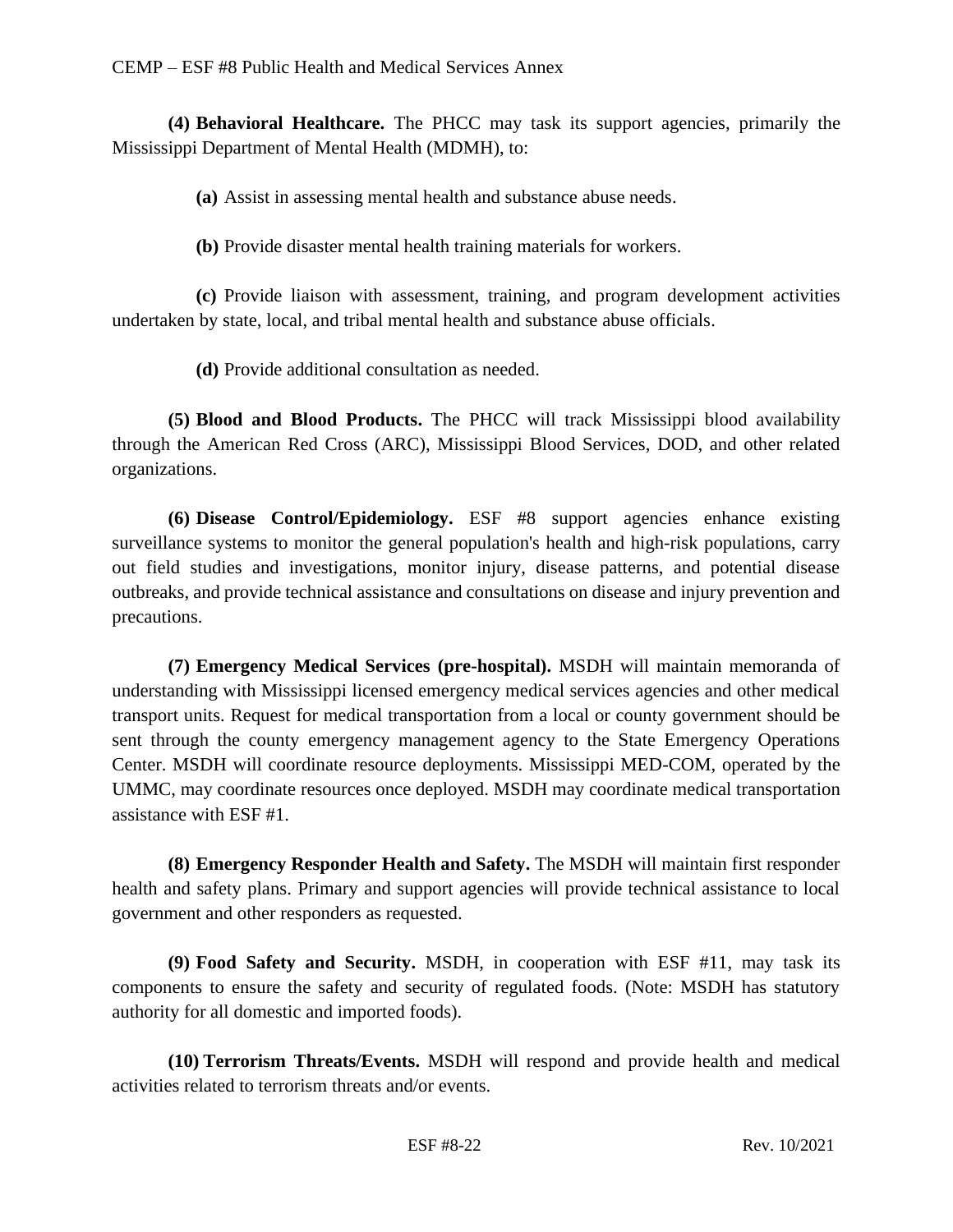**(11) Health/Medical Equipment and Supplies.** The PHCC will manage acquired medical supplies and equipment. UMMC will coordinate donated pharmaceuticals in coordination with the Mississippi Board of Pharmacy (MBOP).

**(12) Healthcare Coalition.** The ESF #8 Mississippi Emergency Healthcare Coalition (MEHC) will activate upon activation of the PHCC. MEHC members will be invited, by e-mail, to participate in a conference call during activations at 11:00 a.m. unless noted otherwise. The purpose will be to push/pull information from within the ESF #8 community to gain situational awareness that is timely, accurate, and transparent.

**(13) Management, Command, and Control of Assets.** MSDH will operate the PHCC to support ESF #8 and initiate various forms of communication with public health and medical representatives from county, municipal, and tribal governments to discuss the situation and determine the appropriate response actions. ESF #8 will enhance staffing immediately on notification of an actual or potential public health or medical emergency and consult with the appropriate ESF #8 organizations to determine the need for assistance.

**(14) Medical Care Personnel.** ESF #8 has minimal resources to provide medical care. UMMC will provide staffing when available, coordinate staffing from other healthcare facilities, and request staffing from the Mississippi Responder Management System through the PHCC, SMAC, EMAC, or HHS. UMMC will coordinate medical care personnel staffing augmentation requests.

**(15) Patient Care.** The PHCC will support in-hospital, nursing home, and other patient care needs and facilitate requests to assist with patient care. The UMMC, as a primary agency, will provide support to the PHCC in coordinating patient care.

**(16) Patient Evacuation.** The PHCC will coordinate patient evacuation for those patients requiring movement or relocation where local evacuation plans have failed or are inadequate to meet the need. The State Emergency Medical Services (EMS) Director may provide medical control for emergency medical services when operating outside their normal response area. Mississippi MED-COM may (based on the mission) coordinate patient movement and will provide bed status reporting.

**(17) Potable Water, Wastewater, and Solid Waste Disposal.** The PHCC will assist ESF #3 (Public Works and Engineering) with potable water/onsite individual wastewater and solid waste issues with public health assets. The PHCC will also assist ESF #3 with coordinating central wastewater systems through the Mississippi Department of Environmental Quality (MDEQ).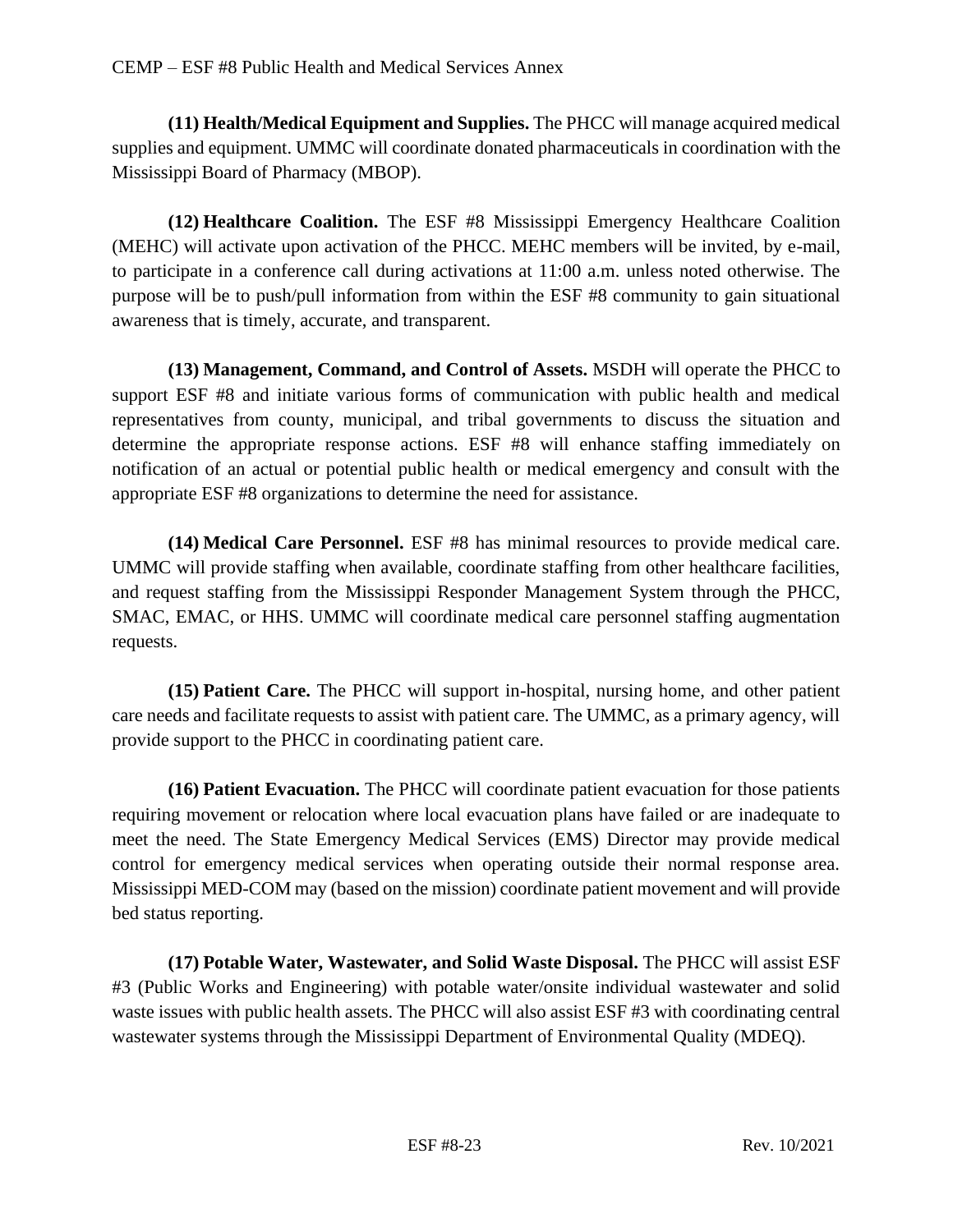**(18) Protection of Animal Health.** The ESF #11 Command Support Cell operates under the MDAC direction and MBAH. Coordinators and support agency representation is based upon the assistance needed for the specific incident. When there is an outbreak of highly contagious or economically devastating animal/zoonotic disease or if small animals, large animals, poultry, and wildlife are affected by natural disasters, the MBAH will provide primary oversight and direction.

**(19) Public Health and Medical Information.** The PHCC will provide a PIO for the duration of activation. This PIO, with associated staff, will develop public information messages and implement dissemination in conjunction with the MEMA's PIO and/or the state JIC.

**(20) Safety and Security of Human Drugs, Biologics, Medical Devices, and Veterinary Drugs.** MSDH PHCC may advise ESF #13 on security and all other ESFs on safety measures of regulated/nonregulated human and veterinary drugs, biologics (including blood and vaccines), medical devices (including radiation emitting and screening devices), and other medical products.

**(21) Vector Control.** The PHCC will assemble the necessary expertise to augment the ESF #8 planning section to address vector control issues. Federal assistance, if needed, would be requested through the SEOC. The ESF 8 support cell will assist in assessing the threat of vectorborne diseases, conducting field investigations, including the collection and laboratory analysis of relevant samples, providing technical assistance and consultation on protective actions regarding vector-borne diseases, and providing technical assistance and consultation on medical treatment of victims of vector-borne diseases.

**(22) Victim Identification/Mortuary Services.** Upon the notification of need from the SEOC for mortuary service assistance or victim identification assistance, the MMRT will augment staff with a mass fatality task force to include but not limited to:

- **(a)** Representatives from the Mississippi Forensics Laboratory (MSFL).
- **(b)** Mississippi State Chief Medical Examiner's Office (OCME).
- **(c)** Mississippi Bureau of Investigation (MBI).
- **(d)** MSDH.
- **(e)** Mississippi Coroner's and Medical Examiner's Association (MSCMEA).

This task force will coordinate resource requests and planning activities and report directly to ESF #8 and/or the PHCC.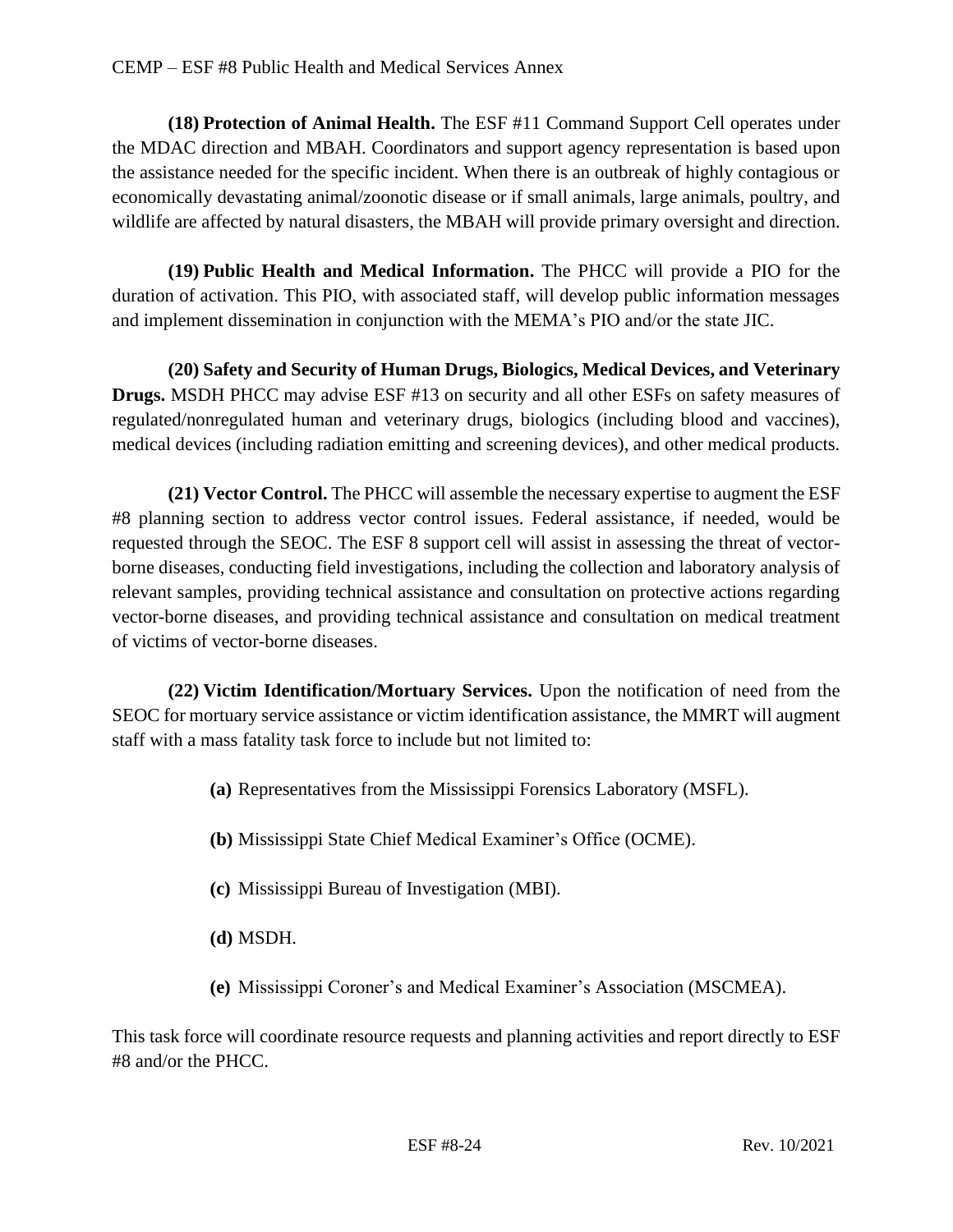**b. Mississippi State Department of Health - Coordinating Agency.** As the Coordinating Agency for ESF #8, MSDH is responsible for, but not limited to, the following:

# **(1) Preparedness.**

**(a)** Actions and activities that develop health and medical response capabilities may include planning, training, orientation sessions, and exercises for all ESF #8 personnel and other emergency support functions that will respond with ESF #8 coordinating the overall health and medical activities by providing state resources and/or personnel based upon local jurisdictional needs.

**(b)** Provide a list of ESF #8 emergency coordination staff to the SEOC OSC to carry out the CEMP virtually or at the SEOC.

**(c)** Designate an ECO, alternate ECO, PIO, and an ESF #8 liaison to report to the SEOC or support virtually.

**(d)** In conjunction with MEMA and other support agencies, develop and maintain a Standard Operating Procedure (SOP) for this ESF #8 Annex.

**(e)** Maintain access to all SEOC facilities, personnel, systems, and documentation, including but not limited to the Infrastructure Branch Director, WebEOC, HSIN SITRooms, the CEMP, and associated Annexes and Appendices, the MEMA Response Framework, and all SEOC policies and procedures.

**(f)** Ensure ESF #8 elements are familiar with and operate according to the National Incident Management System (NIMS) and ICS.

**(g)** Ensure all agencies with ESF #8 responsibility have SOPs in place to perform appropriate levels of mitigation, preparedness, response, and recovery related to the event. Agencies will have completed mitigation and preparedness activities before the initiating event.

**(h)** Conduct planning, training, and exercise ESF #8 personnel.

**(i)** Develop and refine procedures for the following field surveys:

- Rapid needs assessment;
- Health assessment teams: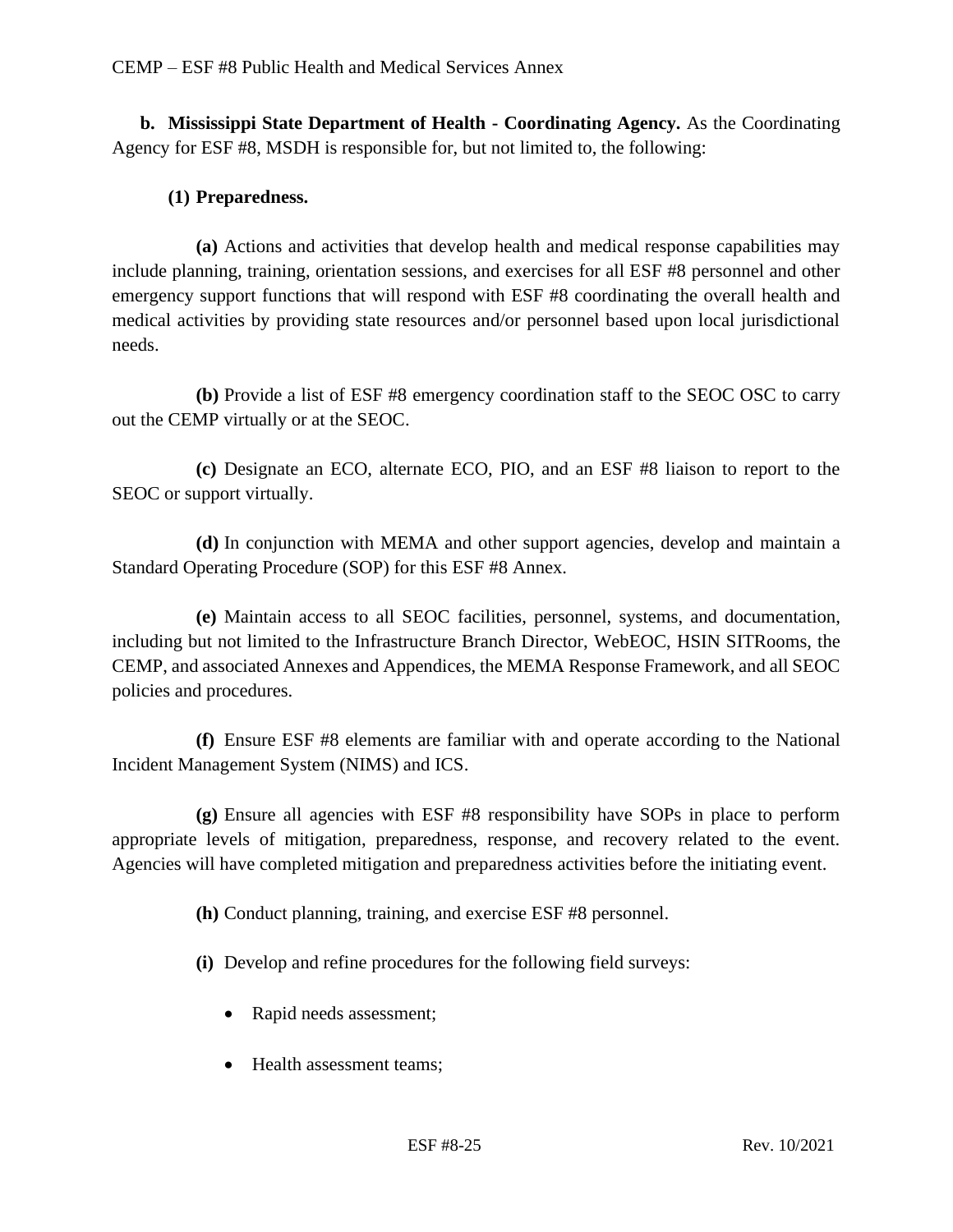- Environmental health assessment survey;
- Epidemiological surveys.

**(j)** Conduct training for rapid needs assessment team members.

**(k)** Develop and present ESF #8 personnel training courses, provide information on critical facilities to MEMA, and develop protocols for frequently provided services.

**(l)** Maintain liaison with health and medical volunteer organizations and mortuary response teams.

**(m)** Develop rapid response mechanism for crisis mental health counseling for responders and develop public health nursing disaster protocols.

**(n)** Recruit, train, and exercise ESF #8 personnel to include state medical assistant teams, mortuary response teams, and volunteer healthcare professionals as needed.

**(o)** Review and upgrade capabilities as needed.

**(p)** Stage assets as needed.

## **(2) Pre-Incident.**

**(a)** MSDH will develop and maintain alert and notification procedures for key health and medical services officials supporting ESF #8. MEMA will assist MSDH in maintaining the alert and notification list for other agencies supporting ESF #8.

**(b)** Provide an ECO (and alternate if 24-hour coverage is necessary) and ESF #8 liaison to the SEOC, activation level dependant.

**(c)** Notify support agency and partners on activation as needed and minimal staffing requirements.

**(d)** Conduct preliminary staff meeting with complete ESF #8 team assigned to establish strategies for approaching incident(s).

# **(3) Incident.**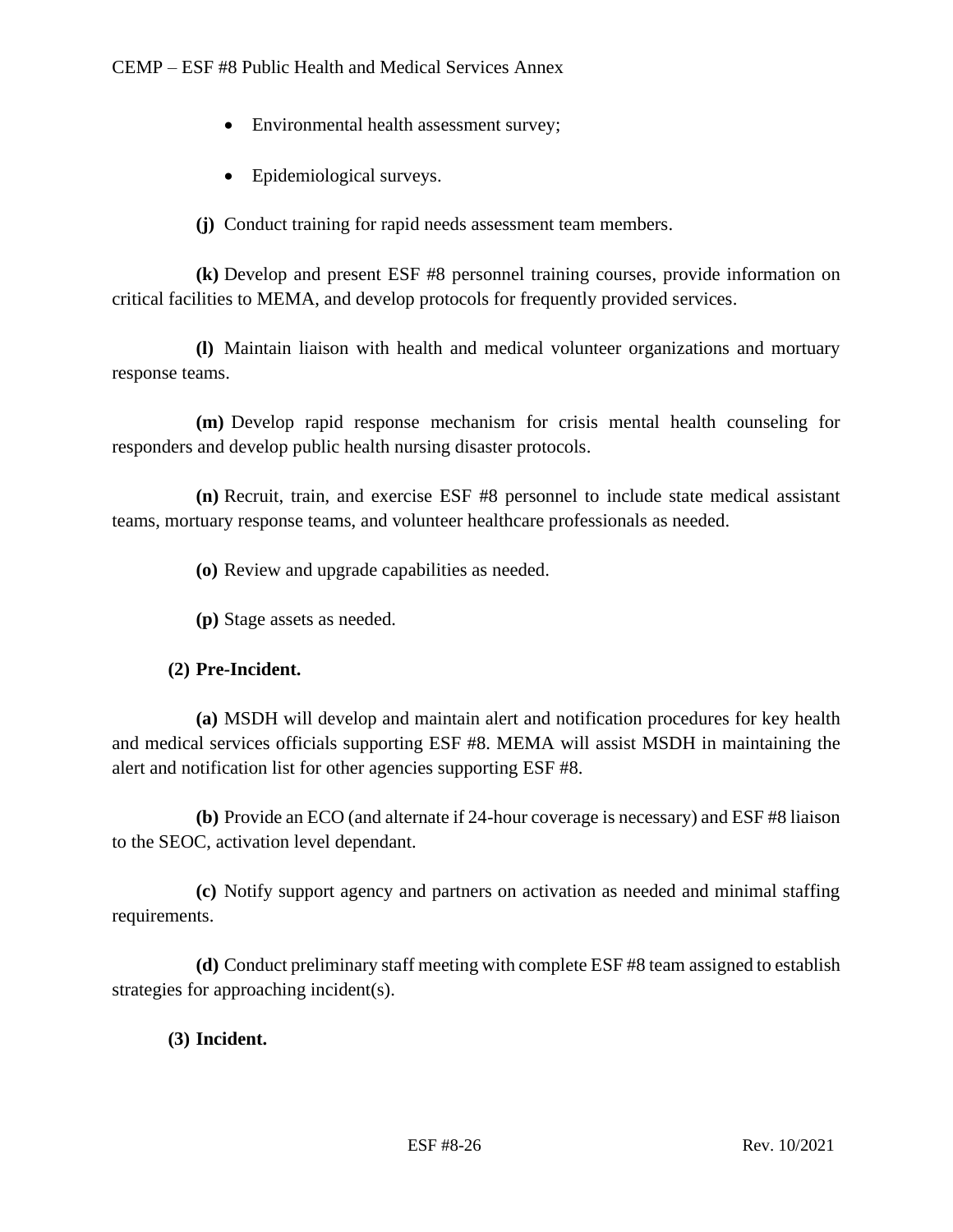**(a)** During an activation of the SEOC, ESF #8 primary and support agency staff will participate in the PHCC and SEOC to provide the support that will allow for an appropriate and timely response.

**(b)** Activate and respond using the ESF #8 Operations Plan and the MSDH Concept of Operations Plan (CONOP).

**(c)** The SHO or designated representative will perform the necessary tasks of addressing emergency health needs, whether through delegation or direct involvement with MEMA during the time of a disaster. Per the MSDH CONOP, the defacto designee is the DHP, unless otherwise delegated.

**(d)** MSDH will be responsible for direction and control obligations on health and medical ventures that involve state resources and assistance, including mass fatality management and coordination. Coordination of direction and control decisions will be managed by the PHCC and communicated to the SEOC.

**(e)** Coordinate ESF #8 activities through the PHCC.

**(f)** Each participating agency will coordinate its support with the PHCC through the ESF #8 Liaison at the SEOC.

**(g)** Upon activation of ESF #8, ECO will communicate pertinent information to all ESF #8 members. Such information will be a complete orientation of the ESF #8 mission, purpose, and scope of work.

**(h)** Obtain an initial situation and damage assessment for public health and medical facilities through established intelligence procedures.

**(i)** ESF #8 will evaluate and analyze medical and public health assistance requests during the response phase. Also, ESF #8 will develop and update medical and public health assessments in the impact area and do contingency planning to meet anticipated demands.

**(j)** Provide information to the SEOC for dissemination to the public and private agencies as needed.

**(k)** Maintain information on private, public, and supplementary public health and medical resources from outside the state.

**(l)** All field units must keep the PHCC and/or the SEOC advised of unmet needs.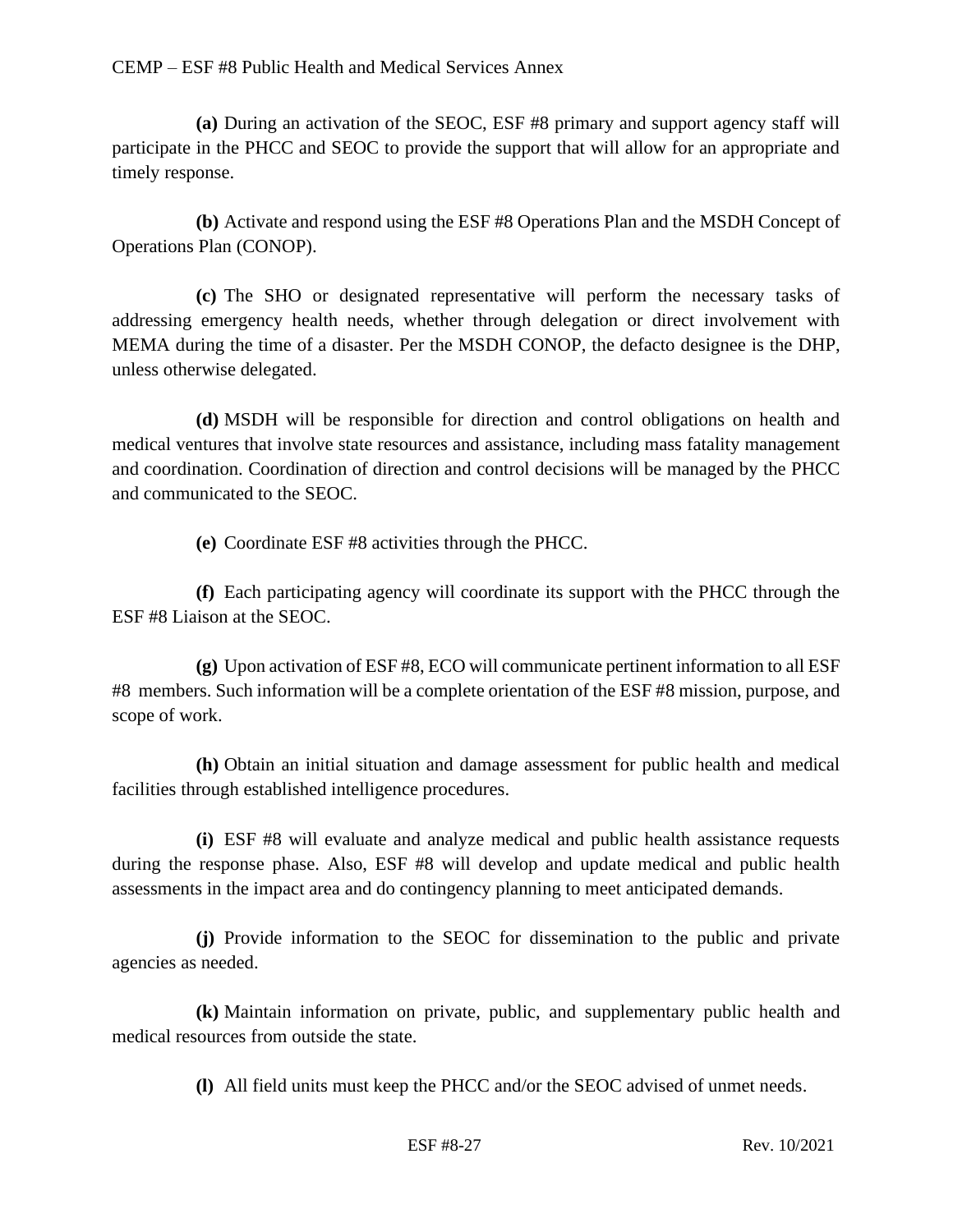**(m)** Develop and update assessments of medical and public health status.

**(n)** Deploy health response teams as appropriate.

**(o)** Establish communications necessary to coordinate state public health and medical assistance effectively.

**(p)** Coordinate medical transportation assistance with ESF #1.

**(q)** Activate the ESF #8 MEHC.

**(r)** Ensure essential acute medical care hospitals at or near the disaster location can support disaster response activities.

**(s)** Coordinate health and medical services to evacuated citizens, affected medical needs populations, and home healthcare patients.

**(t)** If state emergency health and medical resources have either been exhausted or expected to be exhausted prior to meeting the demand, MEMA officials will recommend that assistance be requested from other states through the EMAC or FEMA. Such a request to FEMA for assistance could prompt the implementation of the NRF.

**(u)** Coordinate the distribution of assets as needed.

**(v)** Maintain a complete log of actions taken, resource orders, records, and reports.

**(w)**Provide Situation Report (SITREP) and Incident Action Plan (IAP) input, via WebEOC and appropriate ICS Forms, according to the established operational timeline, eventspecific.

**(x)** Coordinate the efforts through a liaison to ESF #5.

**(y)** Assist in gathering and providing information to ESF #5 for establishing priorities.

**(z)** Assist in compiling and providing information to ESF #15/JIC for press releases.

**(aa)** Participate in post-incident assessments of public works and infrastructure to help determine critical needs and potential workloads.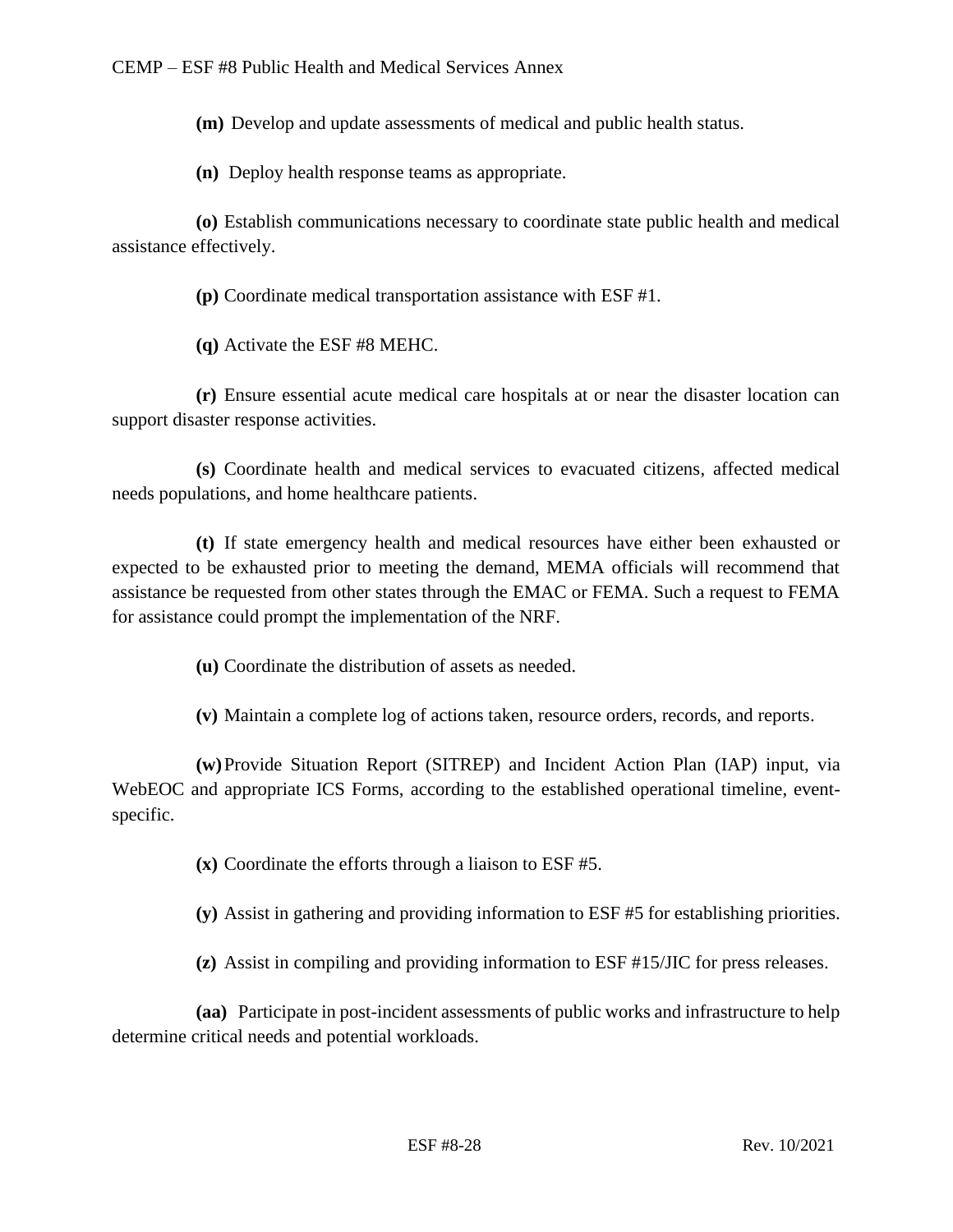**(bb)** ESF #8 may be asked by MEMA to provide personnel to the FEMA Joint Field Office (JFO) to work closely with their federal counterparts at the established JFO(s) and in the field.

## **(4) Incident – Public Health Command/Coordination Center Activities.**

**(a)** Request UMMC to activate the UMMC Concept of Operations Plan.

**(b)** Request the Executive Director of MDMH, or designee, to activate the crisis counseling service when deemed appropriate.

**(c)** Continue to identify the nature and extent of public health and medical problems and establish appropriate monitoring and public surveillance.

**(d)** Refer information requests from the media and the public to the PIO and/or ESF #15.

**(e)** Provide team members for the IMAT field deployment, procure health and medical resources for a forward IMAT deployment, and provide communications for deployed health and medical personnel. In addition, primary and support agencies of ESF #8 may serve the IMAT in other areas such as providing technical assistance, securing resources, and command and response to the incident scene as requested (i.e., impact assessment teams, state medical assistance teams, state mortuary response teams, intrastate and/or interstate mutual aid assistance).

**(f)** Assist evacuations of medical needs populations as needed.

**(g)** Conduct field assessments and surveys, provide nursing staff for medical needs shelters, provide staff and services for monitoring public health conditions, conduct rapid assessments for immediate response objectives, and determine needs for health surveillance programs in communities and regions.

**(h)** Manage all field-deployed assets and provide command, communications, and logistical support to field operations and verify the actual need for requested health and medical resources.

**(i)** Arrange for the provision of medical personnel, equipment, and supplies for health and medical facilities, assist with patient evacuation and relocation (post-event), identify hospital and nursing home bed vacancies statewide, and operate the PHCC. Consider credentialing and verifying emergency medical technicians, paramedics, and other health professionals during extended operations.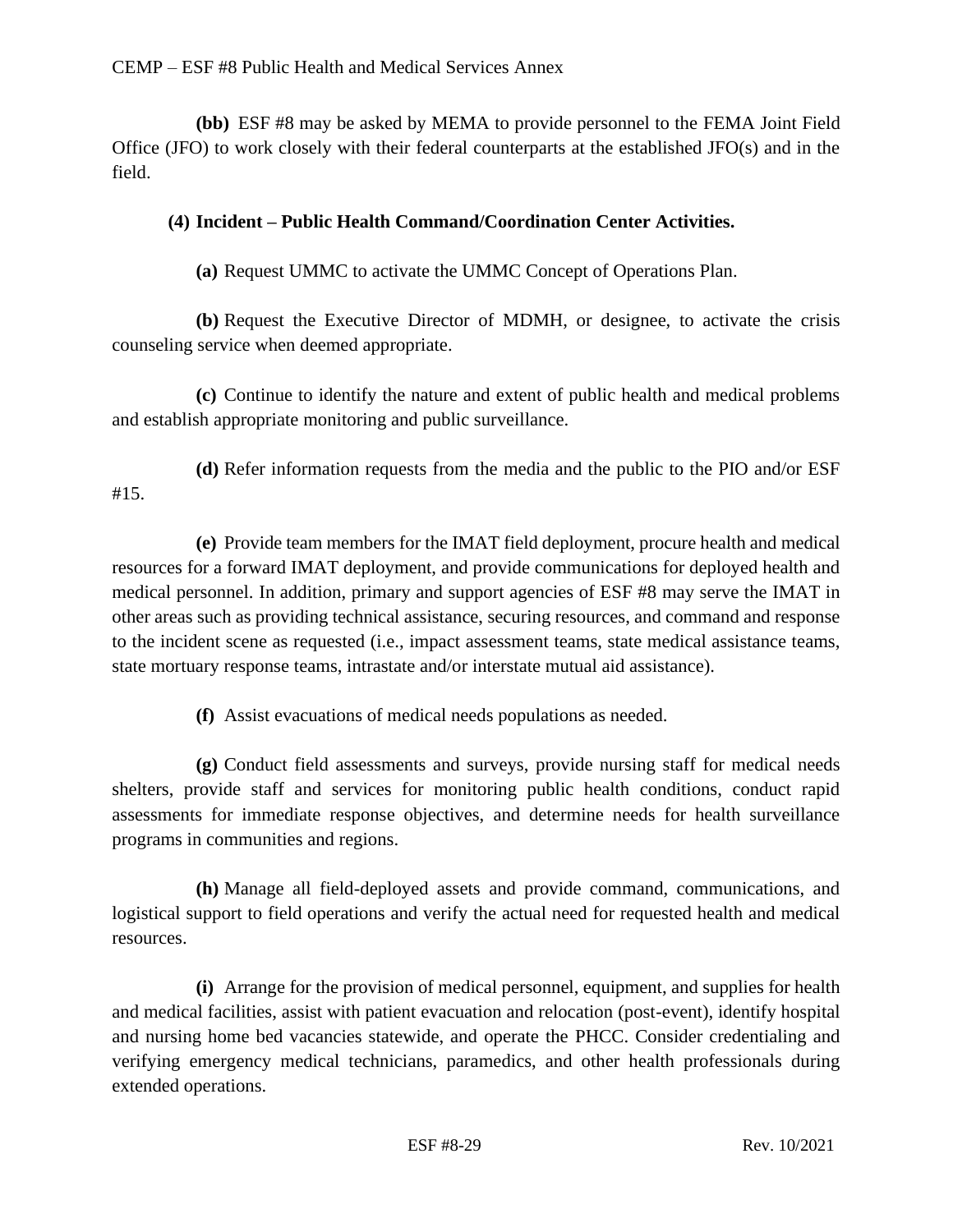**(j)** Assist in hazardous materials response or a weapon of mass destruction event through consultation, toxicological support, and technical support of staff deployment. Perform water, food, and drug safety analysis and inspection.

**(k)** Arrange for a mortuary response team or victim identification services, provide port-o-lets and dumpsters to comfort stations/other locations, provide public health nursing staff at state or regional medical needs shelters, and respond to radiological incidents and weapons of mass destruction incidents, including staffing the SEOC.

## **(5) Post-Incident/Recovery.**

**(a)** Assist with restoring essential health and medical components of delivery systems, permanent medical facilities to operational status, restoring pharmacy services to operational status, monitoring environmental and epidemiological systems, and initiating environmental and epidemiological surveillance grants.

**(b)** Continue provision of mental health crisis services.

**(c)** Support emergency services staff and operations until the local system is selfsustaining; maintain long-term emergency environmental activities; identify populations requiring event-driven health, medical, or social services post-event; and provide emergency pharmacy/laboratory services.

**(d)** Prepare an After-Action Report/Improvement Plan (AAR/IP). The AAR/IP identifies key problems, indicates how they will be/were solved, and makes recommendations for improving ESF response operations.

**(e)** All ESF #8 organizations assist in the preparation of the after-action report.

**(f)** Submit AAR/IP input to [emergencyservice@mema.ms.gov](mailto:emergencyservice@mema.ms.gov) and [planning@mema.ms.gov.](mailto:planning@mema.ms.gov)

**(g)** Review and recommend revision to plans and procedures as determined necessary.

**(h)** Copy, catalog, and properly file all records and documents on the incident.

**(i)** Compare ESF #3 staff records with MEMA network tasking and tracking system to assure accuracy.

## **(6) Mitigation Activities.**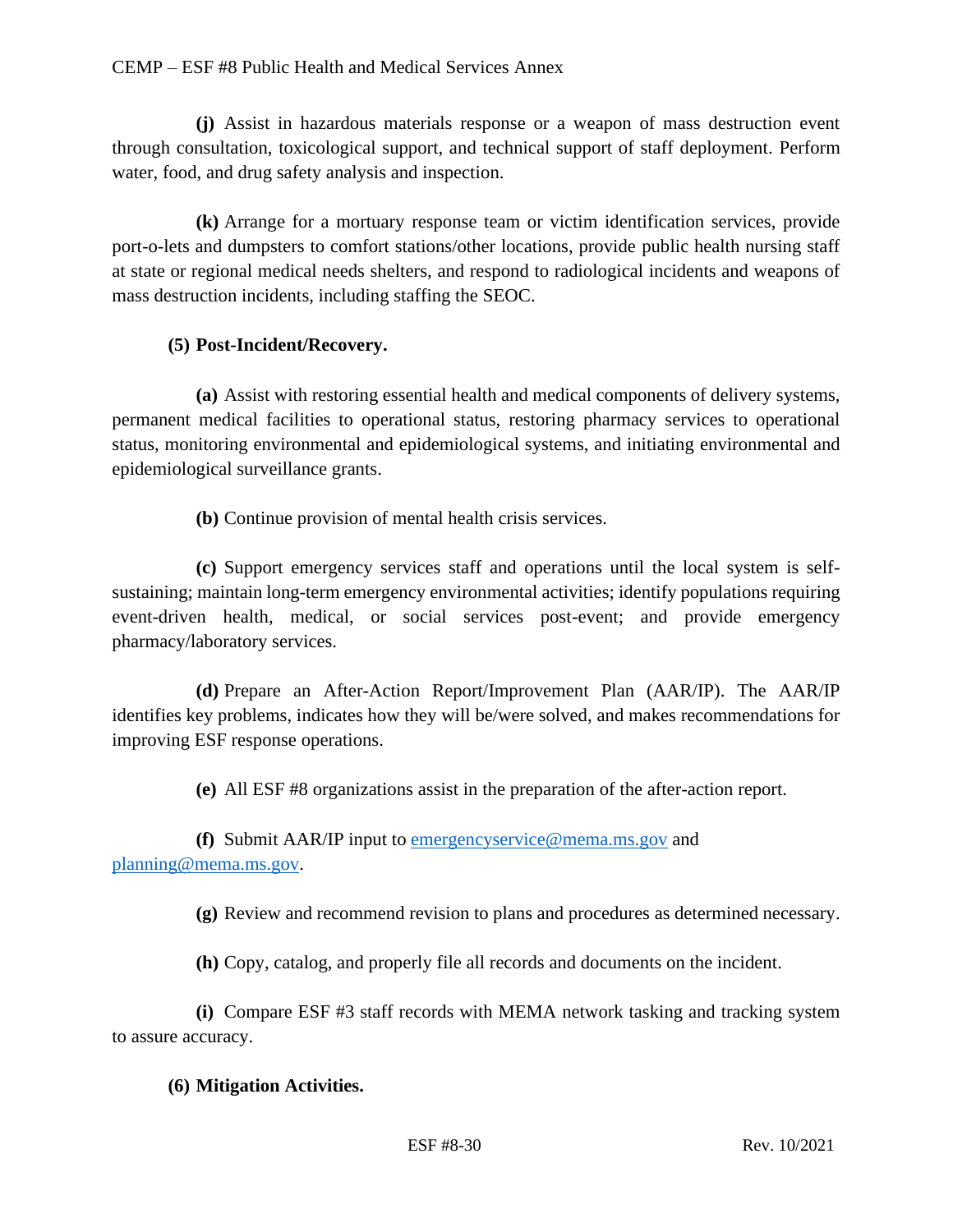**(a)** Increase the use of geographical information systems to identify locations of vulnerable sites or populations.

**(b)** Update county ESF #8 products and the Public Health Hazard Vulnerability Analysis.

**(c)** Identify and seek funds to mitigate hazards in critical health facilities.

**(d)** Stockpile critical medical supplies in strategic locations throughout the state, develop disaster medical assistance team readiness levels to Category I capability, and identify and seek auxiliary power for critical health and medical facilities.

## **c. University of Mississippi Medical Center.**

**(1)** Develop a Concept of Operations Plan in conjunction with MSDH.

**(2)** Develop applicable standard operating guides for all primary responsibilities assigned.

**(3)** Designate an individual(s) who will report to the PHCC upon activation and will act as a primary agency ECO for ESF #8 (ensure an alternate SEOC for 24-hour availability), if needed.

**(4)** Provide additional liaison(s) in support of other incident command structures as requested.

**(5)** Coordinate response activities that address the short-term, direct effects of an incident and mitigating activities to provide faster response in emergency situations.

**(6)** Coordinate the SMRS in collaboration with MSDH.

**(7)** Mississippi MED-COM may coordinate patient movement and interoperable communication of emergency medical response statewide in collaboration with the MSDH.

**(8)** Develop applicable plans for SMRS for a tiered response that will include but not be limited to triage, treatment, transportation, shelter, and staging.

**(9)** Train and roster a FAST that can augment staffing needs of healthcare facilities affected in disasters. serve in medical needs shelters, participate in rapid needs assessment teams, provide immediate triage of the sick and injured, staff mobile field hospitals.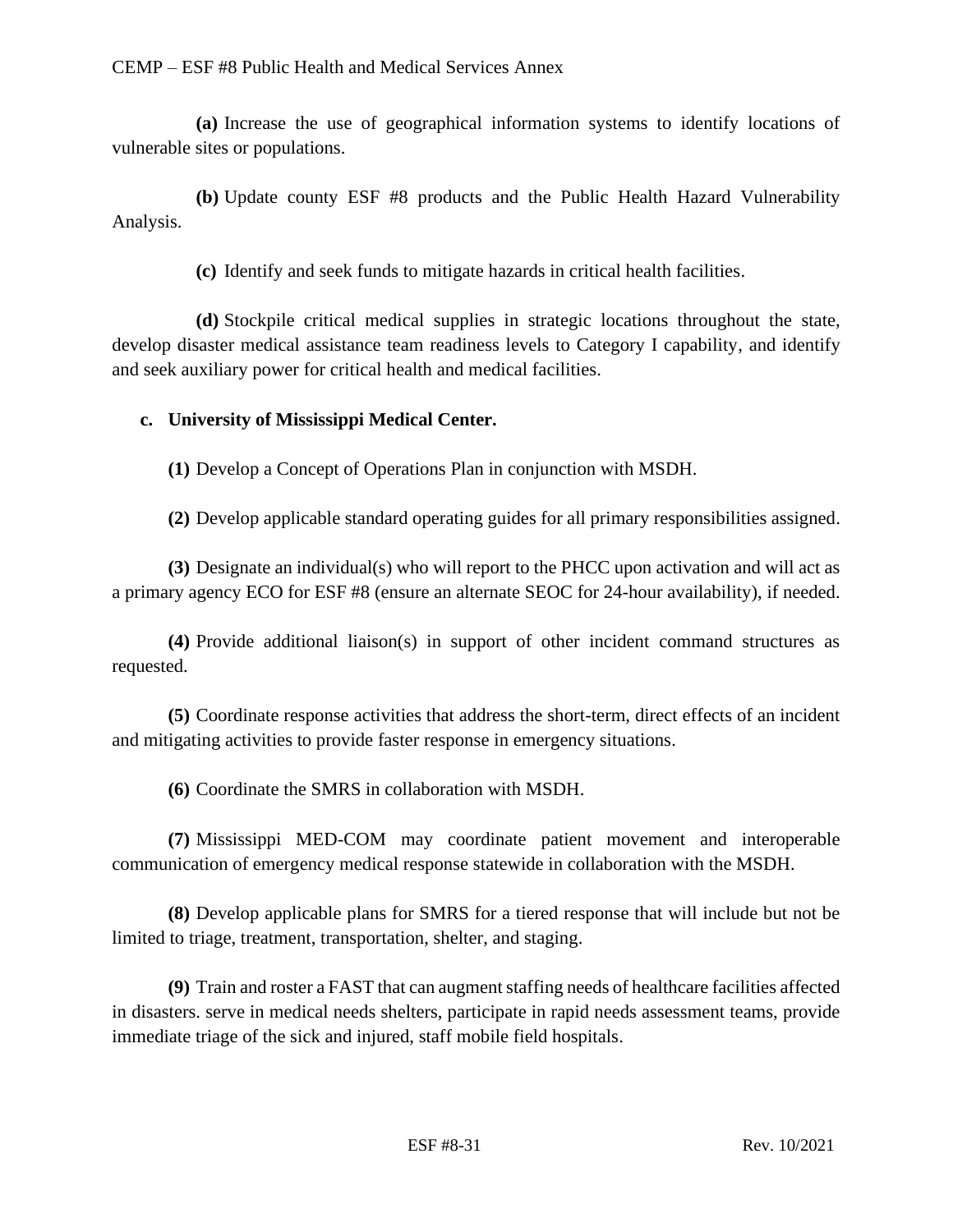**(10)** Develop plans, procedures, warning and communication systems, training and exercises, and mutual aid agreements and response activities that address an incident's short-term, direct effects, including immediate actions to save lives, protect property, and meet basic human needs.

**(11)** Provide air ambulance support and coordinate air operations in coordination with ESF #16 and SEOC Aviation Branch.

**(12)** Provide medical control to out-of-state emergency medical services and other appropriate missions.

**(13)** Provide statewide medical control to statewide emergency medical service resources.

**(14)** Provide just-in-time and/or advanced training to healthcare providers as assigned.

**(15)** Provide toxicological support as requested (based on the mission).

**(16)** Assist with data collection, data reporting, and epidemiological support.

**(17)** Augment essential acute medical care hospitals at or near the disaster location to support disaster response activities.

**(18)** Monitor post-disaster health hazards and report as applicable.

**(19)** Provide status on bed availability of hospitals and other healthcare facilities during an event requiring medical surge.

**(20)** Provide personnel, as available, to assist in shelters, public health clinics, and other facilities (e.g., healthcare providers, auxiliary staff).

**(21)** Coordinate (as appropriate) the assignment, reallocation, and use of public and private emergency medical and response vehicles in collaboration with the MSDH.

**(22)** Coordinate (as appropriate) the return of non-ambulatory patients.

**(23)** On assignment, assist in the operation of regional and state medical needs shelters.

**(24)** Provide technical assistance for hazardous material incidents through the Mississippi Poison Control Center.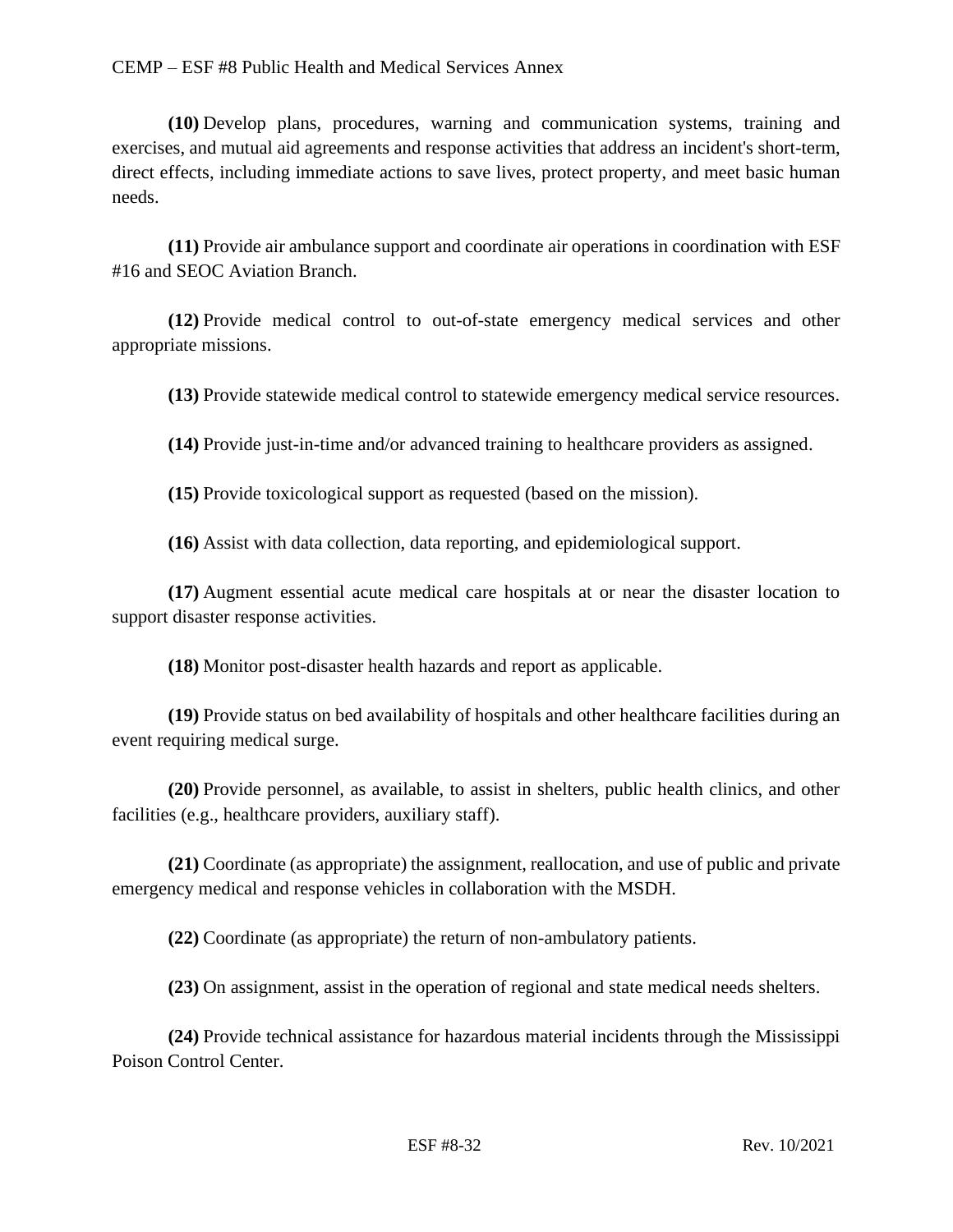**(25)** Assist with the state's Volunteer and Donations Coordination Team (VDCT) or the SEOC Human Services Branch to organize and assign volunteer and donated health resources to disaster areas. UMMC will be primary for donated pharmaceuticals in coordination with the MBOP.

**(26)** Assist in coordinating the evacuation, care, and sheltering of individuals entering regional and state medical needs shelters with ESF #6.

**d. Supporting Agencies.** All ESF #8 Supporting agencies are expected to:

**(1)** Designate a primary and alternate ECO to report to the PHCC or SEOC.

**(2)** Coordinate their support with ESF #8.

**(3)** Maintain access to all SEOC personnel, systems, and documentation, including but not limited to the Infrastructure Branch Director, WebEOC, HSIN SITRooms, Crisis Track, the CEMP, and associated Annexes and Appendices, the MEMA Response Framework, and all SEOC policies and procedures.

**(4)** Ensure agency administrative, supervisory, and technical personnel remains aware of the agency's role with MEMA and ESF #8.

**(5)** Ensure adequate communications are established and maintained.

**(6)** Support the resource pool by providing available resources as needed.

**(7)** Locate, identify, and set up their operational work areas and maintain logistical support for them.

**(8)** Attend and support briefings and other coordination meetings, whether virtually, at the SEOC, or elsewhere.

**(9)** Participate in planning, training, and exercises when scheduled.

**(10)** Support development and maintenance of SOPs to enable them to perform appropriate levels of mitigation, preparedness, response, and recovery related to public works and engineering.

**(11)** Maintain operational logs, messages, requests, and other appropriate documentation for future reference.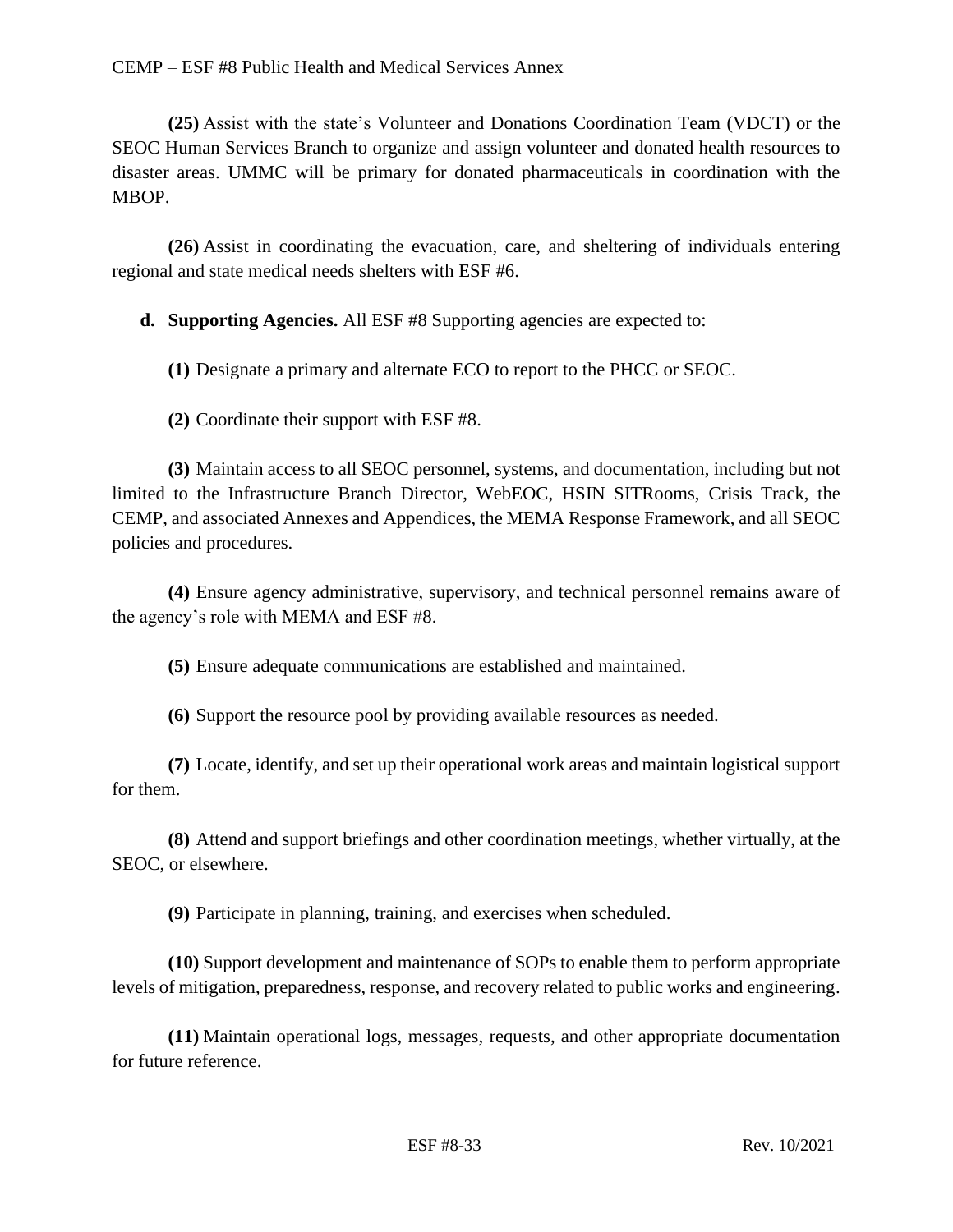**(12)** Maintain their maps, displays, status reports, and other information not included in the ESF #5 operations.

**(13)** Provide SITREP and IAP input, via WebEOC and appropriate ICS Forms, according to the established operational timeline, event-specific.

The charts below show the responsibilities of the individual ESF #8 support and private sector agencies. The list contains, but is not limited to, the core functions required:

| <b>Agency</b>                                                                                   | <b>Functions</b>                                                                                                                                                                                                                                                                                                                                                                                                                                                                                                                                                                                                                                                                                                                                         |
|-------------------------------------------------------------------------------------------------|----------------------------------------------------------------------------------------------------------------------------------------------------------------------------------------------------------------------------------------------------------------------------------------------------------------------------------------------------------------------------------------------------------------------------------------------------------------------------------------------------------------------------------------------------------------------------------------------------------------------------------------------------------------------------------------------------------------------------------------------------------|
| Mississippi Board                                                                               | Coordinate burial and/or disposal of animal carcasses.<br>$\bullet$                                                                                                                                                                                                                                                                                                                                                                                                                                                                                                                                                                                                                                                                                      |
| of Animal Health<br>(MBAH)                                                                      | Review and authenticate out-of-state veterinary licenses and<br>$\bullet$<br>certification for in-state use as directed by the state licensing board.<br>According to the NIMS, organize to ensure rapid response to animal<br>$\bullet$<br>care needs in the disaster area.<br>Coordinate emergency medical care for animals in the affected area.<br>٠<br>Coordinate the development, education, and activation of the<br>$\bullet$<br>Mississippi Animal Response Team.<br>Coordinate with ESF #8 the identification, prevention, and control of<br>$\bullet$<br>diseases of animals that have public health significance.<br>Coordinate support for sheltering of pets for persons within State and<br>$\bullet$<br>Regional Medical Needs Shelters. |
| Mississippi Board<br>of Pharmacy<br>(MBOP)                                                      | Provide credentialing and investigative service for volunteer<br>$\bullet$<br>pharmacists both in and out of state.<br>Assist with placement of volunteer pharmacists during an emergency.<br>$\bullet$<br>Assist local pharmacies and durable medical equipment suppliers<br>$\bullet$<br>during a disaster.                                                                                                                                                                                                                                                                                                                                                                                                                                            |
| Mississippi Board<br>of Trustees of State<br>Institutions of<br><b>Higher Learning</b><br>(HIL) | Provide resources in support of medical needs sheltering.<br>$\bullet$<br>Provide multilingual translation support.<br>$\bullet$                                                                                                                                                                                                                                                                                                                                                                                                                                                                                                                                                                                                                         |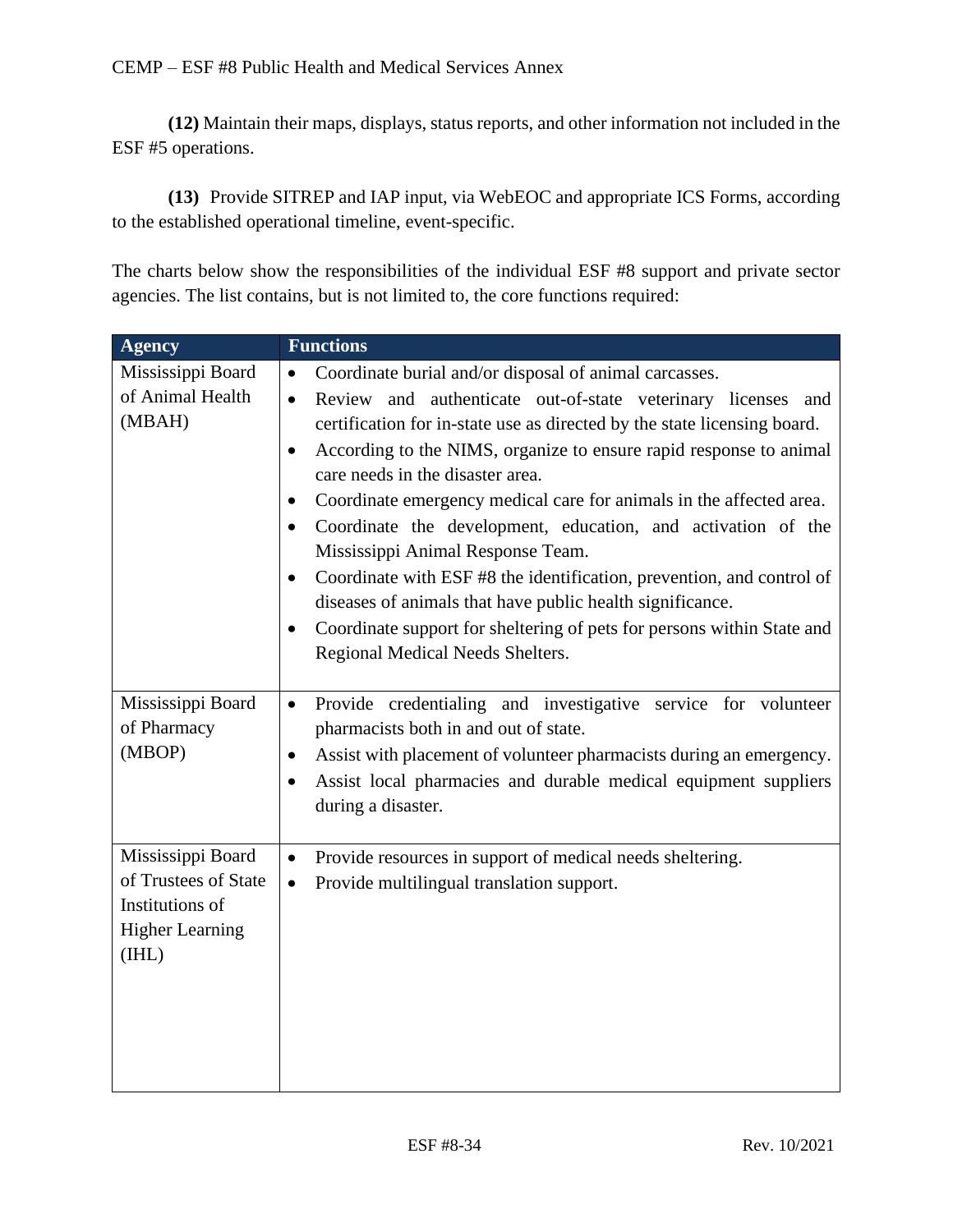| <b>Agency</b>                                                                                                            | <b>Functions</b>                                                                                                                                                                                                                                                                                                                                                                                                                                                                            |
|--------------------------------------------------------------------------------------------------------------------------|---------------------------------------------------------------------------------------------------------------------------------------------------------------------------------------------------------------------------------------------------------------------------------------------------------------------------------------------------------------------------------------------------------------------------------------------------------------------------------------------|
| Mississippi<br>Department of<br>Agriculture and<br>Commerce<br>(MDAC)<br>Mississippi<br>Department of<br>Education (MDE) | Inspect food to minimize the potential for spoilage and disease in<br>$\bullet$<br>stores and meat plants MDAC regulates.<br>Provide emergency inspections in stores and meat plants MDAC<br>$\bullet$<br>regulates and assists MSDH.<br>Provide inspection to mitigate disease vectors such as insects and<br>$\bullet$<br>vermin in stores and meat plants MDAC regulates.<br>Provide educational assistance for children with medical needs.<br>$\bullet$                                |
| Mississippi<br>Department of<br>Environmental<br>Quality (MDEQ)                                                          | Provide technical guidance regarding wastewater treatment plants and<br>$\bullet$<br>collection system operations.<br>Provide technical guidance to community and centralized wastewater<br>$\bullet$<br>treatment systems.<br>Provide guidance to address waste disposal needs.<br>$\bullet$                                                                                                                                                                                               |
| Mississippi<br>Department of<br><b>Human Services</b><br>(MDHS)                                                          | Assist in the coordination of state and regional Medical Needs<br>$\bullet$<br>Shelters.<br>Support Strategic National Stockpile (SNS) and Strategic State<br>$\bullet$<br>Stockpile (SSS) Point of Dispensing (POD) functions.                                                                                                                                                                                                                                                             |
| Mississippi<br>Emergency<br>Management<br>Agency (MEMA)                                                                  | Activate the SEOC and ESFs, as required.<br>$\bullet$<br>Assist in the coordination of local, state, tribal, and federal assets, as<br>$\bullet$<br>required.<br>Assist in the coordination of state and regional Medical Needs<br>$\bullet$<br>Shelters.<br>Assist in the procurement and distribution of medical commodities,<br>as required.<br>Support SNS and SSS POD functions.<br>٠<br>Provide warehousing, support management, and distribution of the<br>$\bullet$<br>SNS and SSS. |
| Mississippi<br>Department of<br>Mental Health<br>(DMH)                                                                   | Provide crisis counseling to disaster victims and first responders.<br>$\bullet$<br>Provide 24-hour ECO to the ESF #8 support cell to liaise mental<br>$\bullet$<br>health operations.<br>Provide crisis counseling services for Family Assistance Center and<br>$\bullet$<br>state and regional Medical Needs Shelters.                                                                                                                                                                    |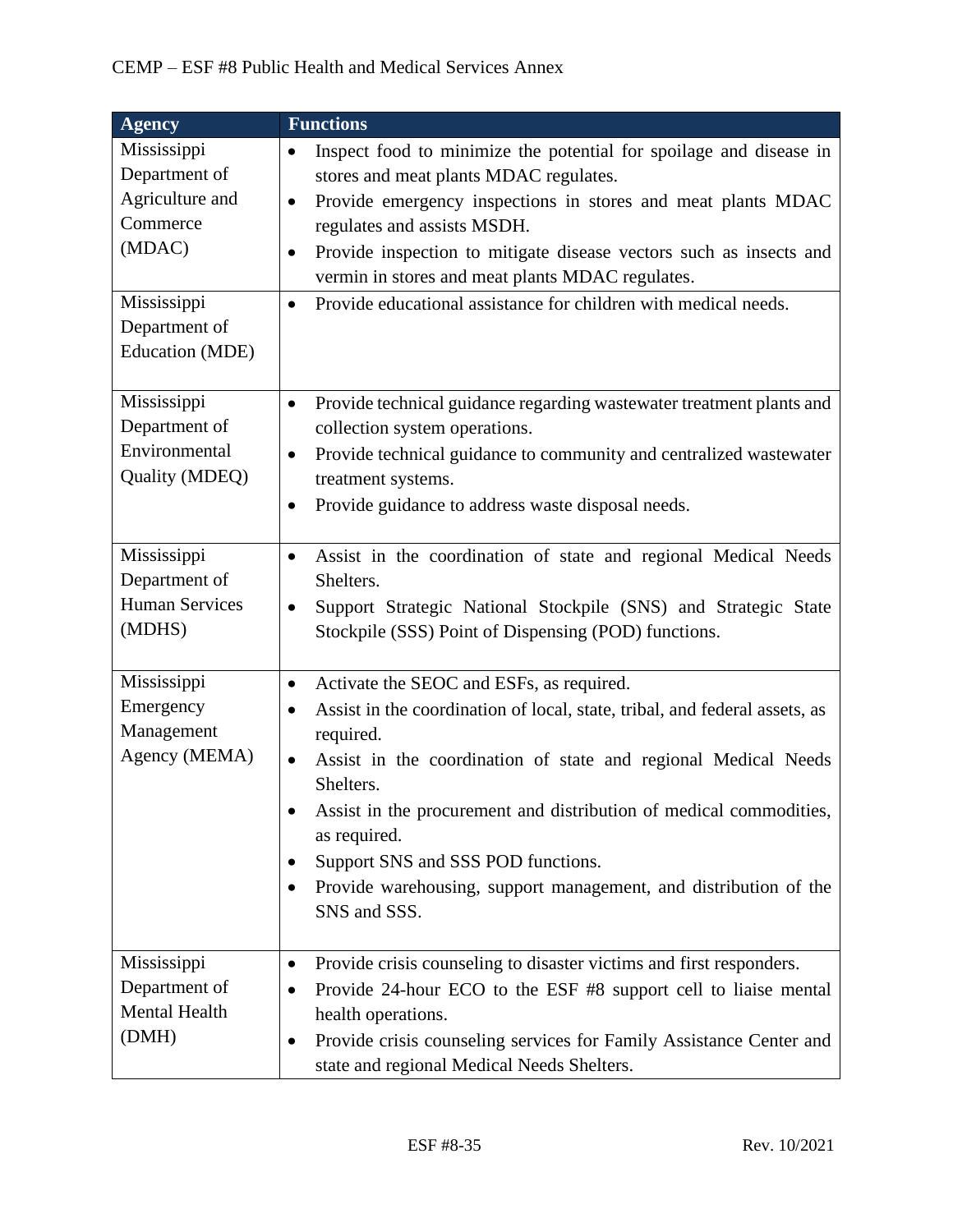| <b>Agency</b>                                                                       | <b>Functions</b>                                                                                                                                                                                                                                                                                                                                                                                                                                                                                                                       |
|-------------------------------------------------------------------------------------|----------------------------------------------------------------------------------------------------------------------------------------------------------------------------------------------------------------------------------------------------------------------------------------------------------------------------------------------------------------------------------------------------------------------------------------------------------------------------------------------------------------------------------------|
| Mississippi<br>Department of<br><b>Public Safety</b><br>(MDPS)                      | Provide Security for Receipt, Staging, and Storage sites and security<br>$\bullet$<br>support for SNS and SSS POD sites.<br>Provide security support for ECO to the ESF #8 for Chemical,<br>$\bullet$<br>Biological, Radiological, Nuclear, and Explosives (CBRNE) events.<br>Provide security support for Pandemic Influenza events.<br>$\bullet$                                                                                                                                                                                     |
| Mississippi<br>Department of<br>Rehabilitation<br>Services (MDRS)                   | Assist with coordination of evacuation, care, and sheltering of<br>$\bullet$<br>medical needs populations.                                                                                                                                                                                                                                                                                                                                                                                                                             |
| Mississippi<br>Department of<br>Transportation<br>(MDOT)                            | Make available equipment and personnel to deliver medical<br>$\bullet$<br>countermeasures to the affected public during a disaster as<br>circumstances and emergency events allow.<br>Assist in the acquisition of the appropriate transportation assets.<br>$\bullet$                                                                                                                                                                                                                                                                 |
| Mississippi<br>Division of<br>Medicaid (DOM)                                        | Promote and disseminate as needed Medicaid customer service and<br>$\bullet$<br>assistance.<br>Support SNS and SSS POD functions<br>$\bullet$                                                                                                                                                                                                                                                                                                                                                                                          |
| Mississippi Military<br>Department<br>(MMD)/Mississippi<br>National Guard<br>(MSNG) | Provide logistical support such as transportation, petroleum, water<br>$\bullet$<br>purification, and other items as needed.<br>Provide transportation services for victims of a disaster.<br>$\bullet$<br>Transport civilian medical personnel to disaster sites and/or local or<br>$\bullet$<br>regional medical facilities.<br>Support SNS and SSS POD functions.<br>Facilities and/or services may be activated to serve as a Mississippi<br>Mortuary Response site in a declared state of emergency or mass<br>casualty incident. |
| Mississippi<br>Community<br>College Board<br>(MCCB)                                 | Provide state and regional Medical Needs Shelters as deemed<br>٠<br>appropriate by the ECO to the ESF #8 PHCC.<br>Open, mobilize, and support the operation of state and regional<br>$\bullet$<br>Medical Needs Shelters in coordination with the ESF #8 PHCC.<br>Provide personnel and necessary logistical support, including<br>$\bullet$<br>security, healthcare providers, ancillary service, and transportation as<br>needed for State and Regional Medical Needs Shelters.                                                      |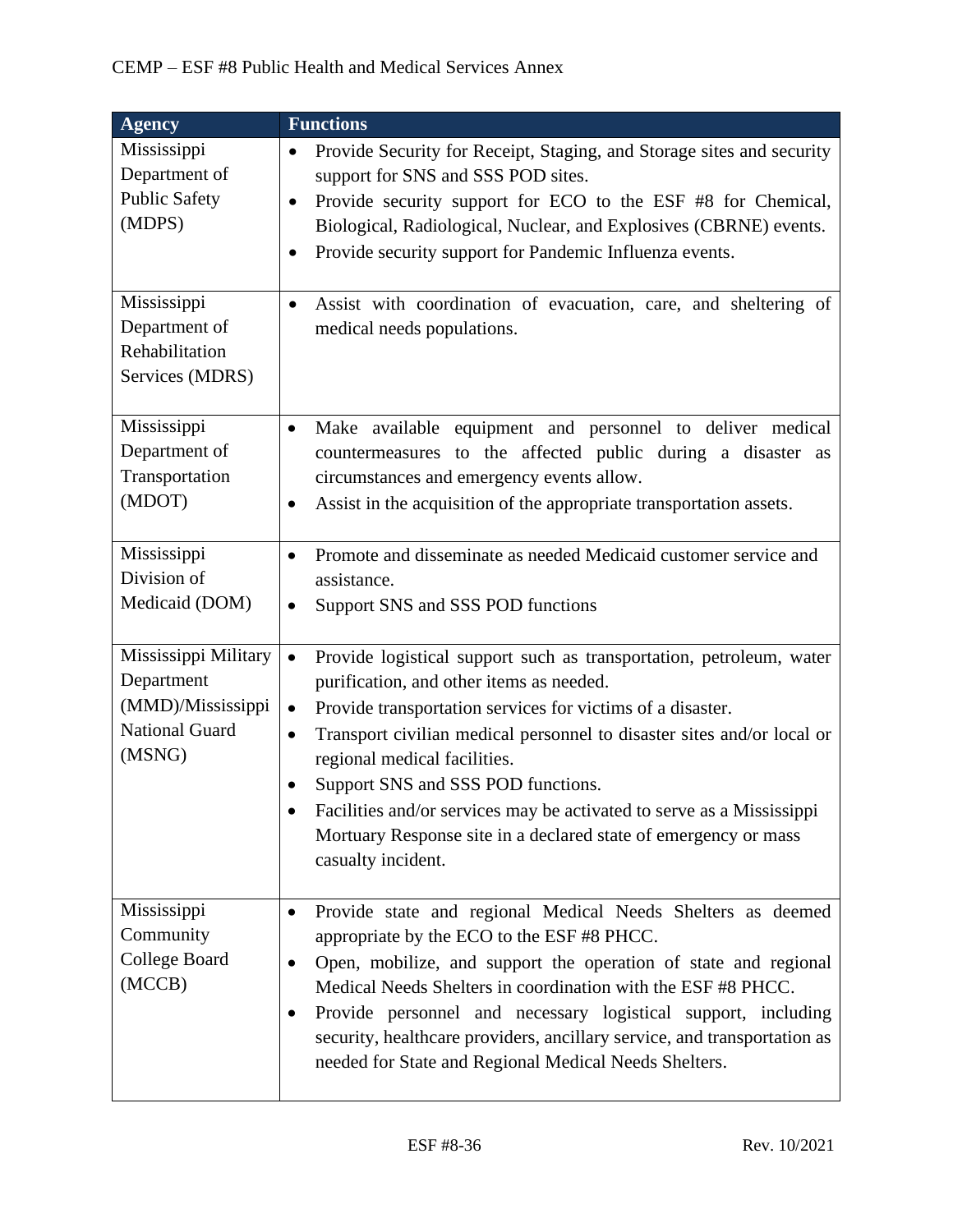| <b>Agency</b>                                                        | <b>Functions</b>                                                                                                                                                                                                                                                                                                                                                                                                                                                                                                                                                                                                                      |
|----------------------------------------------------------------------|---------------------------------------------------------------------------------------------------------------------------------------------------------------------------------------------------------------------------------------------------------------------------------------------------------------------------------------------------------------------------------------------------------------------------------------------------------------------------------------------------------------------------------------------------------------------------------------------------------------------------------------|
| Mississippi State<br><b>Board of Medical</b><br>Licensure<br>(MSBML) | Provide credentialing and investigative service for volunteer<br>$\bullet$<br>physicians both in and out of state.<br>Aid in the placement of volunteer physicians during an emergency.<br>$\bullet$                                                                                                                                                                                                                                                                                                                                                                                                                                  |
| Mississippi State<br><b>Board of Nursing</b><br>(MSBON)              | Provide credentialing and investigative service for volunteer nurses<br>$\bullet$<br>both in and out of state.<br>Provide guidance in the placement of volunteer nurses during an<br>$\bullet$<br>emergency.                                                                                                                                                                                                                                                                                                                                                                                                                          |
| Mississippi State<br>Medical<br>Examiner's Office<br>(OCME)          | Designate at least one ECO to serve on the mass fatality task force<br>$\bullet$<br>when activated.<br>Provide and coordinate victim identification and emergency services<br>$\bullet$<br>through ESF #8 mass fatality task force and autopsies.<br>Control of fatalities in coordination with the respective county<br>$\bullet$<br>coroners through the mass fatalities task force.<br>Arrange for transportation and storage of bodies through the mass<br>$\bullet$<br>fatalities task force.<br>Assist in disseminating any information to the families of the<br>$\bullet$<br>deceased through the mass fatalities task force. |
| Mississippi State<br>Fire Academy<br>(MSFA)                          | Provide manpower to perform decontamination support for ESF #8,<br>$\bullet$<br>i.e., state and regional Medical Needs Shelters, State Medical<br>Assistance Teams, Community Reception Centers.                                                                                                                                                                                                                                                                                                                                                                                                                                      |
| Mississippi<br><b>Veterinary Medical</b><br>Association<br>(MVMA)    | Coordinate veterinary services and animal care with the MSDH and<br>$\bullet$<br>MBAH.                                                                                                                                                                                                                                                                                                                                                                                                                                                                                                                                                |
| <b>Other State</b><br>Hospitals                                      | Provide medical needs support.<br>$\bullet$                                                                                                                                                                                                                                                                                                                                                                                                                                                                                                                                                                                           |
| Veterans<br>Administration<br>(VA)                                   | Provide Disaster Emergency Medical Personnel System employees,<br>$\bullet$<br>resources, and assets when requested and available. Activation can be<br>requested through a local, state, tribal, or federal emergency<br>declaration to include the Robert T. Stafford Act, a Mission<br>Assignment, or Humanitarian Assistance. Support includes:<br>Field Medical Clinics.<br>$\circ$                                                                                                                                                                                                                                              |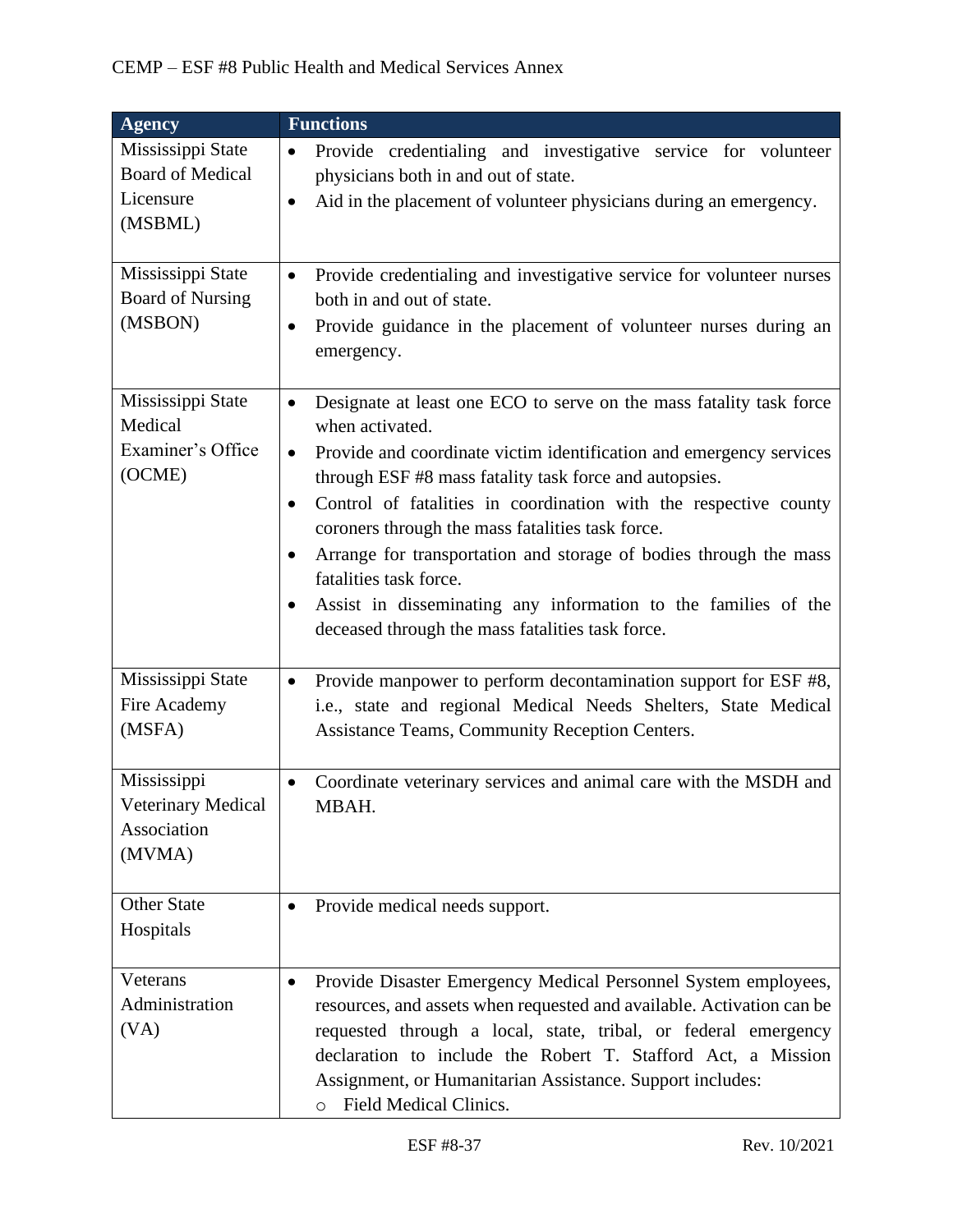| <b>Agency</b>  | <b>Functions</b>                                                 |
|----------------|------------------------------------------------------------------|
| Veterans       | o Disaster Emergency Medical Personnel System (requires Stafford |
| Administration | Act).                                                            |
| $(VA)$ cont.   | o Veterans Affairs capabilities.                                 |
|                | o Federal Coordinating Center or Secondary Support Center        |
|                | support (requires Stafford Act or Economy Act).                  |

| <b>Private Sector</b>         | <b>Functions</b>                                                                                                                                                                                                                                                                                                                                                                                                                                                                                   |
|-------------------------------|----------------------------------------------------------------------------------------------------------------------------------------------------------------------------------------------------------------------------------------------------------------------------------------------------------------------------------------------------------------------------------------------------------------------------------------------------------------------------------------------------|
| Mississippi Blood<br>Services | Collect blood at fixed and mobile sites as transportation and weather<br>$\bullet$<br>conditions allow.<br>Maintain a safe and adequate blood supply.<br>Distribute blood and blood products to statewide hospitals served by<br>$\bullet$<br>Mississippi Blood Services.                                                                                                                                                                                                                          |
| Network 8                     | Track and make available to the public the open and closed status of<br>$\bullet$<br>dialysis facilities in affected areas.<br>Assist patients in identifying dialysis facilities that can provide end-<br>٠<br>stage renal disease services.<br>At the direction of the Centers for Medicare and Medicaid Services,<br>provide information to family members attempting to locate relatives.<br>As appropriate, provide other coordinating services in support of<br>٠<br>patient access to care. |
| The Salvation<br>Army (SA)    | Assist through a feeding mission to support first responders at a<br>$\bullet$<br>staging site and/or patients and staff at a field hospital.<br>Provide Emotional and Spiritual Care teams to support the mental<br>$\bullet$<br>health of first responders and impacted citizens.                                                                                                                                                                                                                |

**8. AUTHORITIES and REFERENCES.** The procedures in this ESF #8 Public Health and Medical Services Annex are built on the core coordinating structures of the CEMP and references listed below. The specific responsibilities of each department and agency are described in the respective ESF, Support, and Incident Annexes, internal agency plans, policies, and procedures. See the CEMP Base Plan or the SEOC Operations Section for a comprehensive list of Authorities and References.

**a.** Robert T. Stafford Disaster Relief and Emergency Assistance Act; amended the Disaster Relief Act of 1974, PL 93-288. [https://www.fema.gov/sites/default/files/2020-03/stafford-act\\_2019.pdf](https://www.fema.gov/sites/default/files/2020-03/stafford-act_2019.pdf)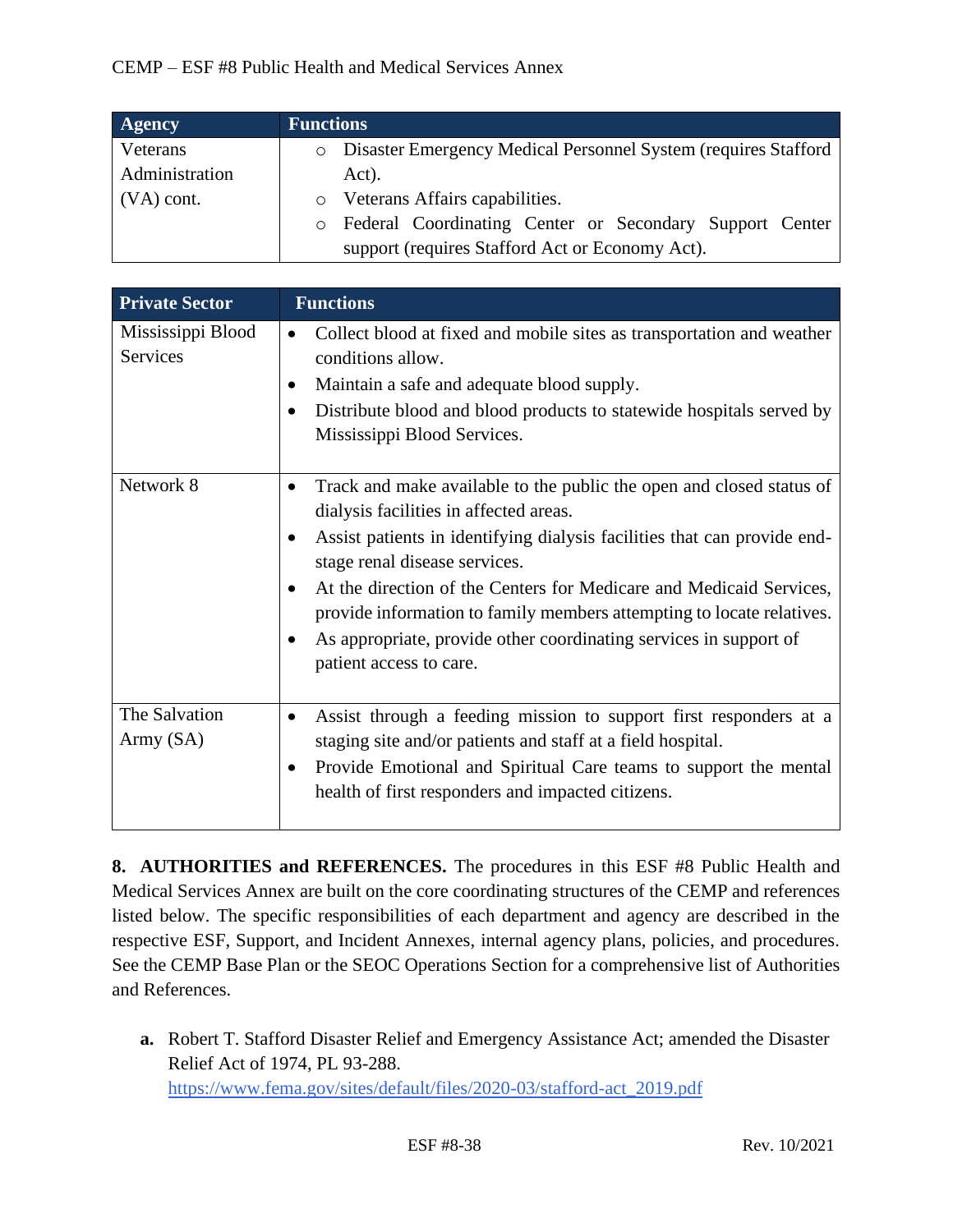- **b.** Public Law 104-321, October 1996 (EMAC) [Public Law 104-321, October 1996](https://www.congress.gov/104/plaws/publ321/PLAW-104publ321.pdf)
- **c.** MS Code, Ann. § 33-15(1972): Mississippi Emergency Management Act of 1995, Title 33-15, et al. [Successor to Mississippi Emergency Management Law of 1980] [MS Code 33-15](https://law.justia.com/codes/mississippi/2010/title-33/15/)
- **d.** MS Code, Title 45, Chapter 18 Emergency Management Assistance Compact (EMAC) [Mississippi Code of 2018, Title 45, Chapter 18](https://law.justia.com/codes/mississippi/2018/title-45/chapter-18/)
- **e.** Homeland Security Presidential Directive 5 (HSPD-5) [https://www.dhs.gov/sites/default/files/publications/Homeland%20Security%20President](https://www.dhs.gov/sites/default/files/publications/Homeland%20Security%20Presidential%20Directive%205.pdf) [ial%20Directive%205.pdf](https://www.dhs.gov/sites/default/files/publications/Homeland%20Security%20Presidential%20Directive%205.pdf)
- **f.** Homeland Security Presidential Directive 8 (HSPD-8) <https://www.dhs.gov/presidential-policy-directive-8-national-preparedness>
- **g.** National Preparedness Goal, Second Edition, September 2015 <https://www.fema.gov/media-library/assets/documents/25959>
- **h.** National Incident Management System, Third Edition, October 2017 <https://www.fema.gov/media-library/assets/documents/148019>
- **i.** National Preparedness System <https://www.fema.gov/emergency-managers/national-preparedness/system>
- **j.** National Response Framework, Fourth Edition, October 2019 [https://www.fema.gov/sites/default/files/2020-04/NRF\\_FINALApproved\\_2011028.pdf](https://www.fema.gov/sites/default/files/2020-04/NRF_FINALApproved_2011028.pdf)
- **k.** National Disaster Recovery Framework, Second Edition, June 2016 [https://www.fema.gov/sites/default/files/2020-](https://www.fema.gov/sites/default/files/2020-06/national_disaster_recovery_framework_2nd.pdf) [06/national\\_disaster\\_recovery\\_framework\\_2nd.pdf](https://www.fema.gov/sites/default/files/2020-06/national_disaster_recovery_framework_2nd.pdf)
- **l.** National Protection Framework, Second Edition, June 2016 [https://www.fema.gov/sites/default/files/2020-04/National\\_Protection\\_Framework2nd](https://www.fema.gov/sites/default/files/2020-04/National_Protection_Framework2nd-june2016.pdf)[june2016.pdf](https://www.fema.gov/sites/default/files/2020-04/National_Protection_Framework2nd-june2016.pdf)
- **m.** National Prevention Framework, Second Edition, June 2016 [https://www.fema.gov/sites/default/files/2020-04/National\\_Prevention\\_Framework2nd](https://www.fema.gov/sites/default/files/2020-04/National_Prevention_Framework2nd-june2016.pdf)[june2016.pdf](https://www.fema.gov/sites/default/files/2020-04/National_Prevention_Framework2nd-june2016.pdf)